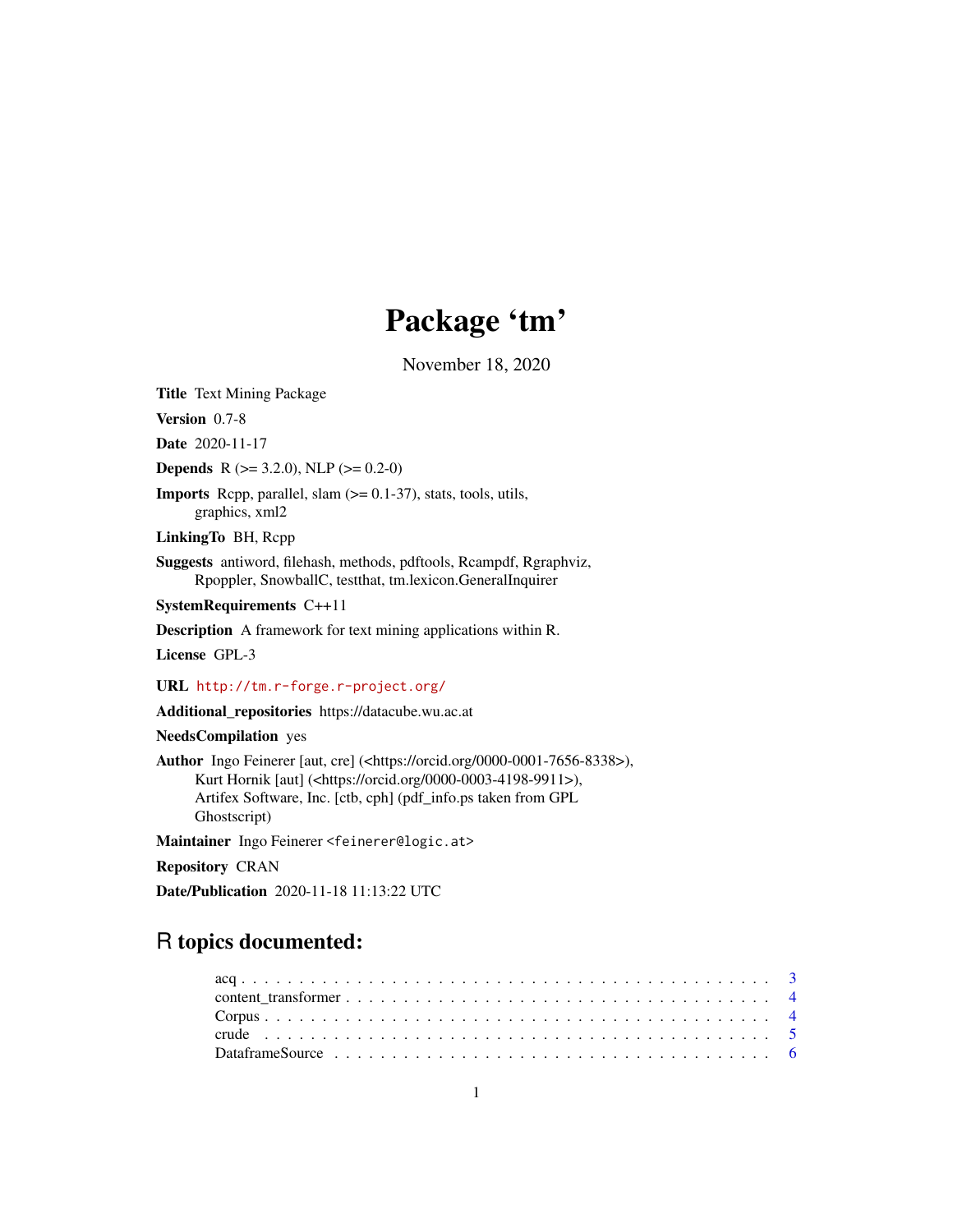|                   | $\overline{7}$ |
|-------------------|----------------|
|                   | 8              |
|                   | 9              |
|                   | 9              |
|                   | 10             |
|                   | 11             |
|                   | 12             |
|                   | 13             |
|                   | 13             |
|                   | 15             |
|                   | 15             |
|                   | 17             |
|                   | 18             |
|                   |                |
| plot              | 19             |
|                   | 20             |
|                   | 21             |
|                   | 22             |
|                   | 23             |
|                   | 25             |
|                   | 26             |
|                   | 27             |
|                   | 28             |
|                   | 29             |
|                   | 30             |
|                   | 31             |
|                   | 32             |
|                   | 33             |
|                   | 33             |
|                   | 35             |
|                   | 37             |
|                   | 38             |
|                   | 38             |
|                   | 39             |
|                   | 40             |
|                   |                |
|                   | 41             |
|                   | 43             |
|                   | 44             |
|                   | 45             |
| $tm$ map $\ldots$ | 46             |
|                   | 47             |
| tm term score     | 48             |
| tokenizer         | 49             |
| URISource         | 50             |
| VCorpus           | 51             |
| VectorSource      | 52             |
| weightBin         | 52             |
|                   | 53             |
| weightSMART       | 54             |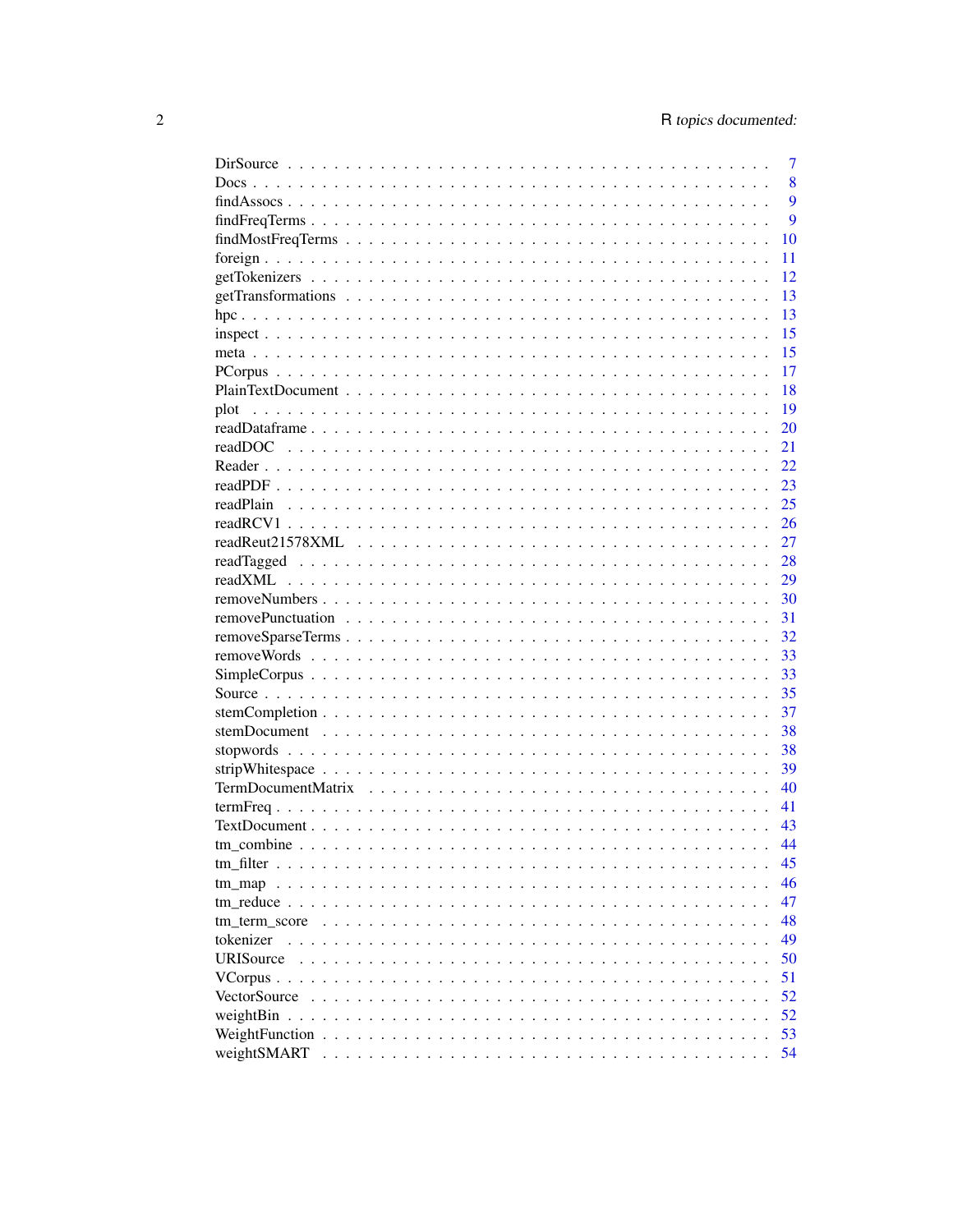<span id="page-2-0"></span>

#### $\blacksquare$  Index  $\blacksquare$

| ٠<br>×<br>×<br>$\sim$ | ٠<br>×<br>۰.<br>M.<br>۰. | ۰.<br>I<br>× |
|-----------------------|--------------------------|--------------|
|                       |                          |              |

acq *50 Exemplary News Articles from the Reuters-21578 Data Set of Topic acq*

#### **Description**

This dataset holds 50 news articles with additional meta information from the Reuters-21578 data set. All documents belong to the topic acq dealing with corporate acquisitions.

#### Usage

data("acq")

### Format

A [VCorpus](#page-50-1) of 50 text documents.

### Source

Reuters-21578 Text Categorization Collection Distribution 1.0 (XML format).

### References

Emms, Martin and Luz, Saturnino (2007). Machine Learning for Natural Language Processing. *European Summer School of Logic, Language and Information, course reader*.

<http://www.homepages.ed.ac.uk/sluzfil/esslli07/mlfornlp.pdf>

Lewis, David (1997) *Reuters-21578 Text Categorization Collection Distribution 1.0*. [http://kdd.](http://kdd.ics.uci.edu/databases/reuters21578/reuters21578.html) [ics.uci.edu/databases/reuters21578/reuters21578.html](http://kdd.ics.uci.edu/databases/reuters21578/reuters21578.html)

Luz, Saturnino XML*-encoded version of Reuters-21578*.

<http://www.homepages.ed.ac.uk/sluzfil/esslli07/data/reuters21578-xml.tar.bz2>

#### Examples

data("acq") acq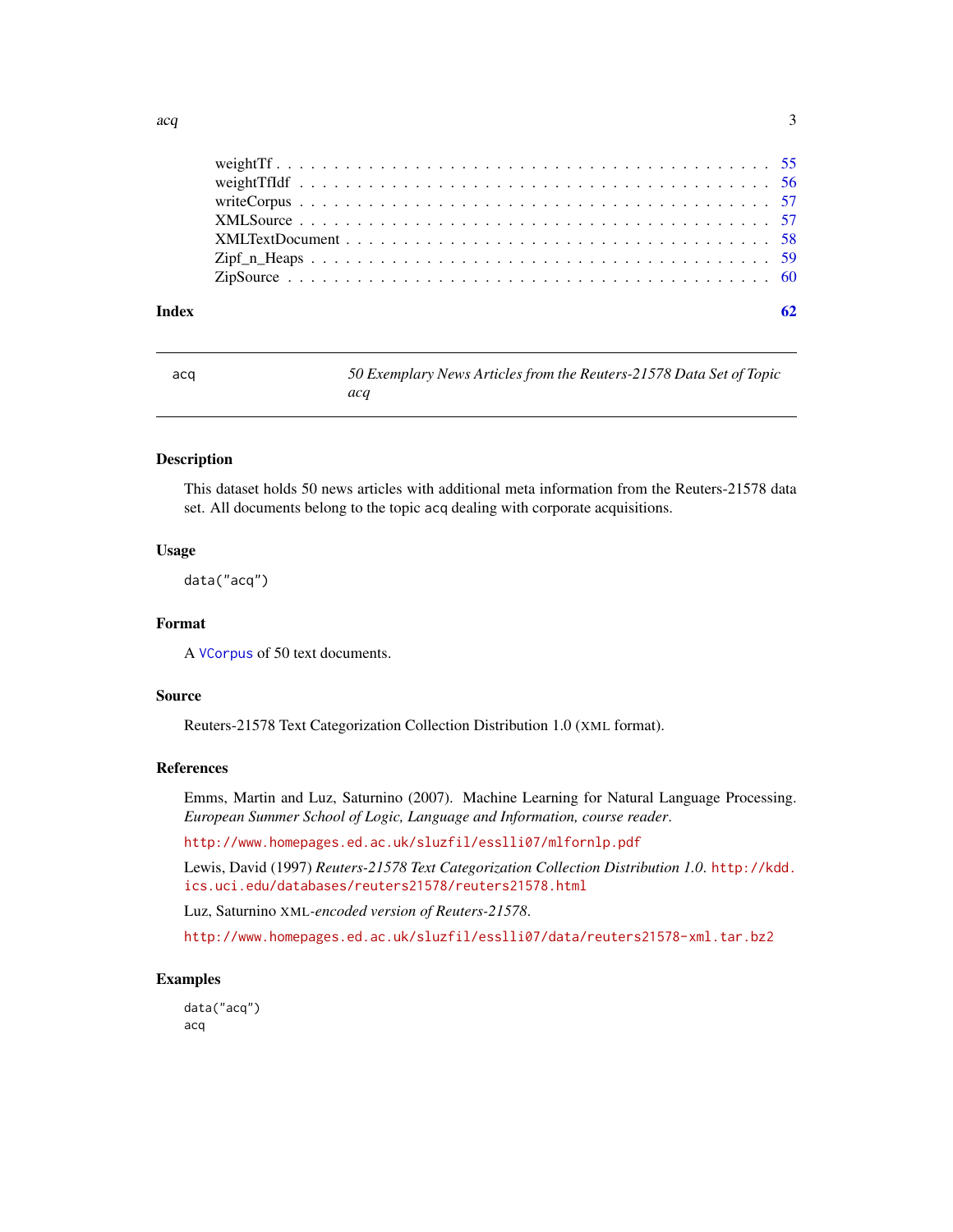### <span id="page-3-1"></span><span id="page-3-0"></span>Description

Create content transformers, i.e., functions which modify the content of an R object.

### Usage

```
content_transformer(FUN)
```
### Arguments

FUN a function.

### Value

A function with two arguments:

x an R object with implemented [content](#page-0-0) getter (content) and setter ([content<-](#page-0-0)) functions.

... arguments passed over to FUN.

### See Also

[tm\\_map](#page-45-1) for an interface to apply transformations to corpora.

### Examples

```
data("crude")
crude[[1]]
(f <- content_transformer(function(x, pattern) gsub(pattern, "", x)))
tm_map(crude, f, "[[:digit:]]+")[[1]]
```
<span id="page-3-2"></span>Corpus *Corpora*

#### Description

Representing and computing on corpora.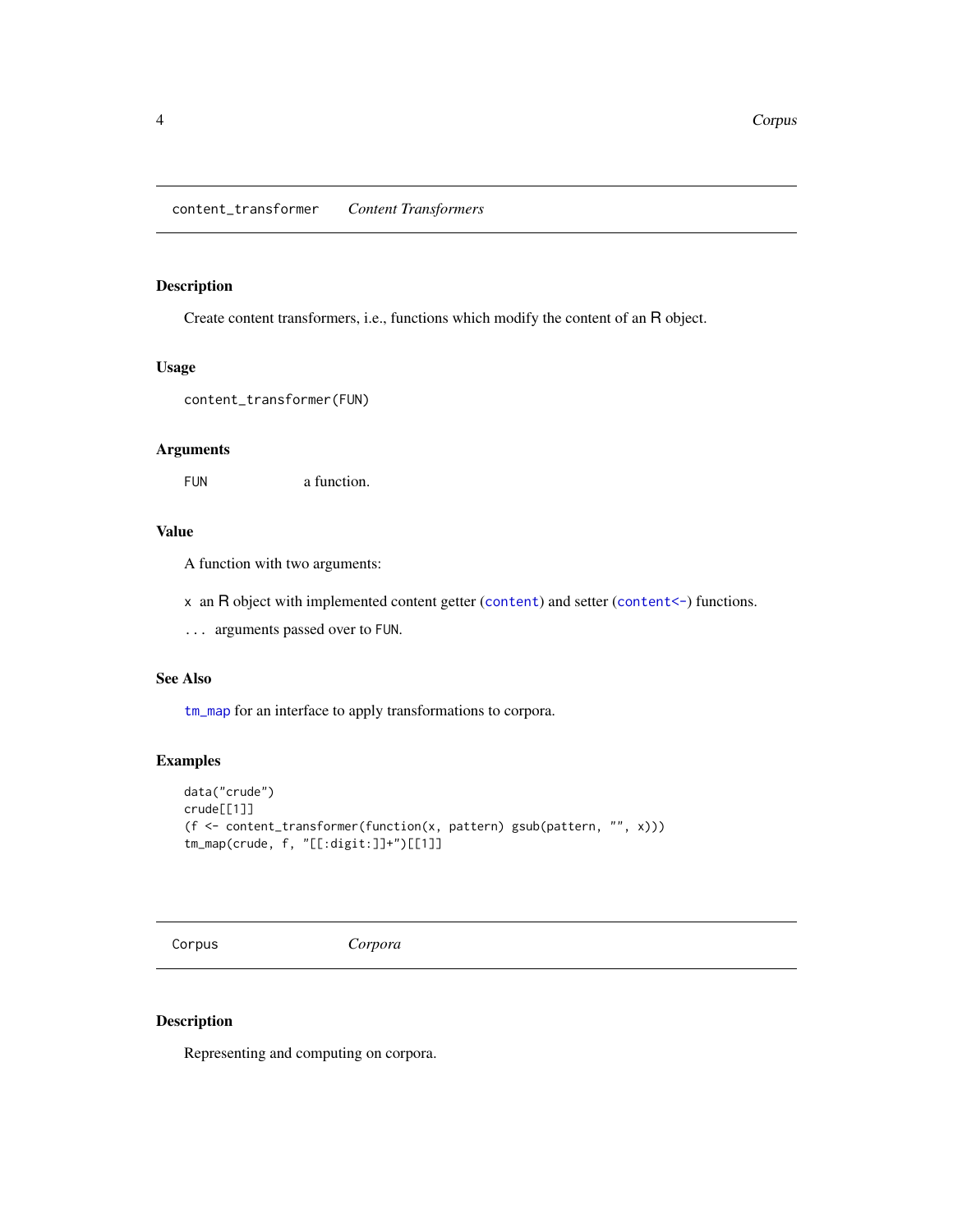#### <span id="page-4-0"></span>crude 5

### Details

*Corpora* are collections of documents containing (natural language) text. In packages which employ the infrastructure provided by package tm, such corpora are represented via the virtual S3 class Corpus: such packages then provide S3 corpus classes extending the virtual base class (such as [VCorpus](#page-50-1) provided by package tm itself).

All extension classes must provide accessors to extract subsets  $(\lceil)$ , individual documents  $(\lceil \lceil)$ , and metadata ([meta](#page-14-1)). The function [length](#page-0-0) must return the number of documents, and [as.list](#page-0-0) must construct a list holding the documents.

A corpus can have two types of metadata (accessible via [meta](#page-14-1)). *Corpus metadata* contains corpus specific metadata in form of tag-value pairs. *Document level metadata* contains document specific metadata but is stored in the corpus as a data frame. Document level metadata is typically used for semantic reasons (e.g., classifications of documents form an own entity due to some high-level information like the range of possible values) or for performance reasons (single access instead of extracting metadata of each document).

The function Corpus is a convenience alias to SimpleCorpus or VCorpus, depending on the arguments provided.

#### See Also

[SimpleCorpus](#page-32-1), [VCorpus](#page-50-1), and [PCorpus](#page-16-1) for the corpora classes provided by package tm.

[DCorpus](#page-0-0) for a distributed corpus class provided by package **tm.plugin.dc**.

| crude | 20 Exemplary News Articles from the Reuters-21578 Data Set of Topic<br>crude |
|-------|------------------------------------------------------------------------------|
|       |                                                                              |

#### **Description**

This data set holds 20 news articles with additional meta information from the Reuters-21578 data set. All documents belong to the topic crude dealing with crude oil.

#### Usage

data("crude")

#### Format

A [VCorpus](#page-50-1) of 20 text documents.

### Source

Reuters-21578 Text Categorization Collection Distribution 1.0 (XML format).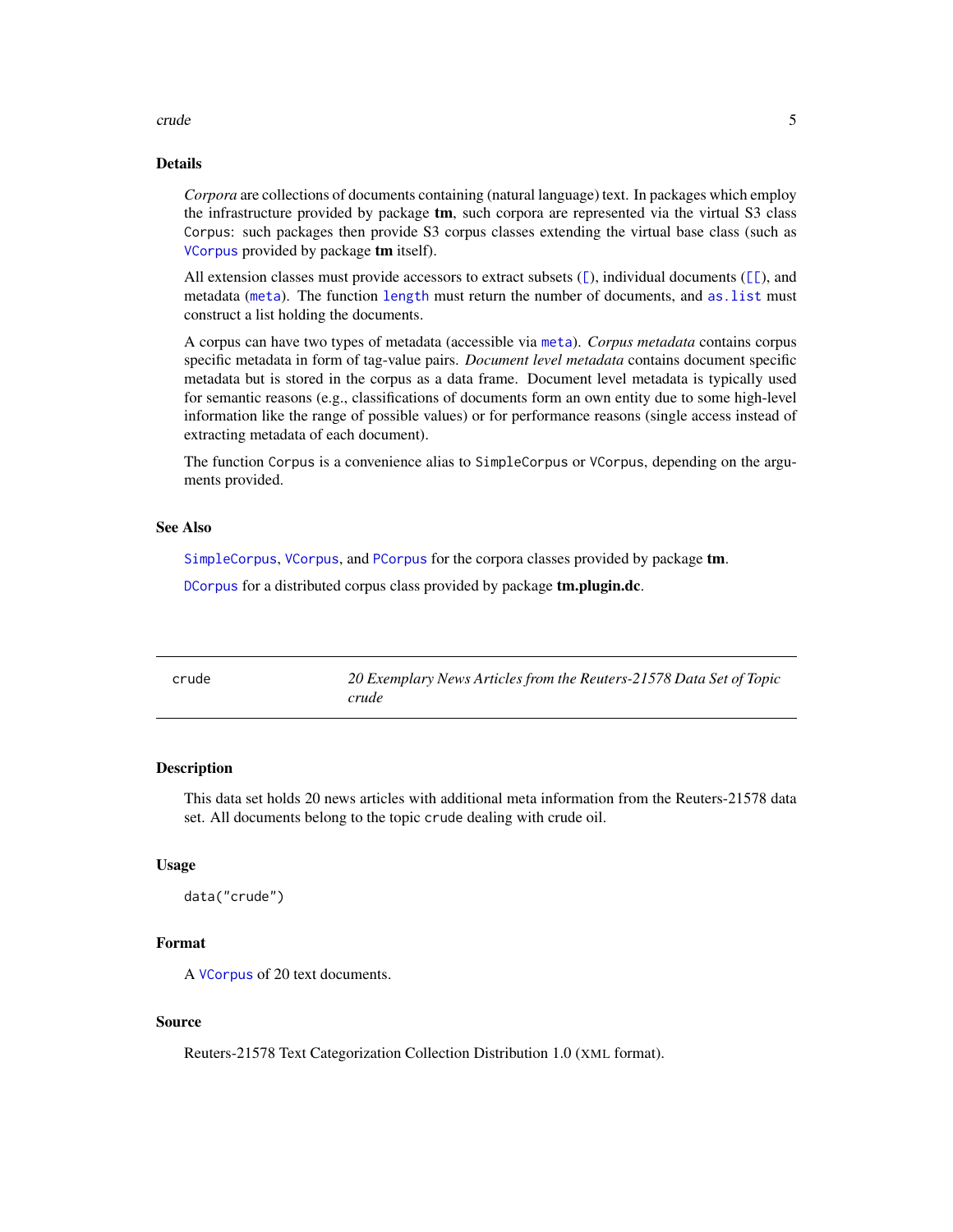#### <span id="page-5-0"></span>References

Emms, Martin and Luz, Saturnino (2007). Machine Learning for Natural Language Processing. *European Summer School of Logic, Language and Information, course reader*.

<http://www.homepages.ed.ac.uk/sluzfil/esslli07/mlfornlp.pdf>

Lewis, David (1997) *Reuters-21578 Text Categorization Collection Distribution 1.0*. [http://kdd.](http://kdd.ics.uci.edu/databases/reuters21578/reuters21578.html) [ics.uci.edu/databases/reuters21578/reuters21578.html](http://kdd.ics.uci.edu/databases/reuters21578/reuters21578.html)

Luz, Saturnino XML*-encoded version of Reuters-21578*.

<http://www.homepages.ed.ac.uk/sluzfil/esslli07/data/reuters21578-xml.tar.bz2>

#### Examples

data("crude") crude

<span id="page-5-1"></span>DataframeSource *Data Frame Source*

#### Description

Create a data frame source.

#### Usage

```
DataframeSource(x)
```
#### Arguments

x A data frame giving the texts and metadata.

#### Details

A *data frame source* interprets each row of the data frame x as a document. The first column must be named "doc\_id" and contain a unique string identifier for each document. The second column must be named "text" and contain a UTF-8 encoded string representing the document's content. Optional additional columns are used as document level metadata.

#### Value

An object inheriting from DataframeSource, [SimpleSource](#page-34-1), and [Source](#page-34-2).

#### See Also

[Source](#page-34-2) for basic information on the source infrastructure employed by package **tm**, and [meta](#page-14-1) for types of metadata.

[readtext](#page-0-0) for reading in a text in multiple formats suitable to be processed by DataframeSource.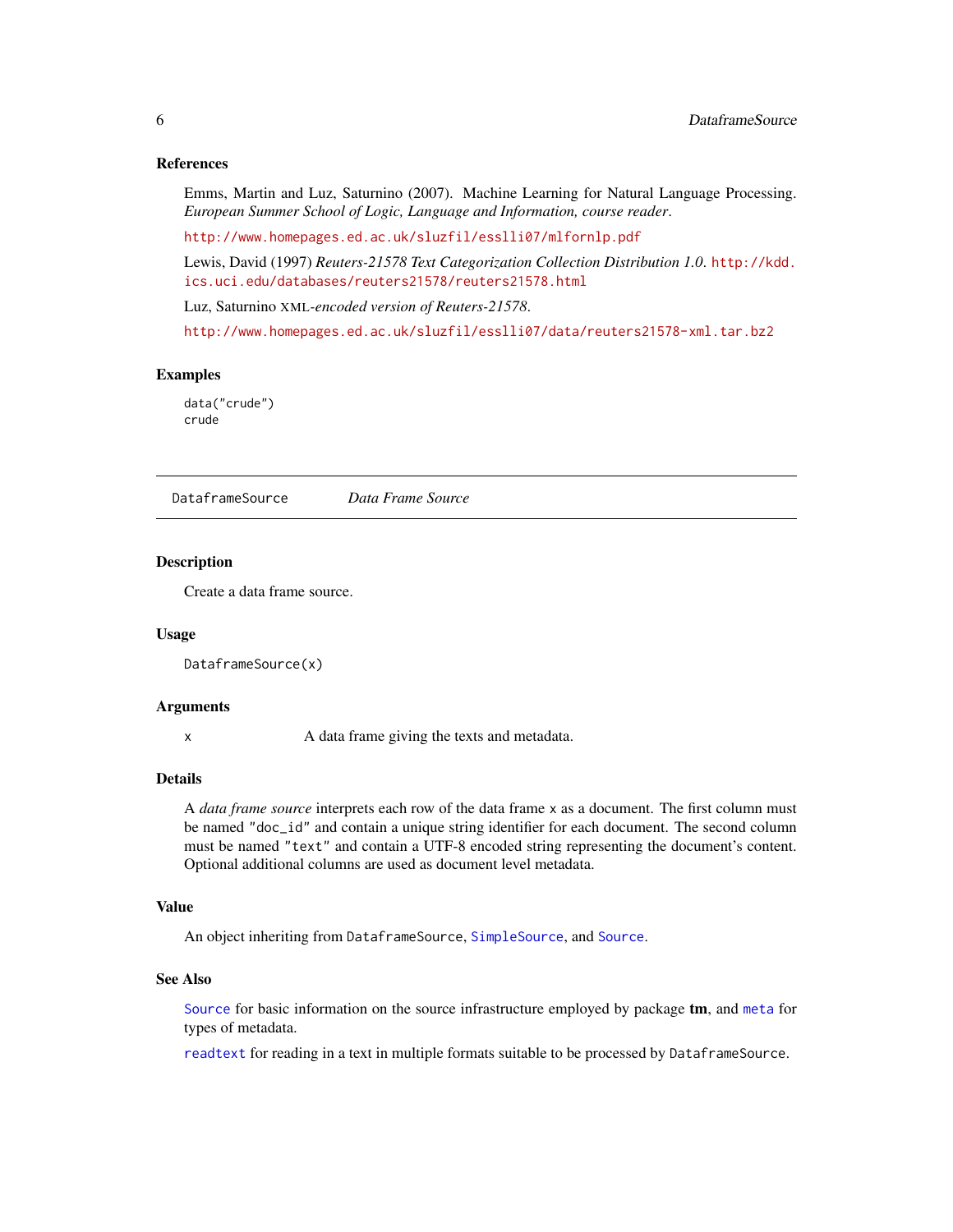#### <span id="page-6-0"></span>DirSource 2012 2013 2014 2022 2023 2024 2022 2022 2023 2024 2022 2023 2024 2022 2023 2024 2022 2023 2024 2022 2023 2024 2022 2023 2024 2022 2023 2024 2022 2023 2024 2022 2023 2024 2022 2023 2024 2022 2023 2024 2022 2023 20

### Examples

```
docs \leq data.frame(doc_id = c("doc_1", "doc_2"),
                  text = c("This is a text." This another one."),
                   dmeta1 = 1:2, dmeta2 = letters[1:2],
                  stringsAsFactors = FALSE)
(ds <- DataframeSource(docs))
x <- Corpus(ds)
inspect(x)
meta(x)
```
<span id="page-6-1"></span>

DirSource *Directory Source*

### Description

Create a directory source.

### Usage

```
DirSource(directory = ".",
          encoding = "",
          pattern = NULL,
          recursive = FALSE,
          ignore.case = FALSE,
          mode = "text")
```
### Arguments

| directory   | A character vector of full path names; the default corresponds to the working<br>$directory$ $getwd()$ .      |
|-------------|---------------------------------------------------------------------------------------------------------------|
| encoding    | a character string describing the current encoding. It is passed to iconv to con-<br>vert the input to UTF-8. |
| pattern     | an optional regular expression. Only file names which match the regular expres-<br>sion will be returned.     |
| recursive   | logical. Should the listing recurse into directories?                                                         |
| ignore.case | logical. Should pattern-matching be case-insensitive?                                                         |
| mode        | a character string specifying if and how files should be read in. Available modes<br>are:                     |
|             | "" No read. In this case getElem and pGetElem only deliver URIS.                                              |
|             | "binary" Files are read in binary raw mode (via readBin).                                                     |
|             | "text" Files are read as text (via readLines).                                                                |

### Details

A *directory source* acquires a list of files via [dir](#page-0-0) and interprets each file as a document.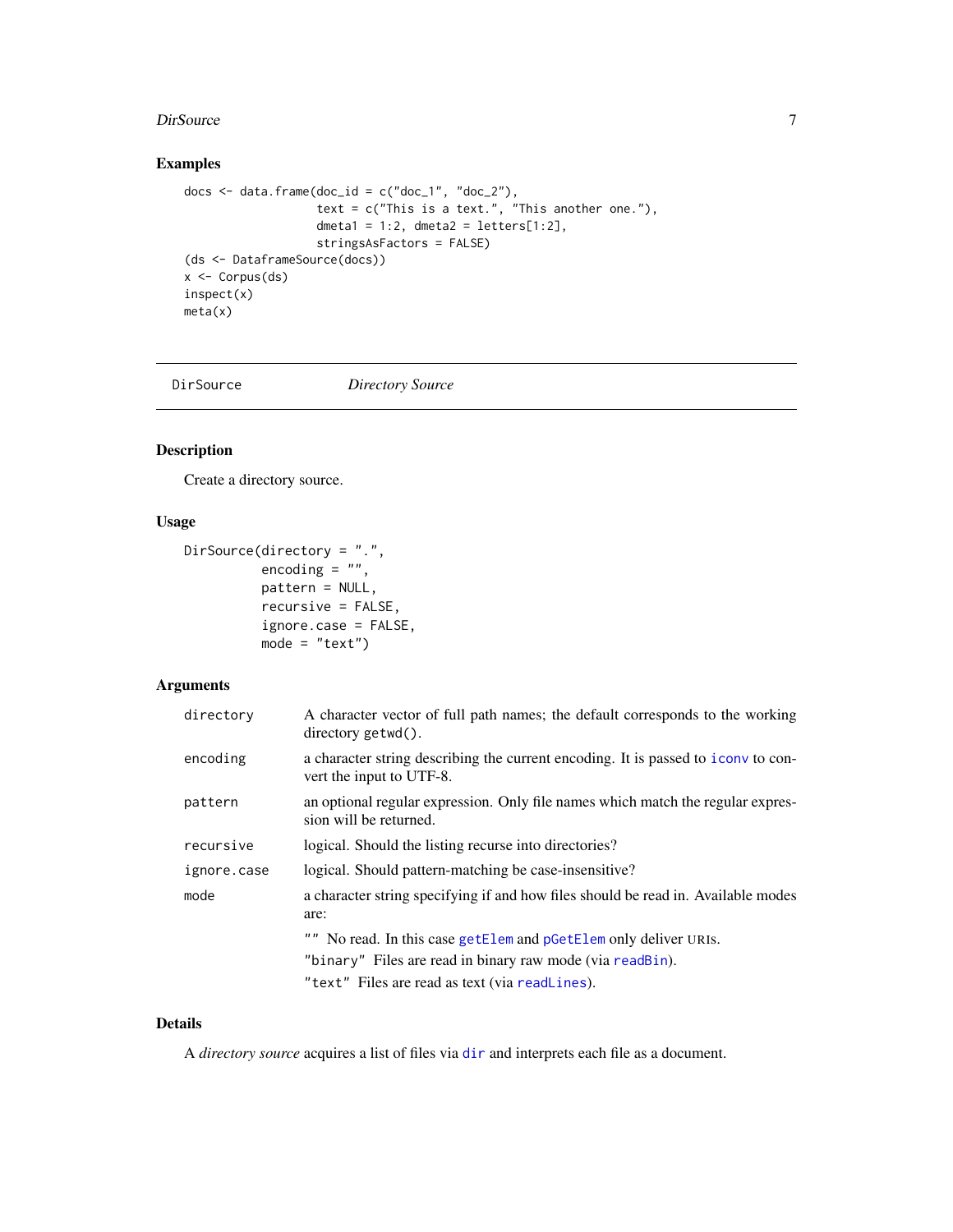### <span id="page-7-0"></span>Value

An object inheriting from DirSource, [SimpleSource](#page-34-1), and [Source](#page-34-2).

#### See Also

[Source](#page-34-2) for basic information on the source infrastructure employed by package tm.

[Encoding](#page-0-0) and [iconv](#page-0-0) on encodings.

#### Examples

```
DirSource(system.file("texts", "txt", package = "tm"))
```
Docs *Access Document IDs and Terms*

### Description

Accessing document IDs, terms, and their number of a term-document matrix or document-term matrix.

### Usage

Docs(x) nDocs(x) nTerms(x) Terms(x)

### Arguments

x Either a [TermDocumentMatrix](#page-39-1) or [DocumentTermMatrix](#page-39-2).

#### Value

For Docs and Terms, a character vector with document IDs and terms, respectively.

For nDocs and nTerms, an integer with the number of document IDs and terms, respectively.

```
data("crude")
tdm <- TermDocumentMatrix(crude)[1:10,1:20]
Docs(tdm)
nDocs(tdm)
nTerms(tdm)
Terms(tdm)
```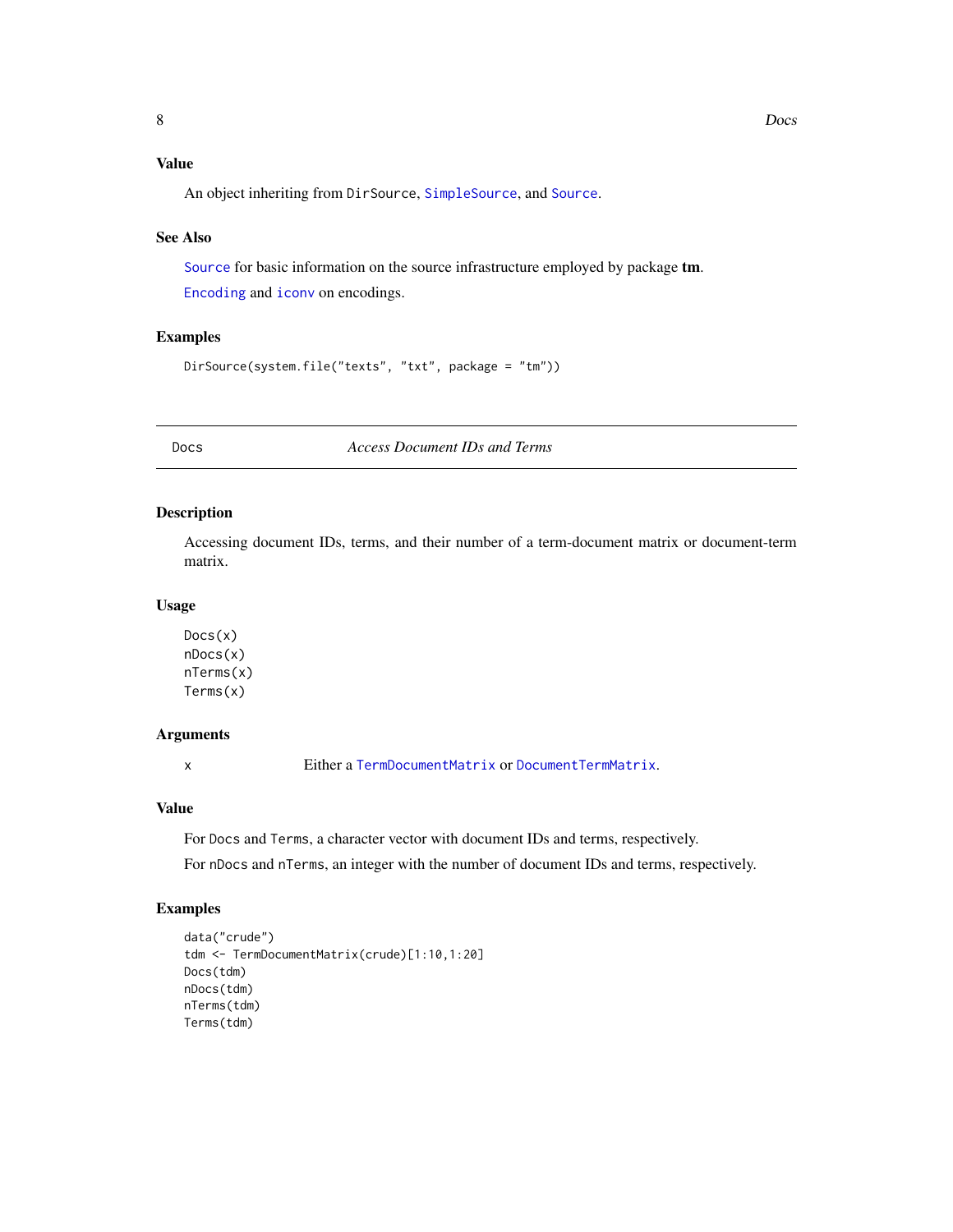<span id="page-8-0"></span>

#### Description

Find associations in a document-term or term-document matrix.

### Usage

```
## S3 method for class 'DocumentTermMatrix'
findAssocs(x, terms, corlimit)
## S3 method for class 'TermDocumentMatrix'
findAssocs(x, terms, corlimit)
```
#### Arguments

| X        | A Document TermMatrix or a TermDocument Matrix.                                                                                                                  |
|----------|------------------------------------------------------------------------------------------------------------------------------------------------------------------|
| terms    | a character vector holding terms.                                                                                                                                |
| corlimit | a numeric vector (of the same length as terms; recycled otherwise) for the (in-<br>clusive) lower correlation limits of each term in the range from zero to one. |

### Value

A named list. Each list component is named after a term in terms and contains a named numeric vector. Each vector holds matching terms from  $x$  and their rounded correlations satisfying the inclusive lower correlation limit of corlimit.

### Examples

```
data("crude")
tdm <- TermDocumentMatrix(crude)
findAssocs(tdm, c("oil", "opec", "xyz"), c(0.7, 0.75, 0.1))
```
findFreqTerms *Find Frequent Terms*

### Description

Find frequent terms in a document-term or term-document matrix.

#### Usage

```
findFreqTerms(x, lowfreq = 0, highfreq = Inf)
```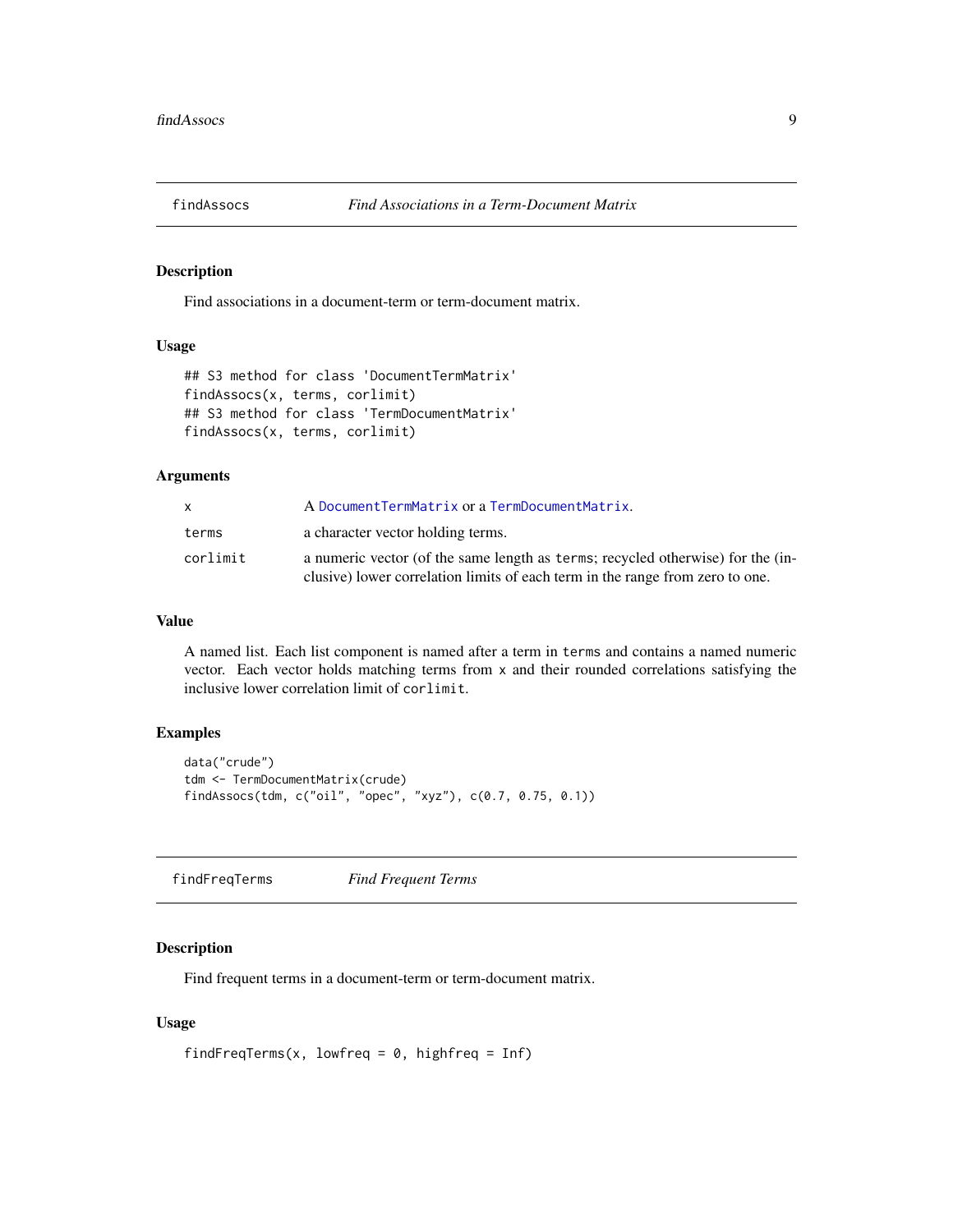#### <span id="page-9-0"></span>Arguments

| $\mathsf{x}$ | A DocumentTermMatrix or TermDocumentMatrix. |
|--------------|---------------------------------------------|
| lowfreg      | A numeric for the lower frequency bound.    |
| highfreq     | A numeric for the upper frequency bound.    |

#### Details

This method works for all numeric weightings but is probably most meaningful for the standard term frequency (tf) weighting of x.

### Value

A character vector of terms in x which occur more or equal often than lowfreq times and less or equal often than highfreq times.

#### Examples

```
data("crude")
tdm <- TermDocumentMatrix(crude)
findFreqTerms(tdm, 2, 3)
```
findMostFreqTerms *Find Most Frequent Terms*

#### Description

Find most frequent terms in a document-term or term-document matrix, or a vector of term frequencies.

#### Usage

```
findMostFreqTerms(x, n = 6L, ...)
## S3 method for class 'DocumentTermMatrix'
findMostFreqTerms(x, n = 6L, INDEX = NULL, ...)
## S3 method for class 'TermDocumentMatrix'
findMostFreqTerms(x, n = 6L, INDEX = NULL, ...)
```

| $\mathsf{x}$ | A Document TermMatrix or TermDocument Matrix, or a vector of term frequen-<br>cies as obtained by termFreq().                         |
|--------------|---------------------------------------------------------------------------------------------------------------------------------------|
| n            | A single integer giving the maximal number of terms.                                                                                  |
| INDEX        | an object specifying a grouping of documents for rollup, or NULL (default) in<br>which case each document is considered individually. |
| $\ddotsc$    | arguments to be passed to or from methods.                                                                                            |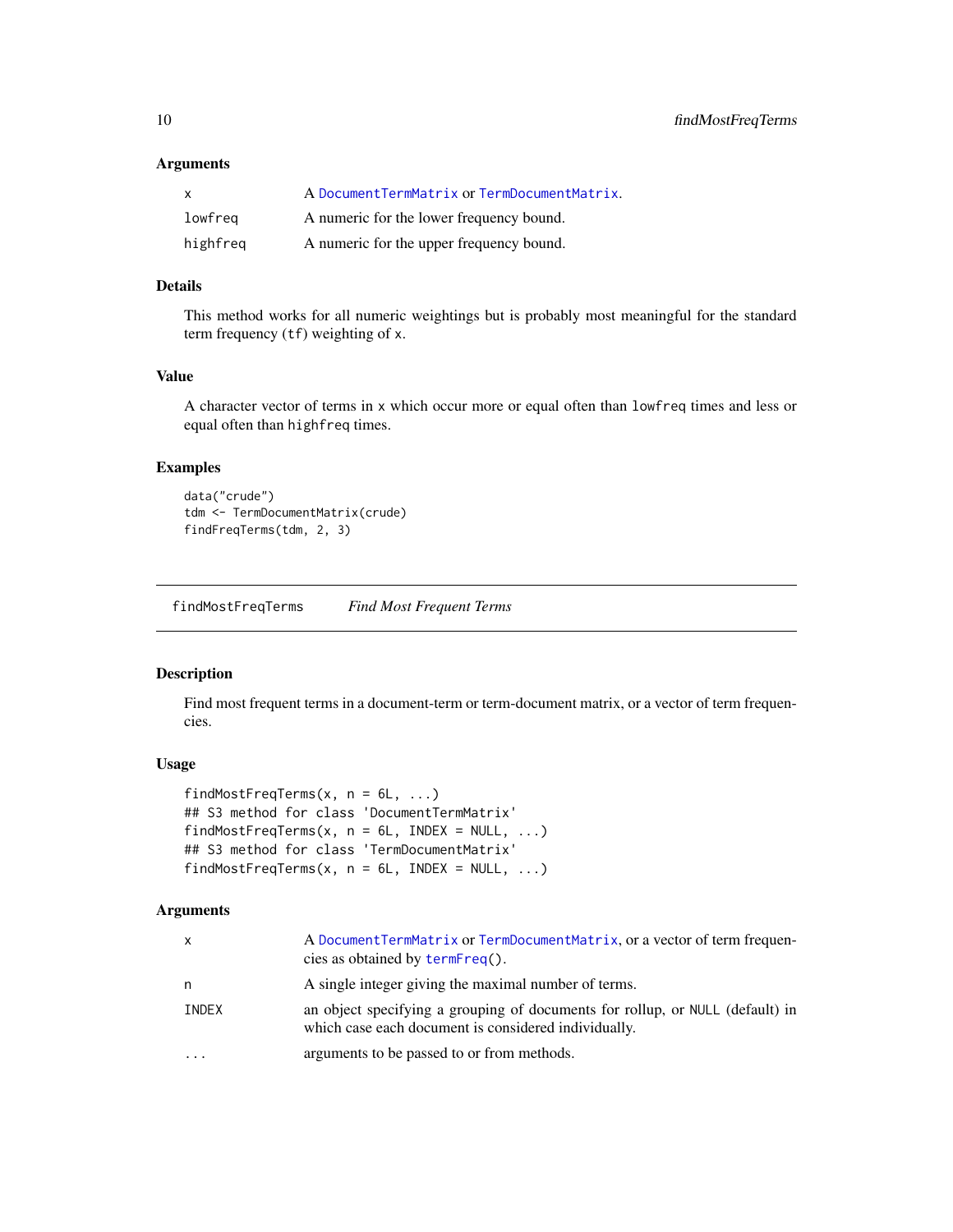#### <span id="page-10-0"></span>foreign the contract of the contract of the contract of the contract of the contract of the contract of the contract of the contract of the contract of the contract of the contract of the contract of the contract of the co

### Details

Only terms with positive frequencies are included in the results.

### Value

For the document-term or term-document matrix methods, a list with the named frequencies of the up to n most frequent terms occurring in each document (group). Otherwise, a single such vector of most frequent terms.

### Examples

```
data("crude")
## Term frequencies:
tf <- termFreq(crude[[14L]])
findMostFreqTerms(tf)
## Document-term matrices:
dtm <- DocumentTermMatrix(crude)
## Most frequent terms for each document:
findMostFreqTerms(dtm)
## Most frequent terms for the first 10 the second 10 documents,
## respectively:
findMostFreqTerms(dtm, INDEX = rep(1 : 2, each = 10L))
```
#### foreign *Read Document-Term Matrices*

### Description

Read document-term matrices stored in special file formats.

### Usage

```
read_dtm_Blei_et_al(file, vocab = NULL)
read_dtm_MC(file, scalingtype = NULL)
```

| file        | a character string with the name of the file to read.                                                                                                                                                            |
|-------------|------------------------------------------------------------------------------------------------------------------------------------------------------------------------------------------------------------------|
| vocab       | a character string with the name of a vocabulary file (giving the terms, one per<br>line), or NULL.                                                                                                              |
| scalingtype | a character string specifying the type of scaling to be used, or NULL (default), in<br>which case the scaling will be inferred from the names of the files with non-zero<br>entries found (see <b>Details</b> ). |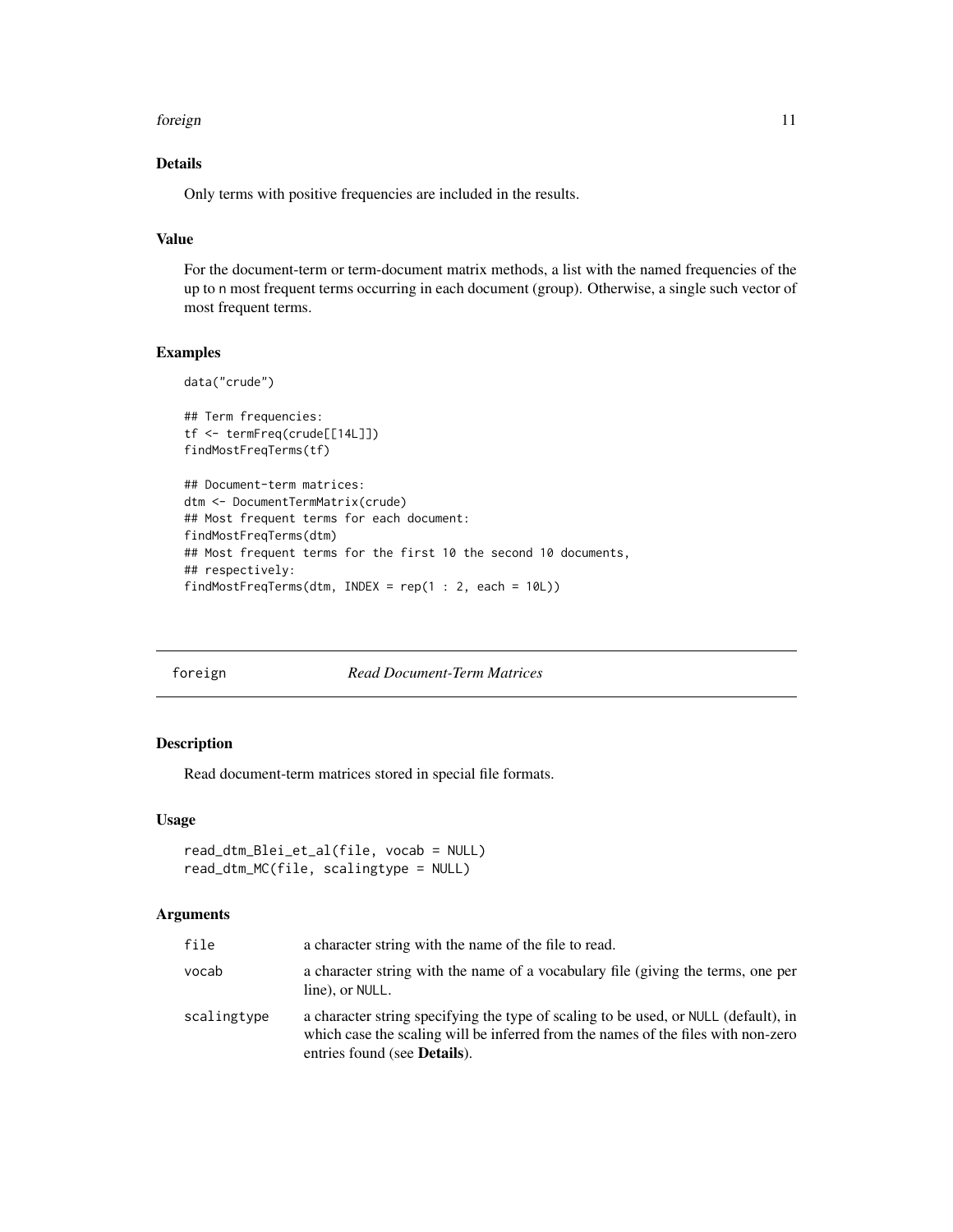### <span id="page-11-0"></span>Details

read\_dtm\_Blei\_et\_al reads the (List of Lists type sparse matrix) format employed by the Latent Dirichlet Allocation and Correlated Topic Model C codes by Blei et al ([http://www.cs.columbia.](http://www.cs.columbia.edu/~blei/) [edu/~blei/](http://www.cs.columbia.edu/~blei/)).

MC is a toolkit for creating vector models from text documents (see [https://www.cs.utexas.](https://www.cs.utexas.edu/users/dml/software/mc/) [edu/users/dml/software/mc/](https://www.cs.utexas.edu/users/dml/software/mc/)). It employs a variant of Compressed Column Storage (CCS) sparse matrix format, writing data into several files with suitable names: e.g., a file with '\_dim' appended to the base file name stores the matrix dimensions. The non-zero entries are stored in a file the name of which indicates the scaling type used: e.g., '\_tfx\_nz' indicates scaling by term frequency ('t'), inverse document frequency ('f') and no normalization ('x'). See 'README' in the MC sources for more information.

read\_dtm\_MC reads such sparse matrix information with argument file giving the path with the base file name.

### Value

A [document-term matrix.](#page-39-2)

### See Also

[read\\_stm\\_MC](#page-0-0) in package slam.

<span id="page-11-1"></span>getTokenizers *Tokenizers*

### Description

Predefined tokenizers.

#### Usage

getTokenizers()

#### Value

A character vector with tokenizers provided by package tm.

### See Also

[Boost\\_tokenizer](#page-48-1), [MC\\_tokenizer](#page-48-1) and [scan\\_tokenizer](#page-48-1).

#### Examples

getTokenizers()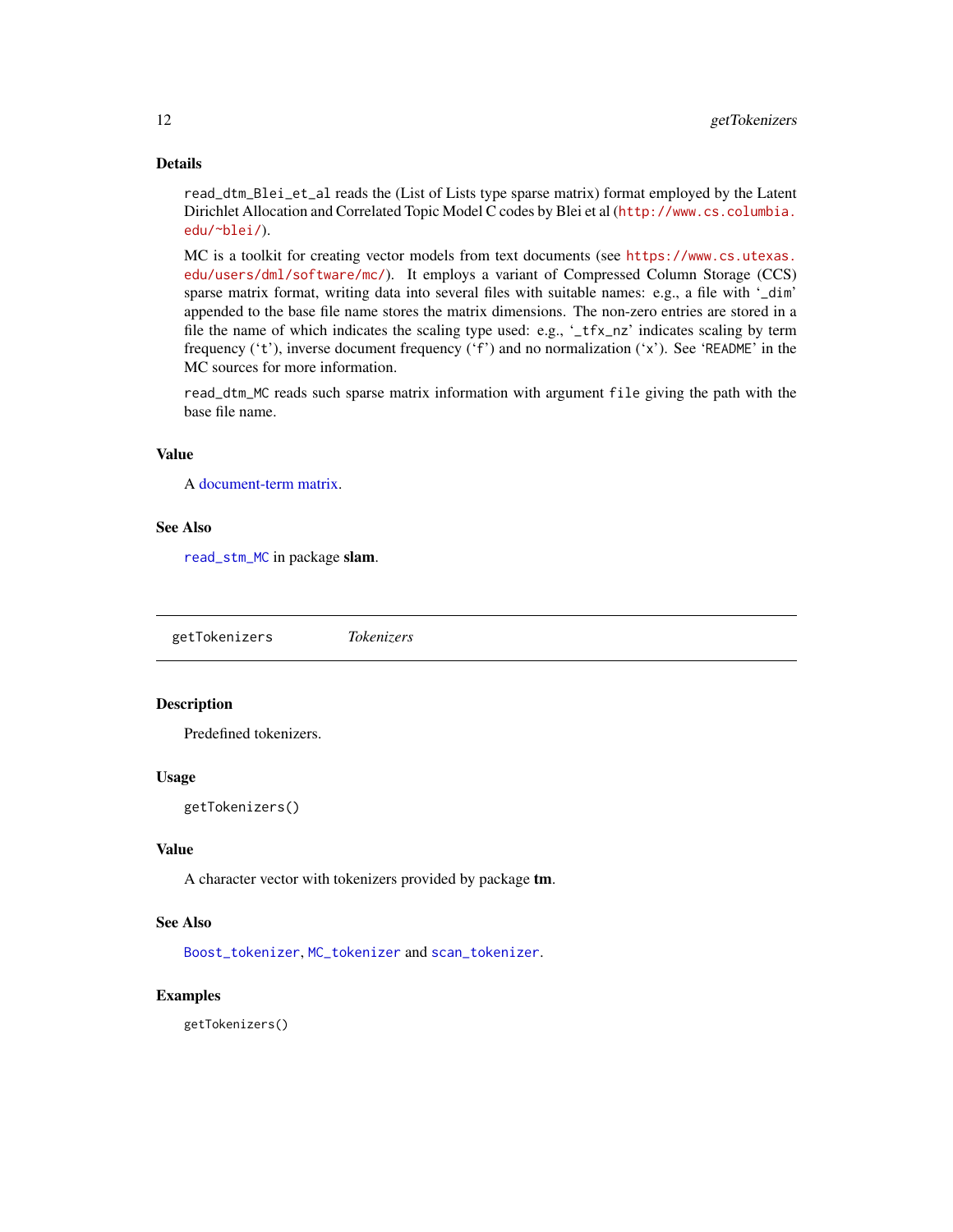<span id="page-12-1"></span><span id="page-12-0"></span>getTransformations *Transformations*

### Description

Predefined transformations (mappings) which can be used with [tm\\_map](#page-45-1).

### Usage

```
getTransformations()
```
### Value

A character vector with transformations provided by package tm.

#### See Also

[removeNumbers](#page-29-1), [removePunctuation](#page-30-1), [removeWords](#page-32-2), [stemDocument](#page-37-1), and [stripWhitespace](#page-38-1). [content\\_transformer](#page-3-1) to create custom transformations.

### Examples

getTransformations()

hpc *Parallelized 'lapply'*

### Description

Parallelize applying a function over a list or vector according to the registered parallelization engine.

#### Usage

```
tm_parLapply(X, FUN, ...)
tm_parLapply_engine(new)
```

| X.         | A vector (atomic or list), or other objects suitable for the engine in use.                                                                                                                                                 |
|------------|-----------------------------------------------------------------------------------------------------------------------------------------------------------------------------------------------------------------------------|
| <b>FUN</b> | the function to be applied to each element of X.                                                                                                                                                                            |
| $\cdots$   | optional arguments to FUN.                                                                                                                                                                                                  |
| new        | an object inheriting from class cluster as created by makeCluster() from<br>package <b>parallel</b> , or a function with formals X, FUN and , or NULL corre-<br>sponding to the default of using no parallelization engine. |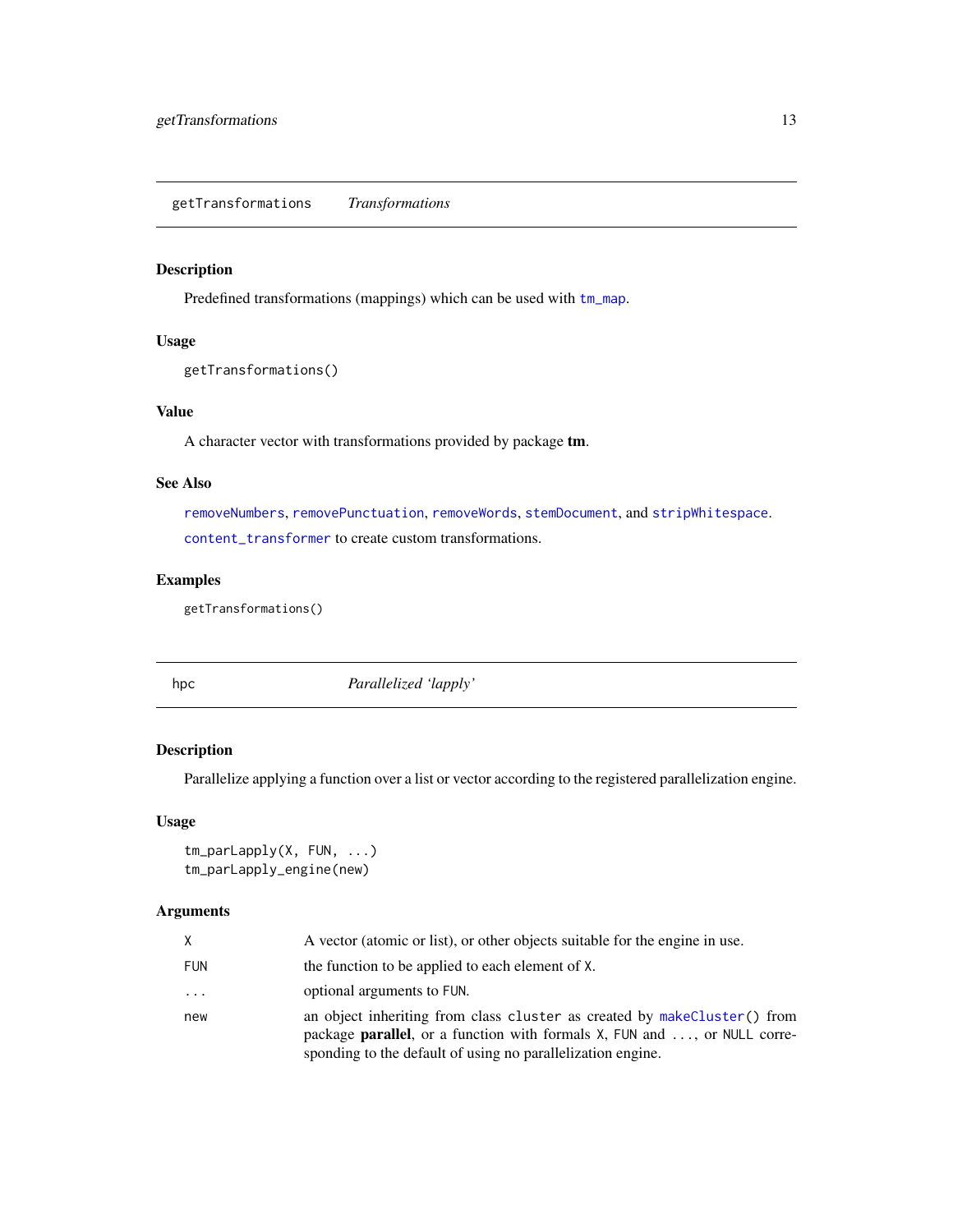<span id="page-13-0"></span>Parallelization can be employed to speed up some of the embarrassingly parallel computations performed in package tm, specifically [tm\\_index\(](#page-44-1)), [tm\\_map\(](#page-45-1)) on a non-lazy-mapped [VCorpus](#page-50-1), and [TermDocumentMatrix\(](#page-39-1)) on a [VCorpus](#page-50-1) or [PCorpus](#page-16-1).

Functions tm\_parLapply() and tm\_parLapply\_engine() can be used to customize parallelization according to the available resources.

tm\_parLapply\_engine() is used for getting (with no arguments) or setting (with argument new) the parallelization engine employed (see below for examples).

If an engine is set to an object inheriting from class cluster, tm\_parLapply() calls [parLapply\(](#page-0-0)) with this cluster and the given arguments. If set to a function,  $tm\_parLapply()$  calls the function with the given arguments. Otherwise, it simply calls  $l$  apply().

Hence, parallelization via [parLapply\(](#page-0-0)) and a default cluster registered via [setDefaultCluster\(](#page-0-0)) can be achieved via

```
tm_parLapply_engine(function(X, FUN, ...)
   parallel::parLapply(NULL, X, FUN, ...))
```
or re-registering the cluster, say cl, using

```
tm_parLapply_engine(cl)
```
(note that since R version 3.5.0, one can use [getDefaultCluster\(](#page-0-0)) to get the registered default cluster). Using

```
tm_parLapply_engine(function(X, FUN, ...)
   parallel::parLapplyLB(NULL, X, FUN, ...))
```
or

```
tm_parLapply_engine(function(X, FUN, ...)
   parallel::parLapplyLB(cl, X, FUN, ...))
```
gives load-balancing parallelization with the registered default or given cluster, respectively. To achieve parallelization via forking (on Unix-alike platforms), one can use the above with clusters created by [makeForkCluster\(](#page-0-0)), or use

```
tm_parLapply_engine(parallel::mclapply)
```
or

```
tm_parLapply_engine(function(X, FUN, ...)
   parallel::mclapply(X, FUN, ..., mc.cores = n))
```
to use [mclapply\(](#page-0-0)) with the default or given number n of cores.

#### Value

A list the length of X, with the result of applying FUN together with the ... arguments to each element of X.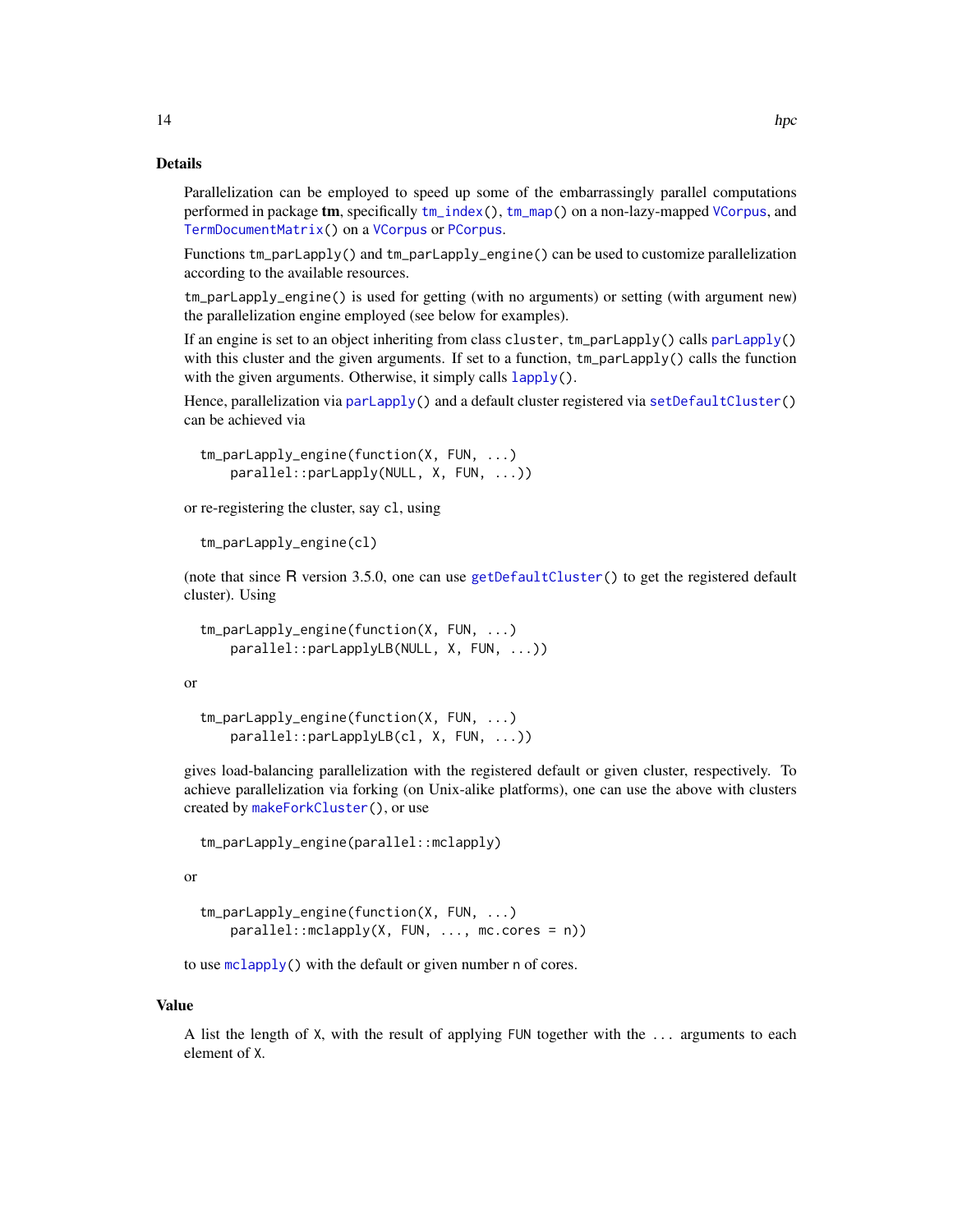#### <span id="page-14-0"></span>inspect 15

### See Also

[makeCluster\(](#page-0-0)), [parLapply\(](#page-0-0)), [parLapplyLB\(](#page-0-0)), and [mclapply\(](#page-0-0)).

inspect *Inspect Objects*

### Description

Inspect, i.e., display detailed information on a corpus, a term-document matrix, or a text document.

### Usage

```
## S3 method for class 'PCorpus'
inspect(x)
## S3 method for class 'VCorpus'
inspect(x)
## S3 method for class 'TermDocumentMatrix'
inspect(x)
## S3 method for class 'TextDocument'
inspect(x)
```
#### Arguments

```
x Either a corpus, a term-document matrix, or a text document.
```
### Examples

```
data("crude")
inspect(crude[1:3])
inspect(crude[[1]])
tdm <- TermDocumentMatrix(crude)[1:10, 1:10]
inspect(tdm)
```
<span id="page-14-1"></span>meta *Metadata Management*

#### Description

Accessing and modifying metadata of text documents and corpora.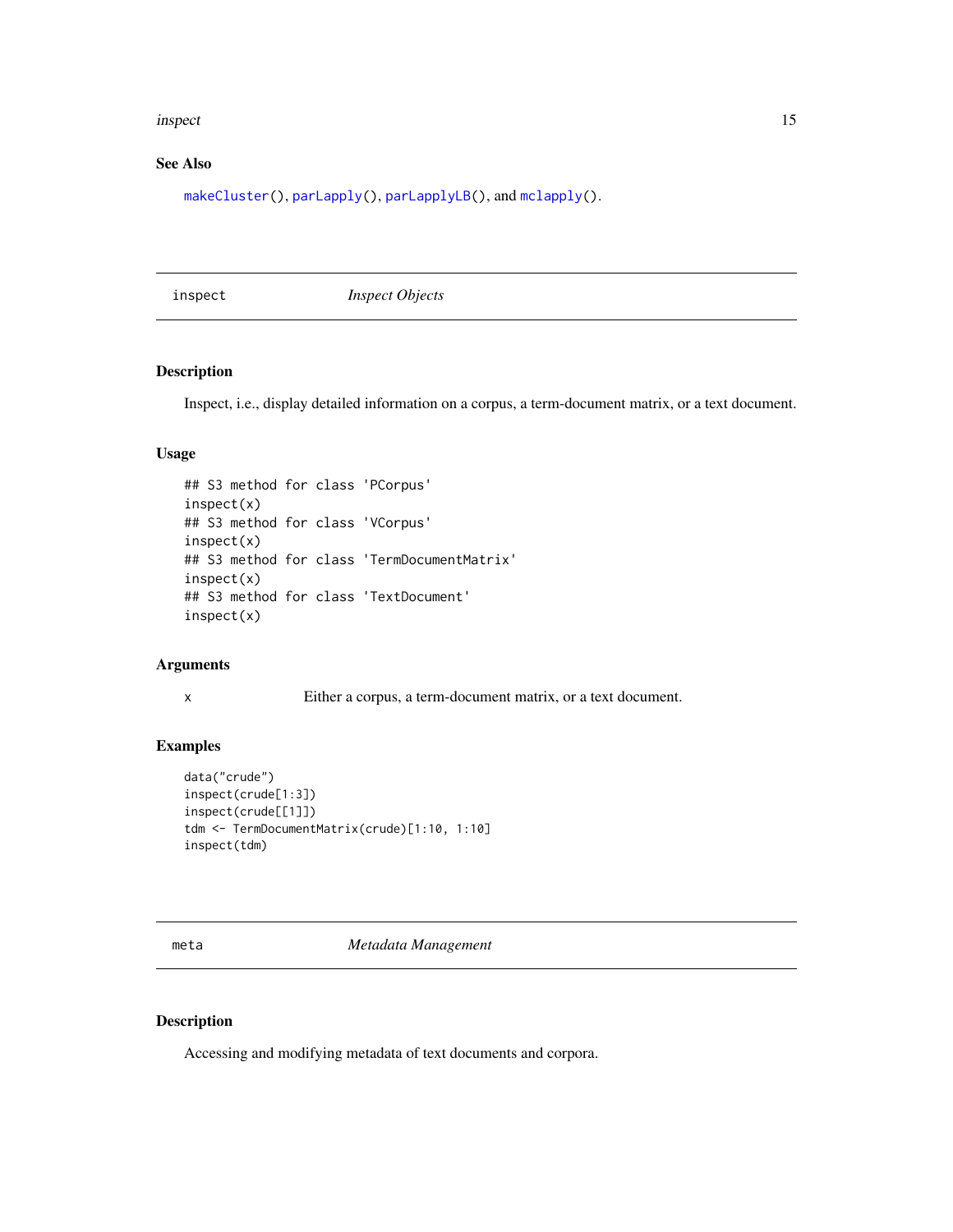### Usage

```
## S3 method for class 'PCorpus'
meta(x, tag = NULL, type = c("indexed", "corpus", "local"), ...)## S3 replacement method for class 'PCorpus'
meta(x, tag, type = c("indexed", "corpus", "local"), ...) <- value
## S3 method for class 'SimpleCorpus'
meta(x, tag = NULL, type = c("indexed", "corpus"), ...)## S3 replacement method for class 'SimpleCorpus'
meta(x, tag, type = c("indeced", "corpus"), ...) <- value
## S3 method for class 'VCorpus'
meta(x, tag = NULL, type = c("indexed", "corpus", "local"), ...)## S3 replacement method for class 'VCorpus'
meta(x, tag, type = c("indexed", "corpus", "local"), ...) <- value
## S3 method for class 'PlainTextDocument'
meta(x, tag = NULL, ...)## S3 replacement method for class 'PlainTextDocument'
meta(x, tag = NULL, ...) \leftarrow value## S3 method for class 'XMLTextDocument'
meta(x, tag = NULL, ...)## S3 replacement method for class 'XMLTextDocument'
meta(x, tag = NULL, ...) \leftarrow valueDublinCore(x, tag = NULL)
DublinCore(x, tag) <- value
```
#### Arguments

| $\mathsf{x}$ | For DublinCore a TextDocument, and for meta a TextDocument or a Corpus.                      |
|--------------|----------------------------------------------------------------------------------------------|
| tag          | a character giving the name of a metadatum. No tag corresponds to all available<br>metadata. |
| type         | a character specifying the kind of corpus metadata (see <b>Details</b> ).                    |
| $\cdots$     | Not used.                                                                                    |
| value        | replacement value.                                                                           |

### Details

A corpus has two types of metadata. *Corpus metadata* ("corpus") contains corpus specific metadata in form of tag-value pairs. *Document level metadata* ("indexed") contains document specific metadata but is stored in the corpus as a data frame. Document level metadata is typically used for semantic reasons (e.g., classifications of documents form an own entity due to some high-level information like the range of possible values) or for performance reasons (single access instead of extracting metadata of each document). The latter can be seen as a from of indexing, hence the name "indexed". *Document metadata* ("local") are tag-value pairs directly stored locally at the individual documents.

DublinCore is a convenience wrapper to access and modify the metadata of a text document using the Simple Dublin Core schema (supporting the 15 metadata elements from the Dublin Core Metadata Element Set <https://dublincore.org/documents/dces/>).

<span id="page-15-0"></span>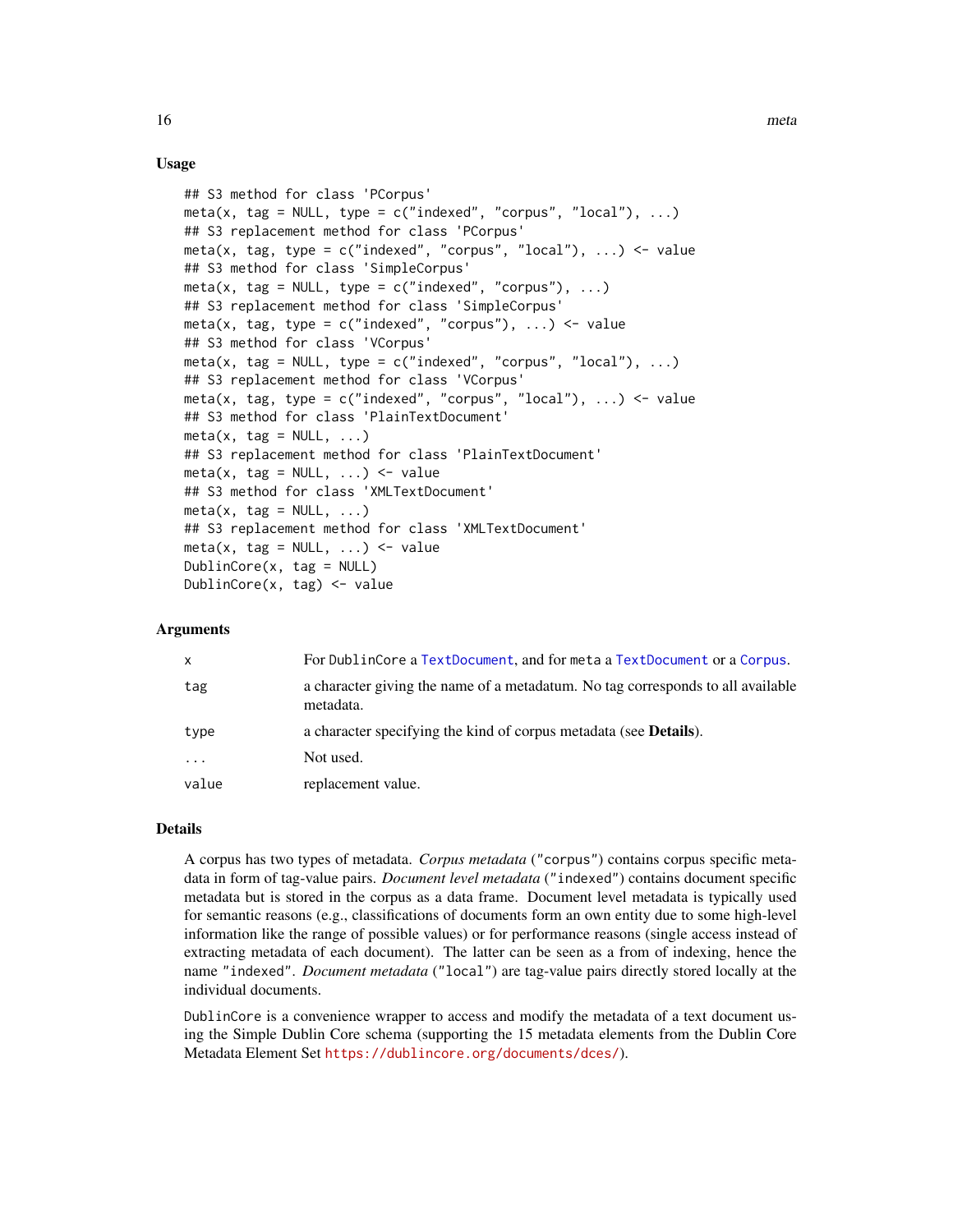#### <span id="page-16-0"></span>PCorpus 2008 and 2008 and 2008 and 2008 and 2008 and 2008 and 2008 and 2008 and 2008 and 2008 and 2008 and 200

### References

Dublin Core Metadata Initiative. <https://dublincore.org/>

### See Also

[meta](#page-14-1) for metadata in package NLP.

### Examples

```
data("crude")
meta(crude[[1]])
DublinCore(crude[[1]])
meta(crude[[1]], tag = "topics")
meta(crude[[1]], tag = "comment") <- "A short comment."
meta(crude[[1]], tag = "topics") <- NULL
DublinCore(crude[[1]], tag = "creator") <- "Ano Nymous"
DublinCore(crude[[1]], tag = "format") <- "XML"
DublinCore(crude[[1]])
meta(crude[[1]])
meta(crude)
meta(crude, type = "corpus")
meta(crude, "labels") <- 21:40
meta(crude)
```
<span id="page-16-1"></span>

PCorpus *Permanent Corpora*

### Description

Create permanent corpora.

#### Usage

```
PCorpus(x,
       readerControl = list(reader = reader(x), language = "en"),
       dbControl = list(dbName = "", dbType = "DB1")
```

| x             | A Source object.                                                                                                                                                      |
|---------------|-----------------------------------------------------------------------------------------------------------------------------------------------------------------------|
| readerControl | a named list of control parameters for reading in content from x.                                                                                                     |
|               | reader a function capable of reading in and processing the format delivered by<br>х.                                                                                  |
|               | language a character giving the language (preferably as IETF language tags, see<br>language in package NLP). The default language is assumed to be English<br>("en"). |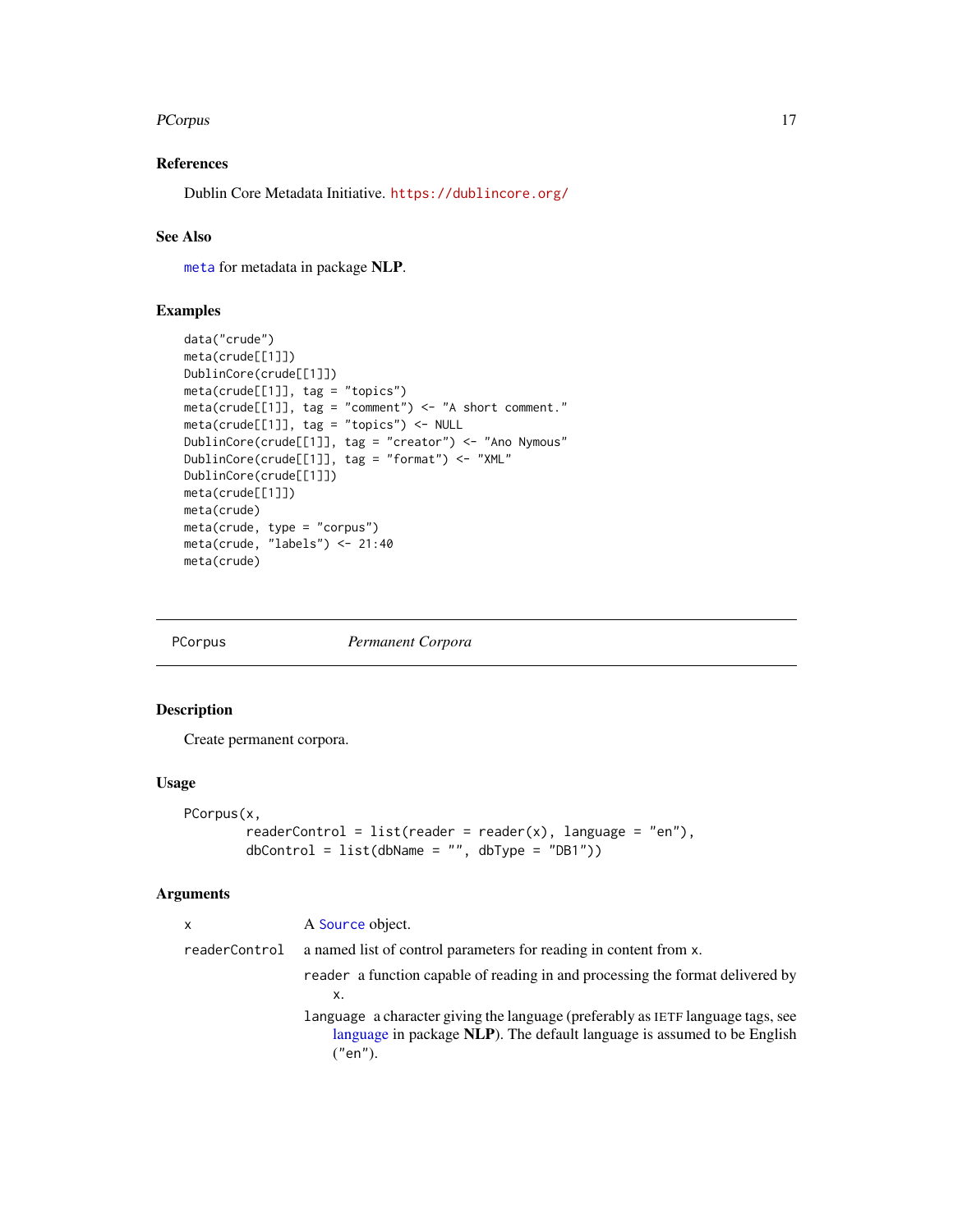<span id="page-17-0"></span>

| dbControl | a named list of control parameters for the underlying database storage provided<br>by package <b>filehash</b> . |
|-----------|-----------------------------------------------------------------------------------------------------------------|
|           | dbName a character giving the filename for the database.                                                        |
|           | dbType a character giving the database format (see filehash0ption for possi-                                    |
|           | ble database formats).                                                                                          |

### Details

A *permanent corpus* stores documents outside of R in a database. Since multiple PCorpus R objects with the same underlying database can exist simultaneously in memory, changes in one get propagated to all corresponding objects (in contrast to the default R semantics).

### Value

An object inheriting from PCorpus and Corpus.

### See Also

[Corpus](#page-3-2) for basic information on the corpus infrastructure employed by package tm.

[VCorpus](#page-50-1) provides an implementation with volatile storage semantics.

### Examples

```
txt <- system.file("texts", "txt", package = "tm")
## Not run:
PCorpus(DirSource(txt),
        dbControl = list(dbName = "pcorpus.db", dbType = "DB1"))
## End(Not run)
```
<span id="page-17-1"></span>PlainTextDocument *Plain Text Documents*

### Description

Create plain text documents.

### Usage

```
PlainTextDocument(x =character(0),
                   \text{author} = \text{character}(0),datetimestamp = as.POSIXlt(Sys.time(), tz = "GMT"),
                   description = character(0),
                   heading = character(0),
                   id = character(0),
                   language = character(0),
                   origin = character(0),
                   ...,
                   meta = NULL,class = NULL)
```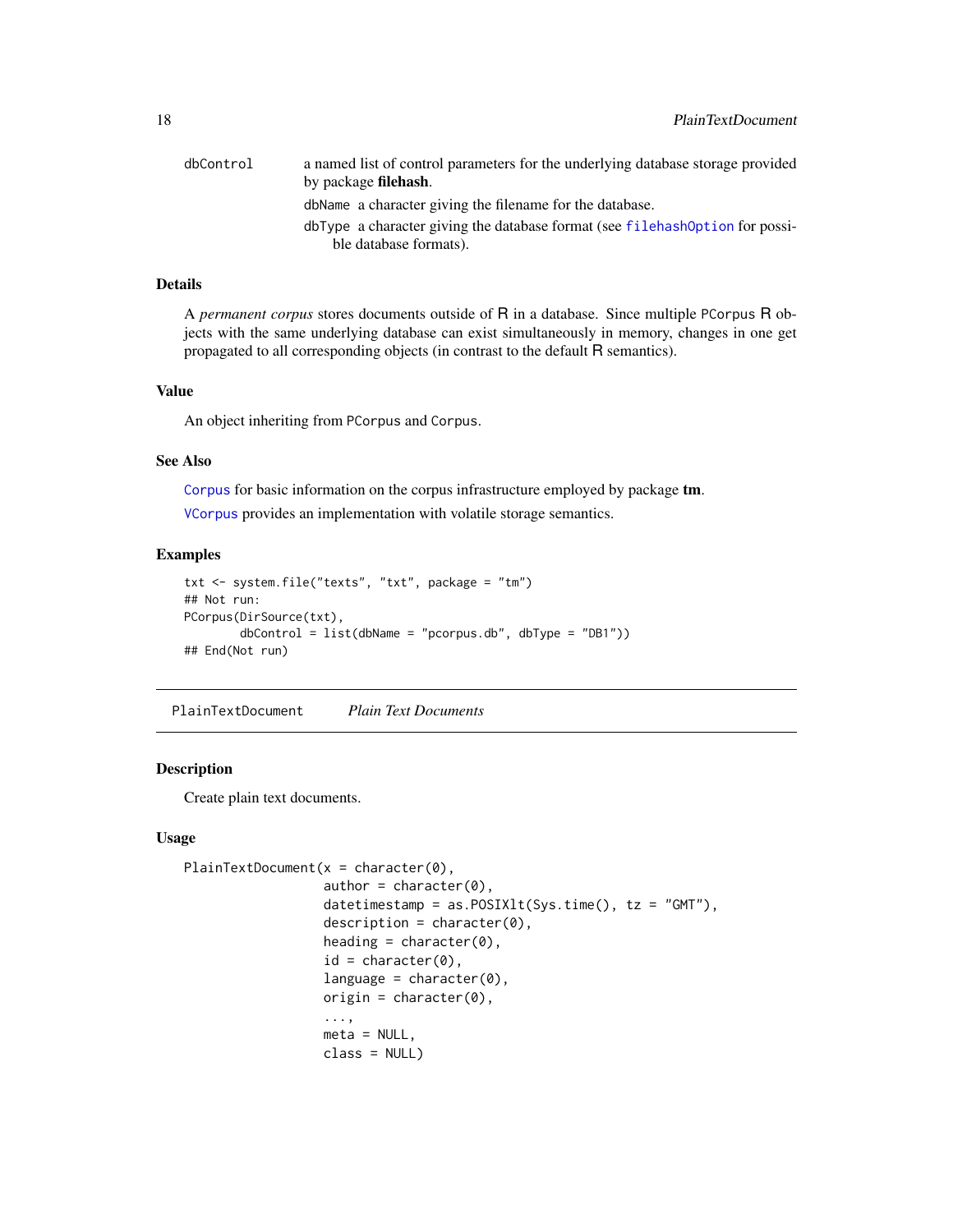#### <span id="page-18-0"></span>plot the contract of the contract of the contract of the contract of the contract of the contract of the contract of the contract of the contract of the contract of the contract of the contract of the contract of the contr

### Arguments

| $\times$      | A character string giving the plain text content.                                                                                                                                                                                                                                                                     |
|---------------|-----------------------------------------------------------------------------------------------------------------------------------------------------------------------------------------------------------------------------------------------------------------------------------------------------------------------|
| author        | a character string or an object of class person giving the author names.                                                                                                                                                                                                                                              |
| datetimestamp | an object of class POSIXt or a character string giving the creation date/time in-<br>formation. If a character string, exactly one of the ISO 8601 formats defined by<br>https://www.w3.org/TR/NOTE-datetime should be used. See parse_ISO_8601_datetime<br>in package NLP for processing such date/time information. |
| description   | a character string giving a description.                                                                                                                                                                                                                                                                              |
| heading       | a character string giving the title or a short heading.                                                                                                                                                                                                                                                               |
| id            | a character string giving a unique identifier.                                                                                                                                                                                                                                                                        |
| language      | a character string giving the language (preferably as IETF language tags, see<br>language in package NLP).                                                                                                                                                                                                            |
| origin        | a character string giving information on the source and origin.                                                                                                                                                                                                                                                       |
| .             | user-defined document metadata tag-value pairs.                                                                                                                                                                                                                                                                       |
| meta          | a named list or NULL (default) giving all metadata. If set all other metadata<br>arguments are ignored.                                                                                                                                                                                                               |
| class         | a character vector or NULL (default) giving additional classes to be used for the<br>created plain text document.                                                                                                                                                                                                     |

### Value

An object inheriting from class, PlainTextDocument and [TextDocument](#page-42-1).

### See Also

[TextDocument](#page-42-1) for basic information on the text document infrastructure employed by package tm.

### Examples

```
(ptd <- PlainTextDocument("A simple plain text document",
                         heading = "Plain text document",
                         id = basename(tempfile()),
                         language = "en")
```
meta(ptd)

<span id="page-18-1"></span>plot *Visualize a Term-Document Matrix*

### Description

Visualize correlations between terms of a term-document matrix.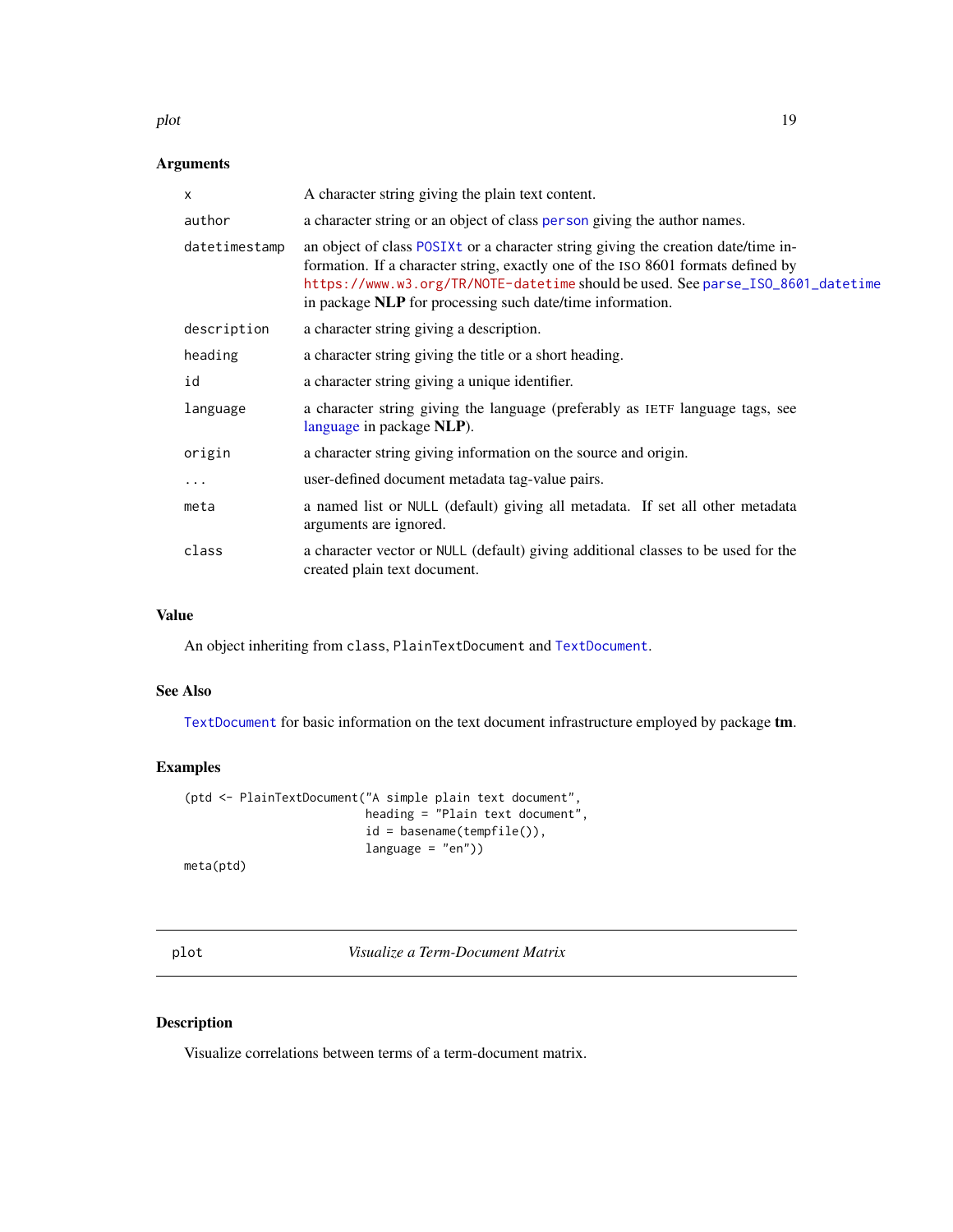### Usage

```
## S3 method for class 'TermDocumentMatrix'
plot(x,
     terms = sample(Terms(x), 20),
     corThreshold = 0.7,
     weighting = FALSE,
     attrs = list(graph = list(rankdir = "BT"),
                  node = list(shape = "rectangle",
                              fixedsize = FALSE)),
     ...)
```
### Arguments

| A term-document matrix.                                                                   |
|-------------------------------------------------------------------------------------------|
| Terms to be plotted. Defaults to 20 randomly chosen terms of the term-document<br>matrix. |
| Do not plot correlations below this threshold. Defaults to 0.7.                           |
| Define whether the line width corresponds to the correlation.                             |
| Argument passed to the plot method for class graph NEL.                                   |
| Other arguments passed to the graph NEL plot method.                                      |
|                                                                                           |

### Details

Visualization requires that package Rgraphviz is available.

### Examples

```
## Not run: data(crude)
tdm <- TermDocumentMatrix(crude,
                          control = list(removePunctuation = TRUE,
                                         removeNumbers = TRUE,
                                         stopwords = TRUE))
plot(tdm, corThreshold = 0.2, weighting = TRUE)
## End(Not run)
```

| readDataframe |  | Read In a Text Document from a Data Frame |  |  |
|---------------|--|-------------------------------------------|--|--|
|---------------|--|-------------------------------------------|--|--|

### Description

Read in a text document from a row in a data frame.

### Usage

readDataframe(elem, language, id)

<span id="page-19-0"></span>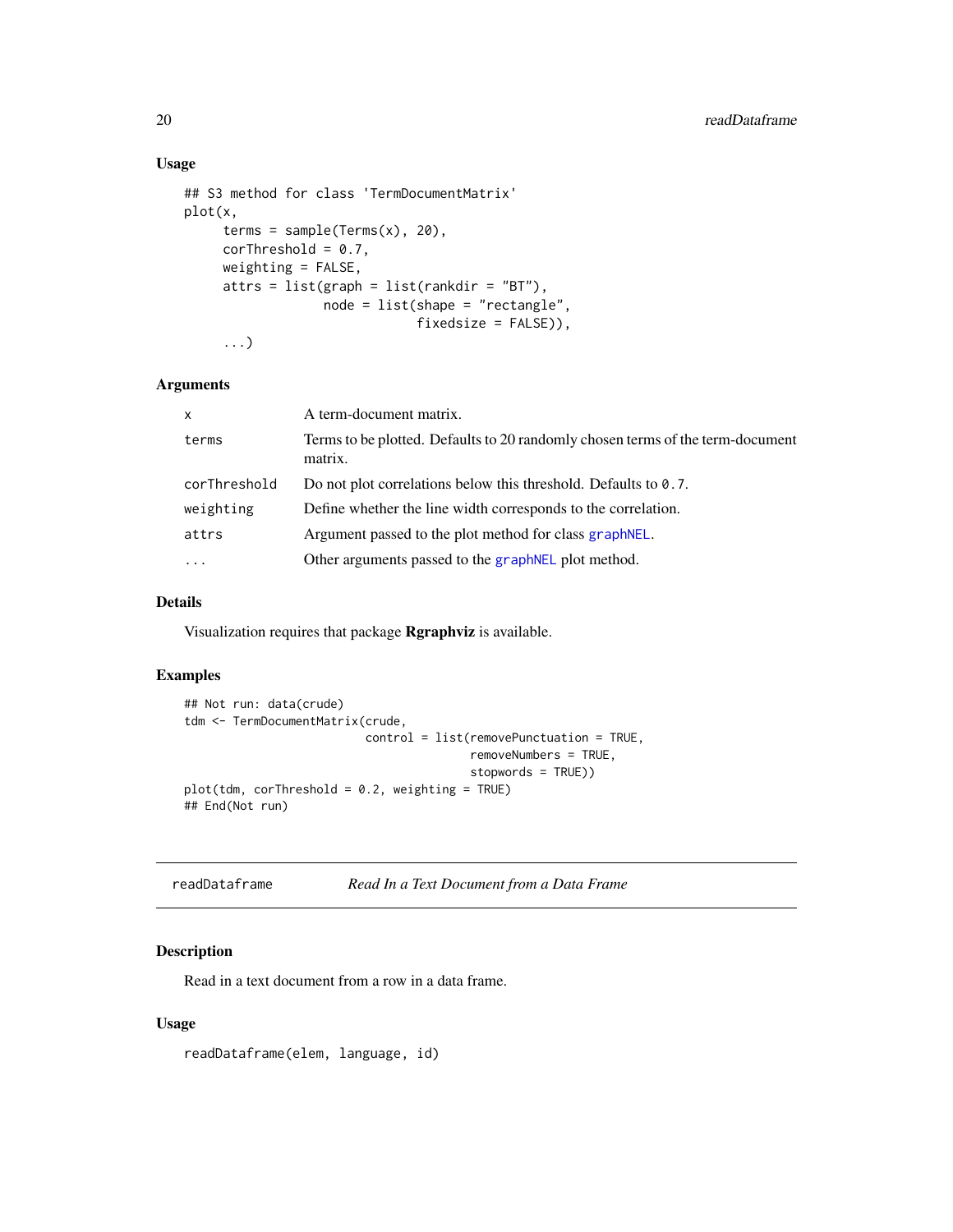#### <span id="page-20-0"></span>readDOC 21

#### Arguments

| elem     | a named list with the component content which must hold a data frame with<br>rows as the documents to be read in. The names of the columns holding the text<br>content and the document identifier must be "text" and "doc_id", respectively. |
|----------|-----------------------------------------------------------------------------------------------------------------------------------------------------------------------------------------------------------------------------------------------|
| language | a string giving the language.                                                                                                                                                                                                                 |
| id       | Not used.                                                                                                                                                                                                                                     |

### Value

A [PlainTextDocument](#page-17-1) representing elem\$content.

### See Also

[Reader](#page-21-1) for basic information on the reader infrastructure employed by package tm.

### Examples

```
docs \leq data.frame(doc_id = c("doc_1", "doc_2"),
                  text = c("This is a text." This another one."),
                   stringsAsFactors = FALSE)
ds <- DataframeSource(docs)
elem <- getElem(stepNext(ds))
result <- readDataframe(elem, "en", NULL)
inspect(result)
meta(result)
```
<span id="page-20-1"></span>readDOC *Read In a MS Word Document*

### Description

Return a function which reads in a Microsoft Word document extracting its text.

#### Usage

```
readDOC(engine = c("antiword", "executable"), AntiwordOptions = "")
```
### Arguments

engine a character string for the preferred DOC extraction engine (see Details).

AntiwordOptions

Options passed over to antiword executable.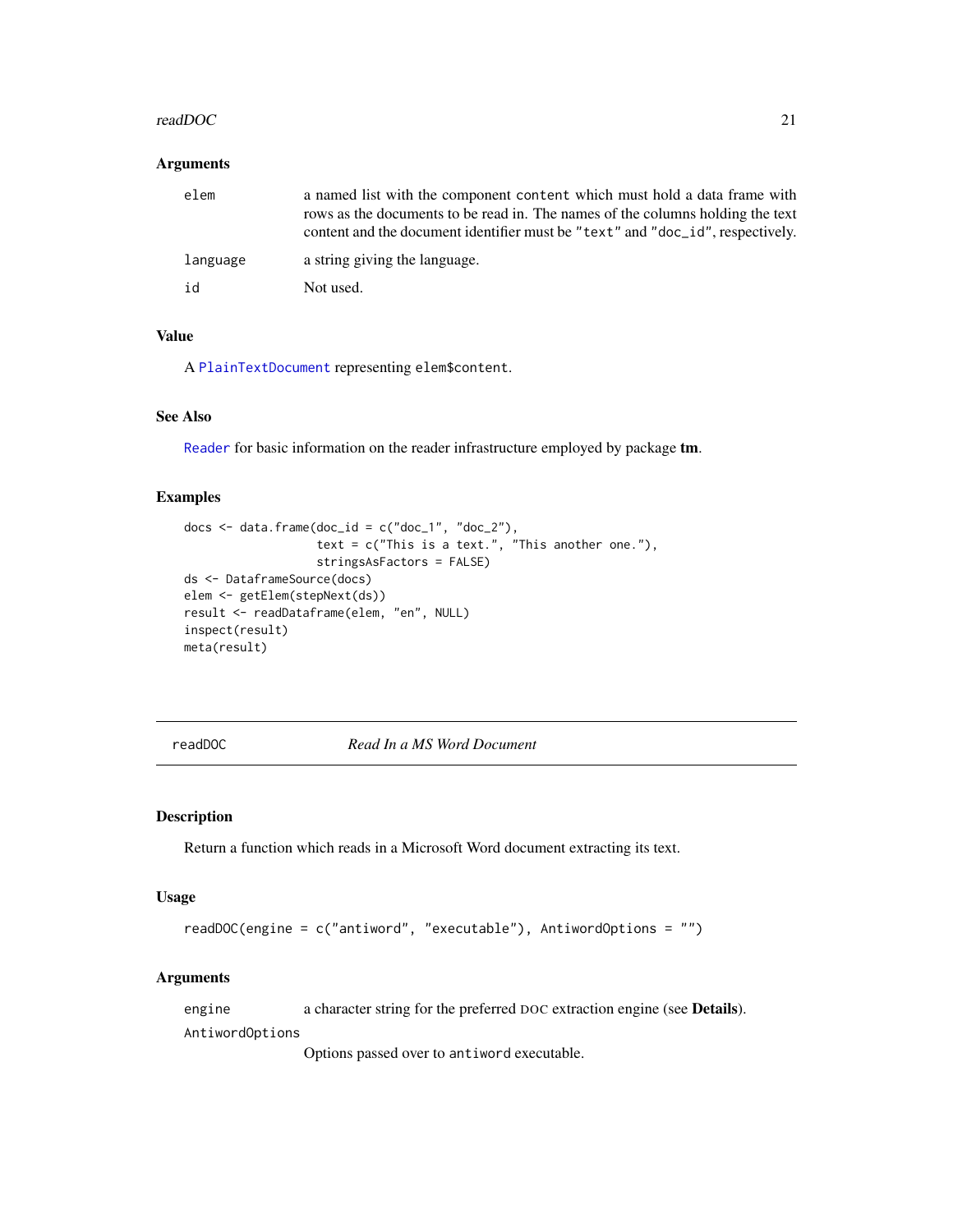### <span id="page-21-0"></span>Details

Formally this function is a function generator, i.e., it returns a function (which reads in a text document) with a well-defined signature, but can access passed over arguments (e.g., options to antiword) via lexical scoping.

Available DOC extraction engines are as follows.

"antiword" (default) Antiword utility as provided by the function [antiword](#page-0-0) in package antiword.

"executable" command line antiword executable which must be installed and accessible on your system. This can convert documents from Microsoft Word version 2, 6, 7, 97, 2000, 2002 and 2003 to plain text, and is available from <http://www.winfield.demon.nl/>. The character vector AntiwordOptions is passed over to the executable.

#### Value

A function with the following formals:

elem a list with the named component uri which must hold a valid file name.

language a string giving the language.

id Not used.

The function returns a [PlainTextDocument](#page-17-1) representing the text and metadata extracted from elem\$uri.

#### See Also

[Reader](#page-21-1) for basic information on the reader infrastructure employed by package **tm**.

<span id="page-21-1"></span>Reader *Readers*

#### **Description**

Creating readers.

#### Usage

getReaders()

#### Details

*Readers* are functions for extracting textual content and metadata out of elements delivered by a [Source](#page-34-2), and for constructing a [TextDocument](#page-42-1). A reader must accept following arguments in its signature:

elem a named list with the components content and uri (as delivered by a [Source](#page-34-2) via [getElem](#page-34-1) or [pGetElem](#page-34-1)).

language a character string giving the language.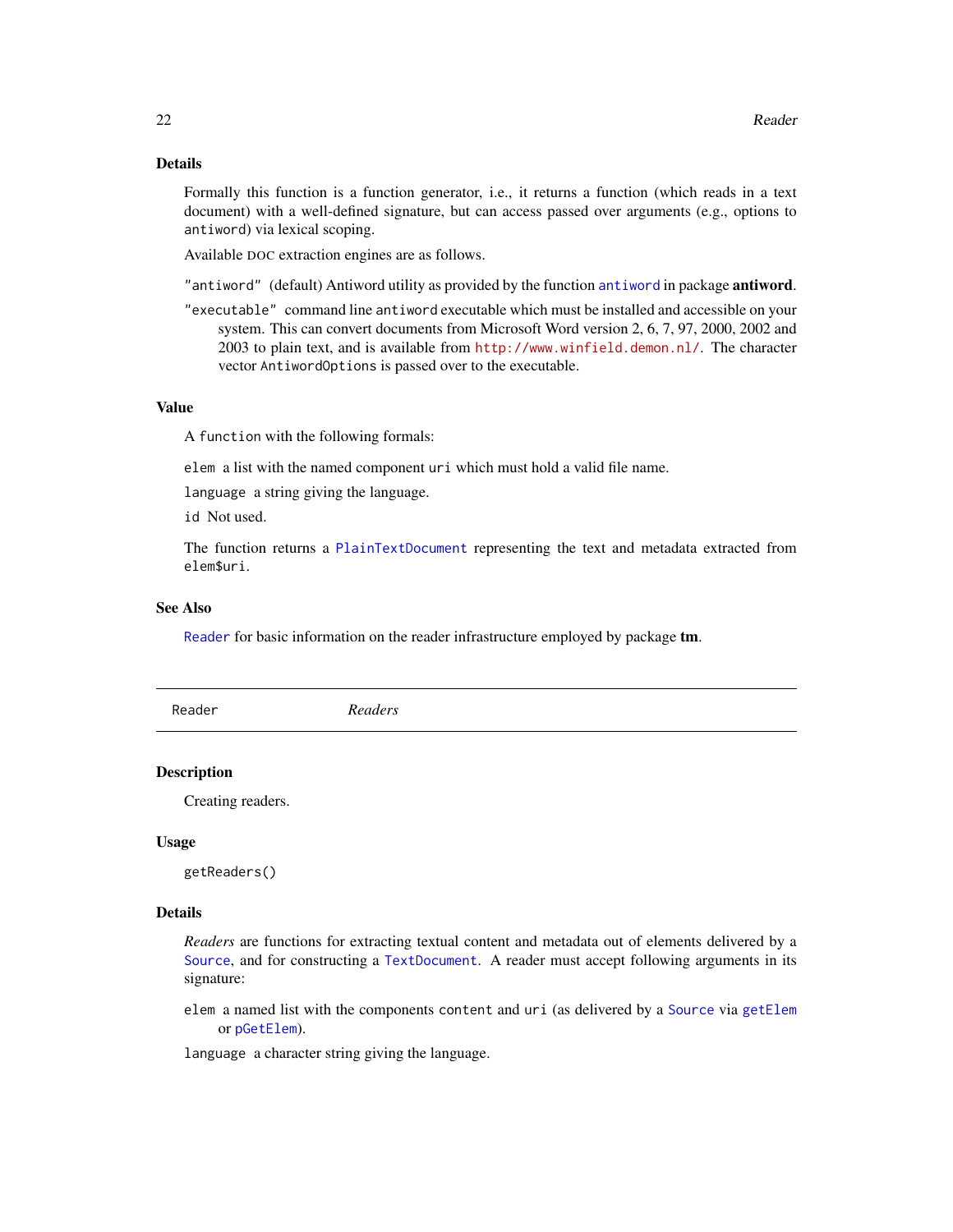#### <span id="page-22-0"></span>readPDF 23

id a character giving a unique identifier for the created text document.

The element elem is typically provided by a source whereas the language and the identifier are normally provided by a corpus constructor (for the case that elem\$content does not give information on these two essential items).

In case a reader expects configuration arguments we can use a function generator. A function generator is indicated by inheriting from class FunctionGenerator and function. It allows us to process additional arguments, store them in an environment, return a reader function with the welldefined signature described above, and still be able to access the additional arguments via lexical scoping. All corpus constructors in package tm check the reader function for being a function generator and if so apply it to yield the reader with the expected signature.

#### Value

For getReaders(), a character vector with readers provided by package **tm**.

#### See Also

[readDOC](#page-20-1), [readPDF](#page-22-1), [readPlain](#page-24-1), [readRCV1](#page-25-1), [readRCV1asPlain](#page-25-2), [readReut21578XML](#page-26-1), [readReut21578XMLasPlain](#page-26-2), and [readXML](#page-28-1).

<span id="page-22-1"></span>

readPDF *Read In a PDF Document*

#### Description

Return a function which reads in a portable document format (PDF) document extracting both its text and its metadata.

#### Usage

```
readPDF(engine = c("pdftools", "xpdf", "Rpoppler",
                   "ghostscript", "Rcampdf", "custom"),
       control = list(info = NULL, text = NULL)
```
#### **Arguments**

| engine  | a character string for the preferred PDF extraction engine (see <b>Details</b> ). |
|---------|-----------------------------------------------------------------------------------|
| control | a list of control options for the engine with the named components info and       |
|         | text (see <b>Details</b> ).                                                       |

### Details

Formally this function is a function generator, i.e., it returns a function (which reads in a text document) with a well-defined signature, but can access passed over arguments (e.g., the preferred PDF extraction engine and control options) via lexical scoping.

Available PDF extraction engines are as follows.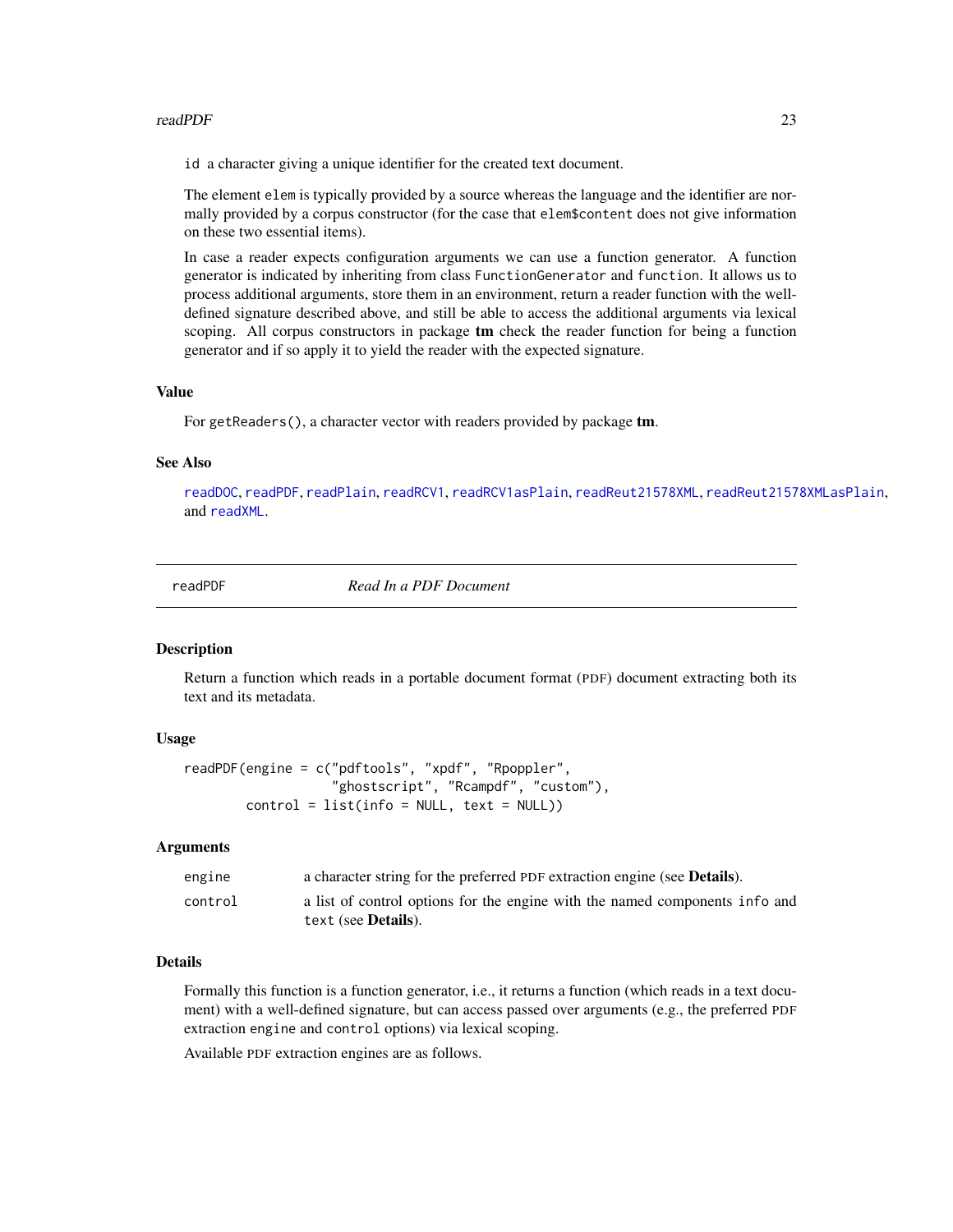- <span id="page-23-0"></span>"pdftools" (default) Poppler PDF rendering library as provided by the functions [pdf\\_info](#page-0-0) and [pdf\\_text](#page-0-0) in package pdftools.
- "xpdf" command line pdfinfo and pdftotext executables which must be installed and accessible on your system. Suitable utilities are provided by the Xpdf (<http://www.xpdfreader.com/>) PDF viewer or by the Poppler (<https://poppler.freedesktop.org/>) PDF rendering library.
- "Rpoppler" Poppler PDF rendering library as provided by the functions [PDF\\_info](#page-0-0) and [PDF\\_text](#page-0-0) in package Rpoppler.
- "ghostscript" Ghostscript using 'pdf\_info.ps' and 'ps2ascii.ps'.
- "Rcampdf" Perl CAM::PDF PDF manipulation library as provided by the functions pdf\_info and pdf\_text in package Rcampdf, available from the repository at [http://datacube.wu.ac.](http://datacube.wu.ac.at) [at](http://datacube.wu.ac.at).
- "custom" custom user-provided extraction engine.

Control parameters for engine "xpdf" are as follows.

- info a character vector specifying options passed over to the pdfinfo executable.
- text a character vector specifying options passed over to the pdftotext executable.
- Control parameters for engine "custom" are as follows.
- info a function extracting metadata from a PDF. The function must accept a file path as first argument and must return a named list with the components Author (as character string), CreationDate (of class POSIXlt), Subject (as character string), Title (as character string), and Creator (as character string).
- text a function extracting content from a PDF. The function must accept a file path as first argument and must return a character vector.

#### Value

A function with the following formals:

elem a named list with the component uri which must hold a valid file name.

language a string giving the language.

id Not used.

The function returns a [PlainTextDocument](#page-17-1) representing the text and metadata extracted from elem\$uri.

#### See Also

[Reader](#page-21-1) for basic information on the reader infrastructure employed by package tm.

```
uri <- paste0("file://",
              system.file(file.path("doc", "tm.pdf"), package = "tm"))
engine <- if(nzchar(system.file(package = "pdftools"))) {
    "pdftools"
} else {
```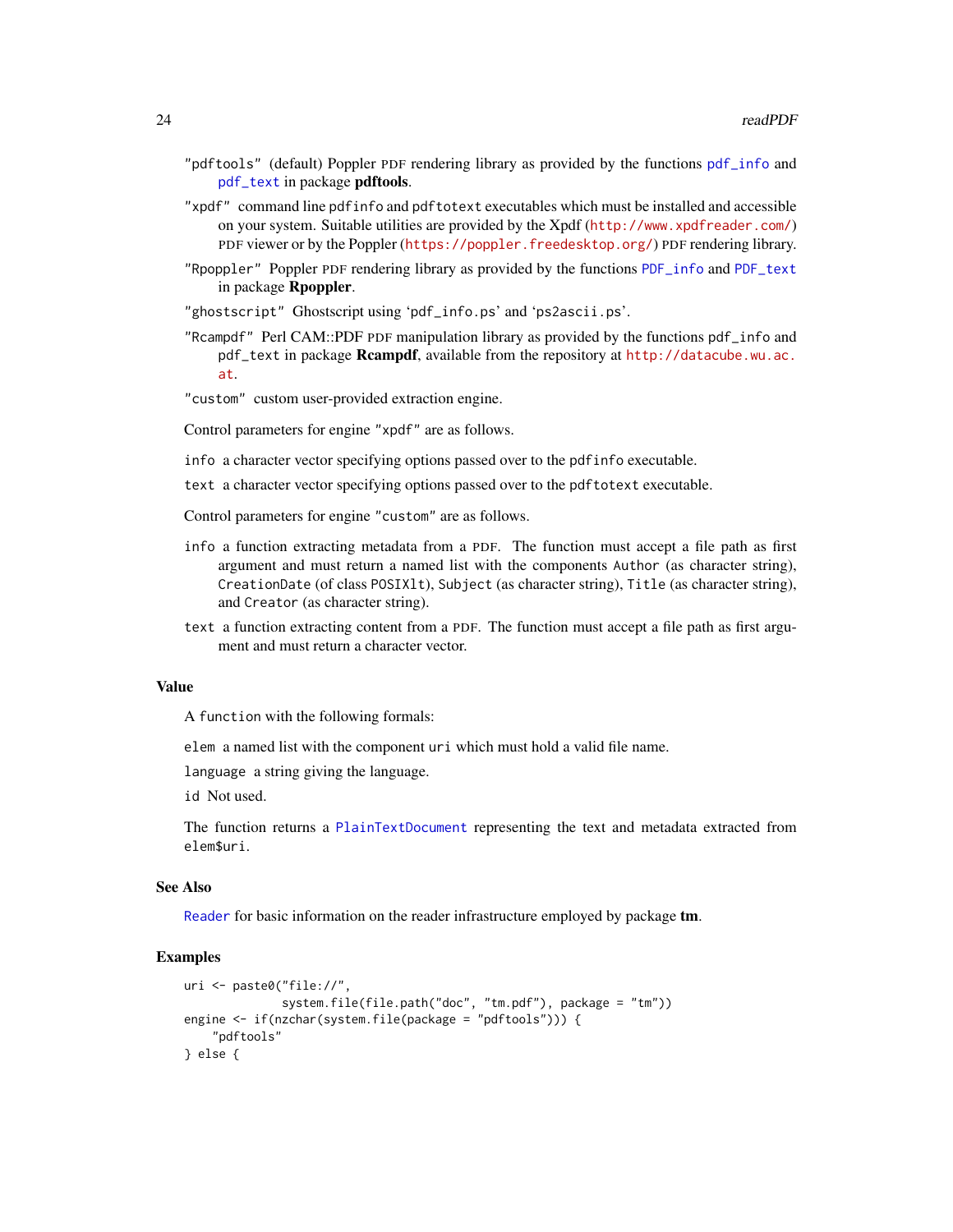<span id="page-24-0"></span>readPlain 25

```
"ghostscript"
}
reader <- readPDF(engine)
pdf <- reader(elem = list(uri = uri), language = "en", id = "id1")
cat(content(pdf)[1])
VCorpus(URISource(uri, mode = ""),
        readerControl = list(reader = readPDF(engine = "ghostscript")))
```
readPlain *Read In a Text Document*

### Description

Read in a text document without knowledge about its internal structure and possible available metadata.

#### Usage

```
readPlain(elem, language, id)
```
### Arguments

| elem     | a named list with the component content which must hold the document to be<br>read in. |
|----------|----------------------------------------------------------------------------------------|
| language | a string giving the language.                                                          |
| id       | a character giving a unique identifier for the created text document.                  |

### Value

A [PlainTextDocument](#page-17-1) representing elem\$content. The argument id is used as fallback if elem\$uri is null.

#### See Also

[Reader](#page-21-1) for basic information on the reader infrastructure employed by package tm.

```
docs <- c("This is a text.", "This another one.")
vs <- VectorSource(docs)
elem <- getElem(stepNext(vs))
(result <- readPlain(elem, "en", "id1"))
meta(result)
```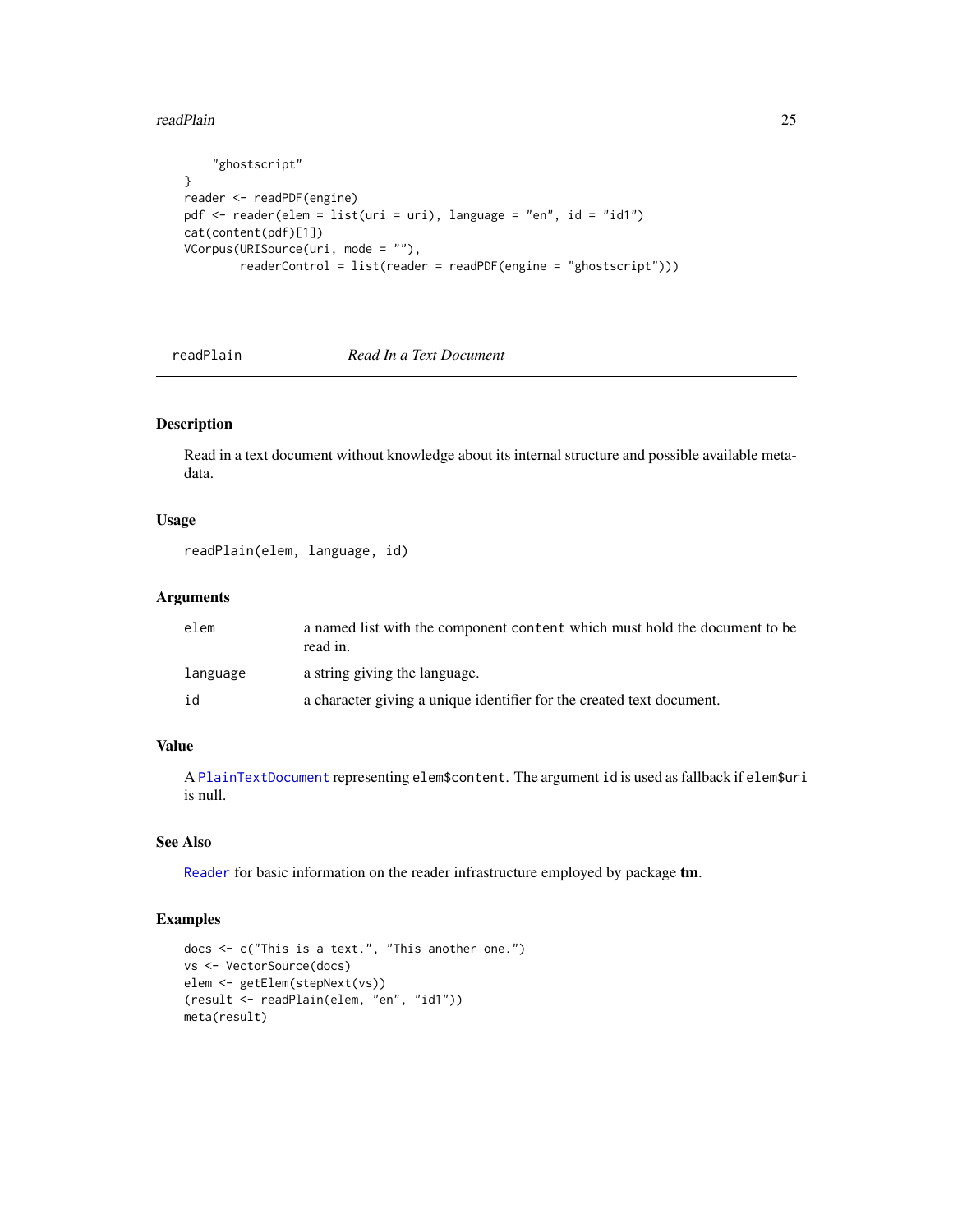<span id="page-25-1"></span><span id="page-25-0"></span>

### <span id="page-25-2"></span>Description

Read in a Reuters Corpus Volume 1 XML document.

#### Usage

```
readRCV1(elem, language, id)
readRCV1asPlain(elem, language, id)
```
### Arguments

| elem     | a named list with the component content which must hold the document to be<br>read in. |
|----------|----------------------------------------------------------------------------------------|
| language | a string giving the language.                                                          |
| id       | Not used.                                                                              |

#### Value

An [XMLTextDocument](#page-57-1) for readRCV1, or a [PlainTextDocument](#page-17-1) for readRCV1asPlain, representing the text and metadata extracted from elem\$content.

### References

Lewis, D. D.; Yang, Y.; Rose, T.; and Li, F (2004). RCV1: A New Benchmark Collection for Text Categorization Research. *Journal of Machine Learning Research*, 5, 361–397. [https://www.](https://www.jmlr.org/papers/volume5/lewis04a/lewis04a.pdf) [jmlr.org/papers/volume5/lewis04a/lewis04a.pdf](https://www.jmlr.org/papers/volume5/lewis04a/lewis04a.pdf)

### See Also

[Reader](#page-21-1) for basic information on the reader infrastructure employed by package tm.

```
f \leq system.file("texts", "rcv1_2330.xml", package = "tm")
f_bin <- readBin(f, raw(), file.size(f))
rcv1 <- readRCV1(elem = list(content = f_bin), language = "en", id = "id1")
content(rcv1)
meta(rcv1)
```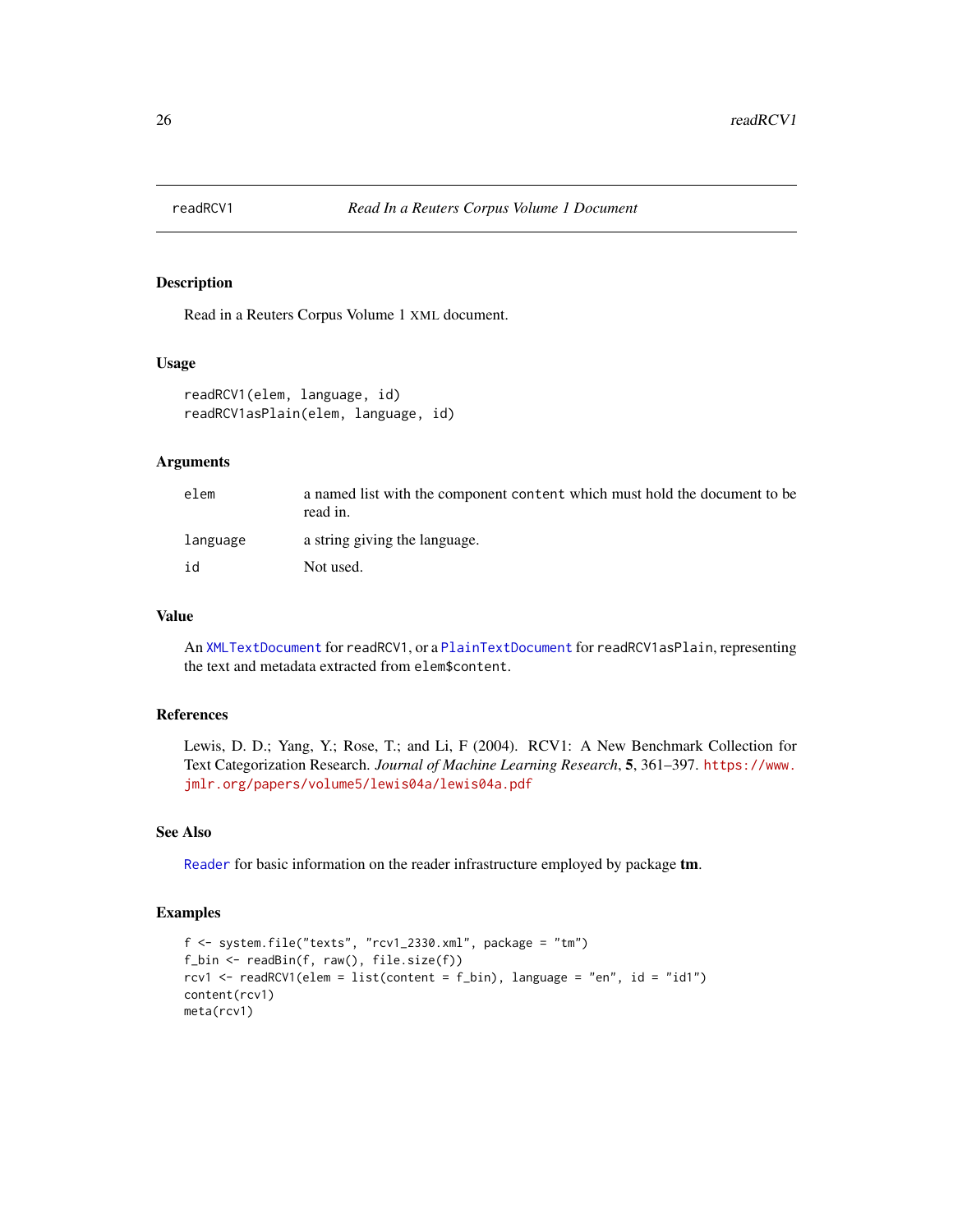<span id="page-26-1"></span><span id="page-26-0"></span>readReut21578XML *Read In a Reuters-21578 XML Document*

### <span id="page-26-2"></span>Description

Read in a Reuters-21578 XML document.

### Usage

```
readReut21578XML(elem, language, id)
readReut21578XMLasPlain(elem, language, id)
```
### Arguments

| elem     | a named list with the component content which must hold the document to be<br>read in. |
|----------|----------------------------------------------------------------------------------------|
| language | a string giving the language.                                                          |
| id       | Not used.                                                                              |

### Value

An [XMLTextDocument](#page-57-1) for readReut21578XML, or a [PlainTextDocument](#page-17-1) for readReut21578XMLasPlain, representing the text and metadata extracted from elem\$content.

### References

Emms, Martin and Luz, Saturnino (2007). Machine Learning for Natural Language Processing. *European Summer School of Logic, Language and Information, course reader*.

<http://www.homepages.ed.ac.uk/sluzfil/esslli07/mlfornlp.pdf>

Lewis, David (1997) *Reuters-21578 Text Categorization Collection Distribution 1.0*. [http://kdd.](http://kdd.ics.uci.edu/databases/reuters21578/reuters21578.html) [ics.uci.edu/databases/reuters21578/reuters21578.html](http://kdd.ics.uci.edu/databases/reuters21578/reuters21578.html)

Luz, Saturnino XML*-encoded version of Reuters-21578*.

<http://www.homepages.ed.ac.uk/sluzfil/esslli07/data/reuters21578-xml.tar.bz2>

### See Also

[Reader](#page-21-1) for basic information on the reader infrastructure employed by package tm.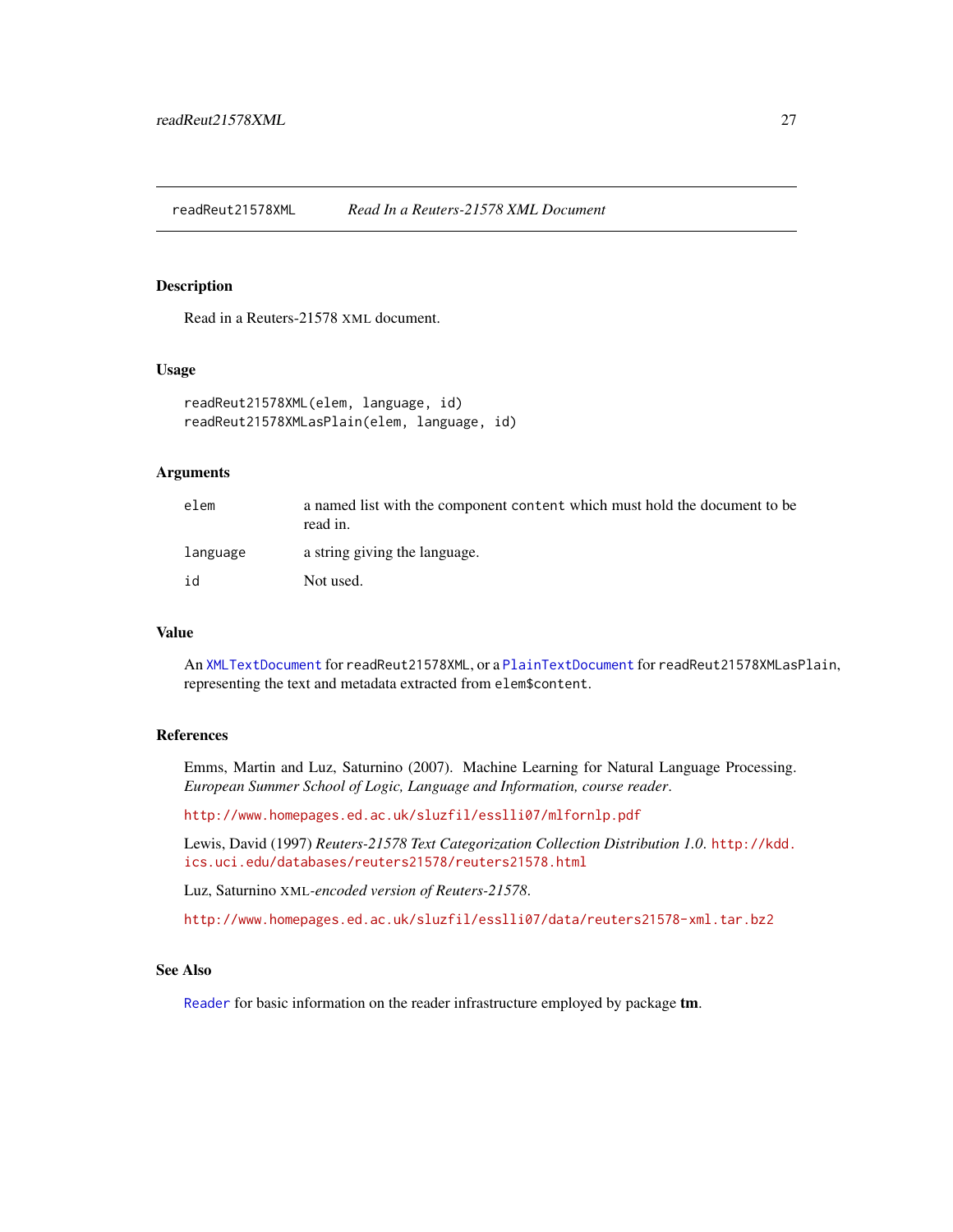<span id="page-27-0"></span>

#### **Description**

Return a function which reads in a text document containing POS-tagged words.

#### Usage

```
readTagged(...)
```
#### Arguments

... Arguments passed to [TaggedTextDocument](#page-0-0).

### **Details**

Formally this function is a function generator, i.e., it returns a function (which reads in a text document) with a well-defined signature, but can access passed over arguments (...) via lexical scoping.

#### Value

A function with the following formals:

elem a named list with the component content which must hold the document to be read in or the component uri holding a connection object or a character string.

language a string giving the language.

id a character giving a unique identifier for the created text document.

The function returns a [TaggedTextDocument](#page-0-0) representing the text and metadata extracted from elem\$content or elem\$uri. The argument id is used as fallback if elem\$uri is null.

#### See Also

[Reader](#page-21-1) for basic information on the reader infrastructure employed by package **tm**.

```
# See http://www.nltk.org/book/ch05.html or file ca01 in the Brown corpus
x <- paste("The/at grand/jj jury/nn commented/vbd on/in a/at number/nn of/in",
           "other/ap topics/nns ,/, among/in them/ppo the/at Atlanta/np and/cc",
           "Fulton/np-tl County/nn-tl purchasing/vbg departments/nns which/wdt",
           "it/pps said/vbd ``/`` are/ber well/ql operated/vbn and/cc follow/vb",
           "generally/rb accepted/vbn practices/nns which/wdt inure/vb to/in the/at",
           "best/jjt interest/nn of/in both/abx governments/nns ''/'' ./.")
vs <- VectorSource(x)
elem <- getElem(stepNext(vs))
(doc <- readTagged()(elem, language = "en", id = "id1"))
tagged_words(doc)
```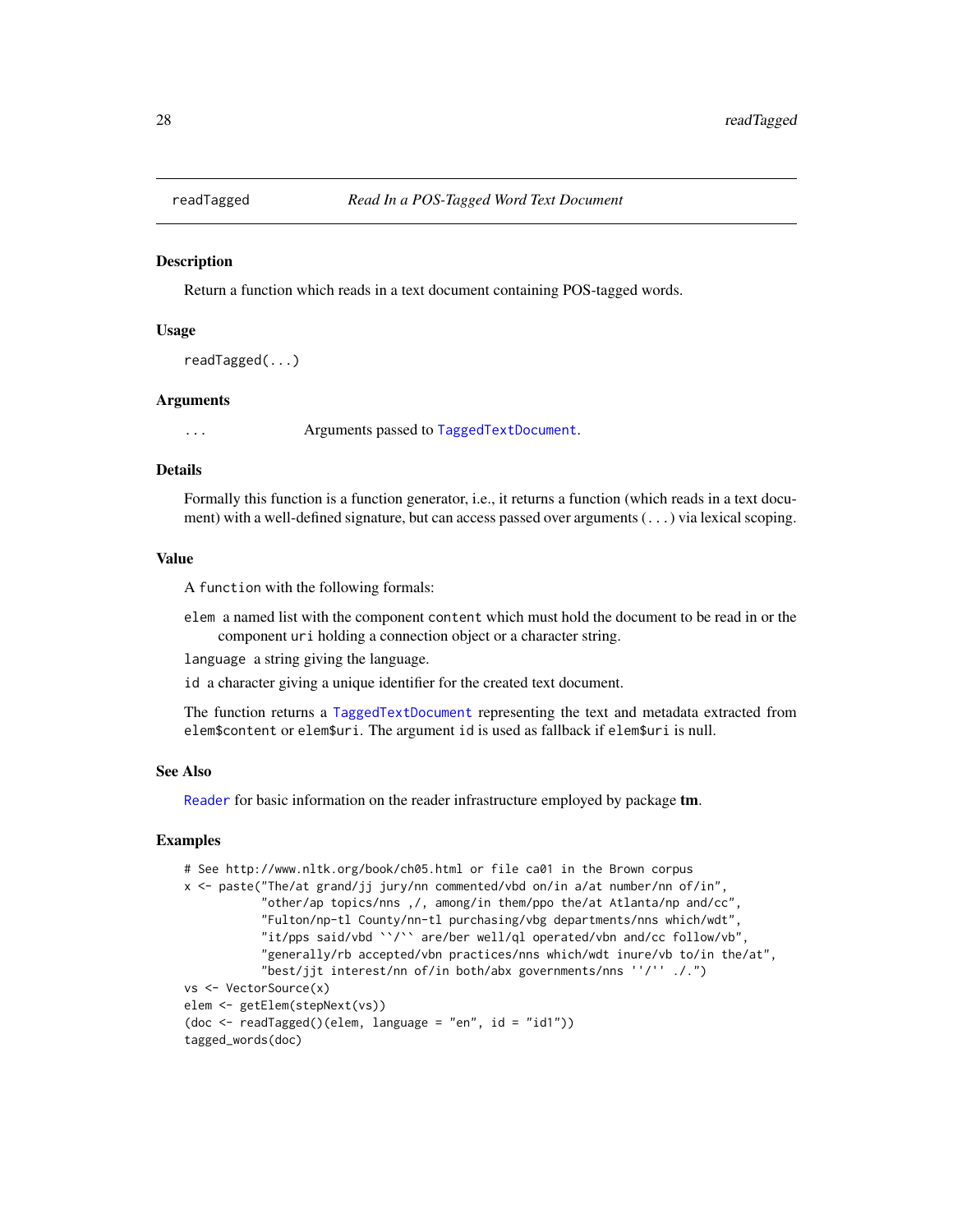<span id="page-28-1"></span><span id="page-28-0"></span>

#### Description

Return a function which reads in an XML document. The structure of the XML document is described with a specification.

#### Usage

readXML(spec, doc)

#### Arguments

| spec | A named list of lists each containing two components. The constructed reader<br>will map each list entry to the content or metadatum of the text document as<br>specified by the named list entry. Valid names include content to access the<br>document's content, and character strings which are mapped to metadata entries.<br>Each list entry must consist of two components: the first must be a string de-<br>scribing the type of the second argument, and the second is the specification<br>entry. Valid combinations are: |
|------|--------------------------------------------------------------------------------------------------------------------------------------------------------------------------------------------------------------------------------------------------------------------------------------------------------------------------------------------------------------------------------------------------------------------------------------------------------------------------------------------------------------------------------------|
|      | type = "node", spec = "XPathExpression" The XPath $(1.0)$ expression spec<br>extracts information from an XML node.<br>type = "function", spec = function(doc)  The function spec is called,<br>passing over the XML document (as delivered by read_xml from package<br>xml2) as first argument.<br>type = "unevaluated", spec = "String" The character vector spec is returned<br>without modification.                                                                                                                             |
| doc  | An (empty) document of some subclass of TextDocument.                                                                                                                                                                                                                                                                                                                                                                                                                                                                                |

### Details

Formally this function is a function generator, i.e., it returns a function (which reads in a text document) with a well-defined signature, but can access passed over arguments (e.g., the specification) via lexical scoping.

### Value

A function with the following formals:

elem a named list with the component content which must hold the document to be read in.

language a string giving the language.

id a character giving a unique identifier for the created text document.

The function returns doc augmented by the parsed information as described by spec out of the XML file in elem\$content. The arguments language and id are used as fallback: language if no corresponding metadata entry is found in elem\$content, and id if no corresponding metadata entry is found in elem\$content and if elem\$uri is null.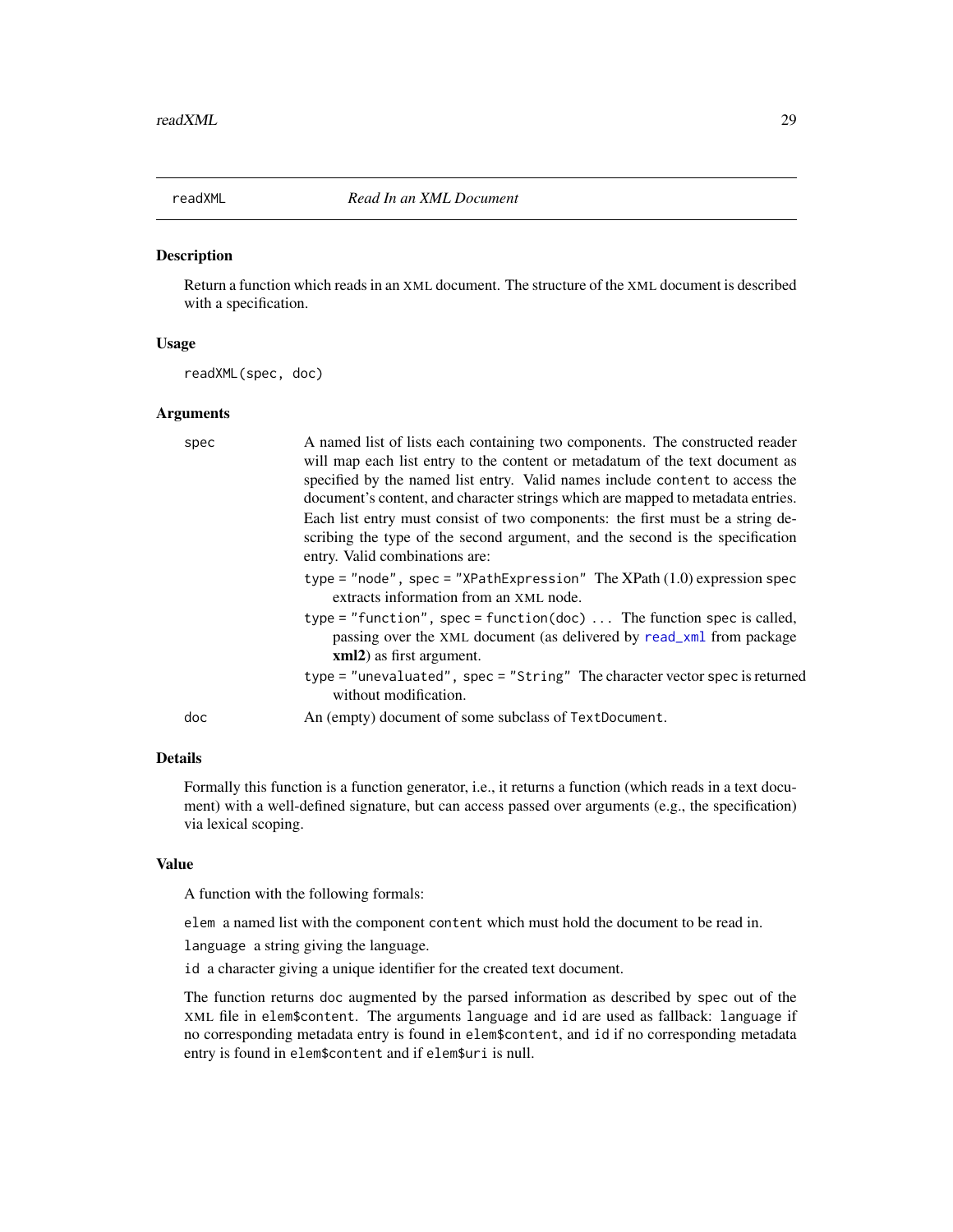### <span id="page-29-0"></span>See Also

[Reader](#page-21-1) for basic information on the reader infrastructure employed by package tm.

Vignette 'Extensions: How to Handle Custom File Formats', and [XMLSource](#page-56-1).

<span id="page-29-1"></span>removeNumbers *Remove Numbers from a Text Document*

### Description

Remove numbers from a text document.

### Usage

```
## S3 method for class 'character'
removeNumbers(x, ucp = FALSE, ...)
## S3 method for class 'PlainTextDocument'
removeNumbers(x, ...)
```
### Arguments

| <b>X</b> | a character vector or text document.                                                                                                                                                                                                                                                                          |
|----------|---------------------------------------------------------------------------------------------------------------------------------------------------------------------------------------------------------------------------------------------------------------------------------------------------------------|
| ucp      | a logical specifying whether to use Unicode character properties for determin-<br>ing digit characters. If FALSE (default), characters in the ASCII [:digit:] class<br>(i.e., the decimal digits from $0$ to $9$ ) are taken; if TRUE, the characters with Uni-<br>code general category Nd (Decimal_Number). |
| $\cdot$  | arguments to be passed to or from methods; in particular, from the PlainTextDocument<br>method to the character method.                                                                                                                                                                                       |

#### Value

The text document without numbers.

### See Also

[getTransformations](#page-12-1) to list available transformation (mapping) functions.

[https://unicode.org/reports/tr44/#General\\_Category\\_Values](https://unicode.org/reports/tr44/#General_Category_Values).

```
data("crude")
crude[[1]]
removeNumbers(crude[[1]])
```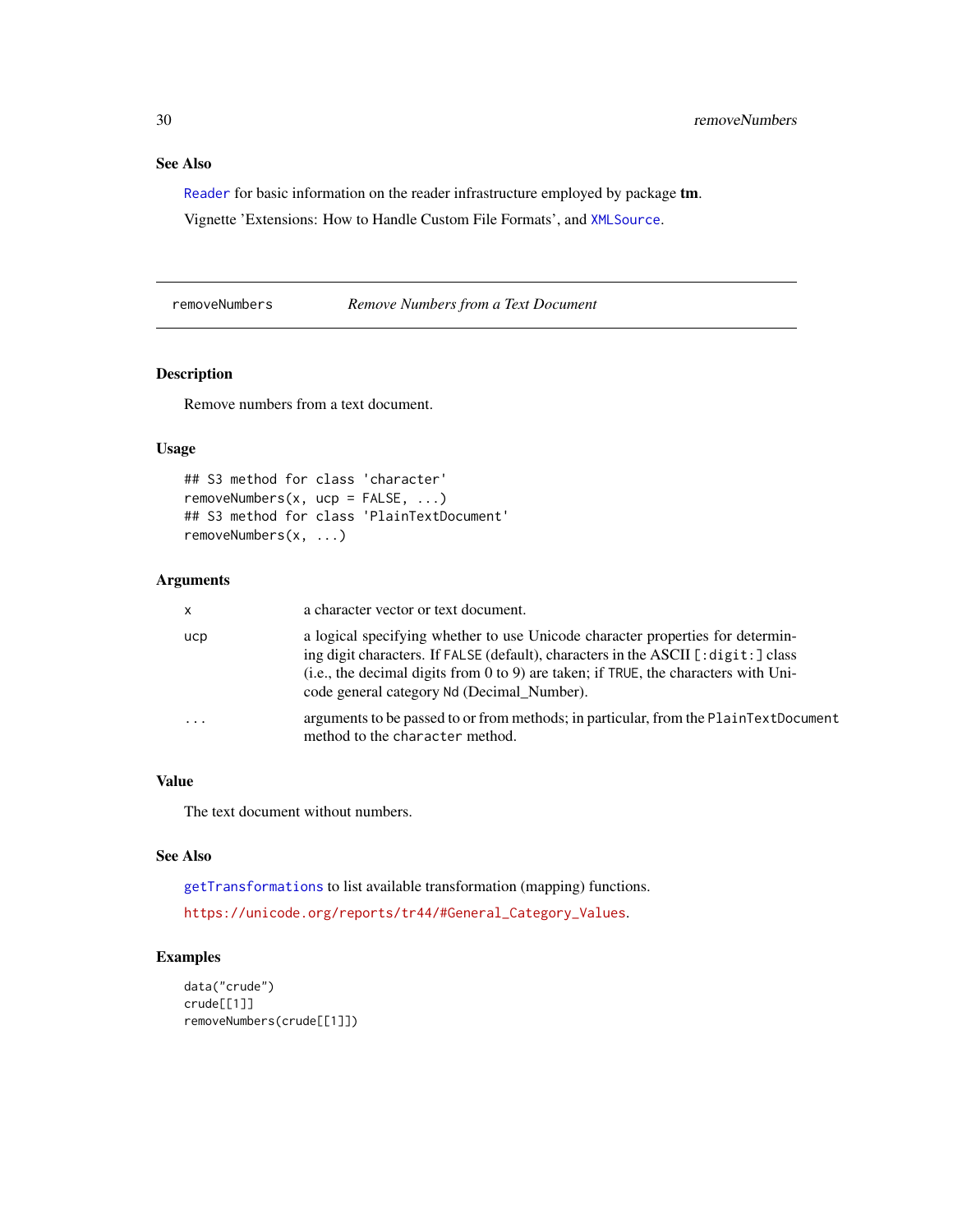<span id="page-30-1"></span><span id="page-30-0"></span>removePunctuation *Remove Punctuation Marks from a Text Document*

### Description

Remove punctuation marks from a text document.

#### Usage

```
## S3 method for class 'character'
removePunctuation(x,
                  preserve_intra_word_contractions = FALSE,
                  preserve_intra_word_dashes = FALSE,
                  ucp = FALSE, ...)## S3 method for class 'PlainTextDocument'
removePunctuation(x, ...)
```
### Arguments

| x                          | a character vector or text document.                                                                                                                                                                                                                              |
|----------------------------|-------------------------------------------------------------------------------------------------------------------------------------------------------------------------------------------------------------------------------------------------------------------|
|                            | preserve_intra_word_contractions                                                                                                                                                                                                                                  |
|                            | a logical specifying whether intra-word contractions should be kept.                                                                                                                                                                                              |
| preserve_intra_word_dashes |                                                                                                                                                                                                                                                                   |
|                            | a logical specifying whether intra-word dashes should be kept.                                                                                                                                                                                                    |
| ucp                        | a logical specifying whether to use Unicode character properties for determining<br>punctuation characters. If FALSE (default), characters in the ASCII [:punct:]<br>class are taken; if TRUE, the characters with Unicode general category P (Punc-<br>tuation). |
| .                          | arguments to be passed to or from methods; in particular, from the PlainTextDocument<br>method to the character method.                                                                                                                                           |

### Value

The character or text document x without punctuation marks (besides intra-word contractions (''') and intra-word dashes ('-') if preserve\_intra\_word\_contractions and preserve\_intra\_word\_dashes are set, respectively).

### See Also

[getTransformations](#page-12-1) to list available transformation (mapping) functions.

[regex](#page-0-0) shows the class [:punct:] of punctuation characters.

[https://unicode.org/reports/tr44/#General\\_Category\\_Values](https://unicode.org/reports/tr44/#General_Category_Values).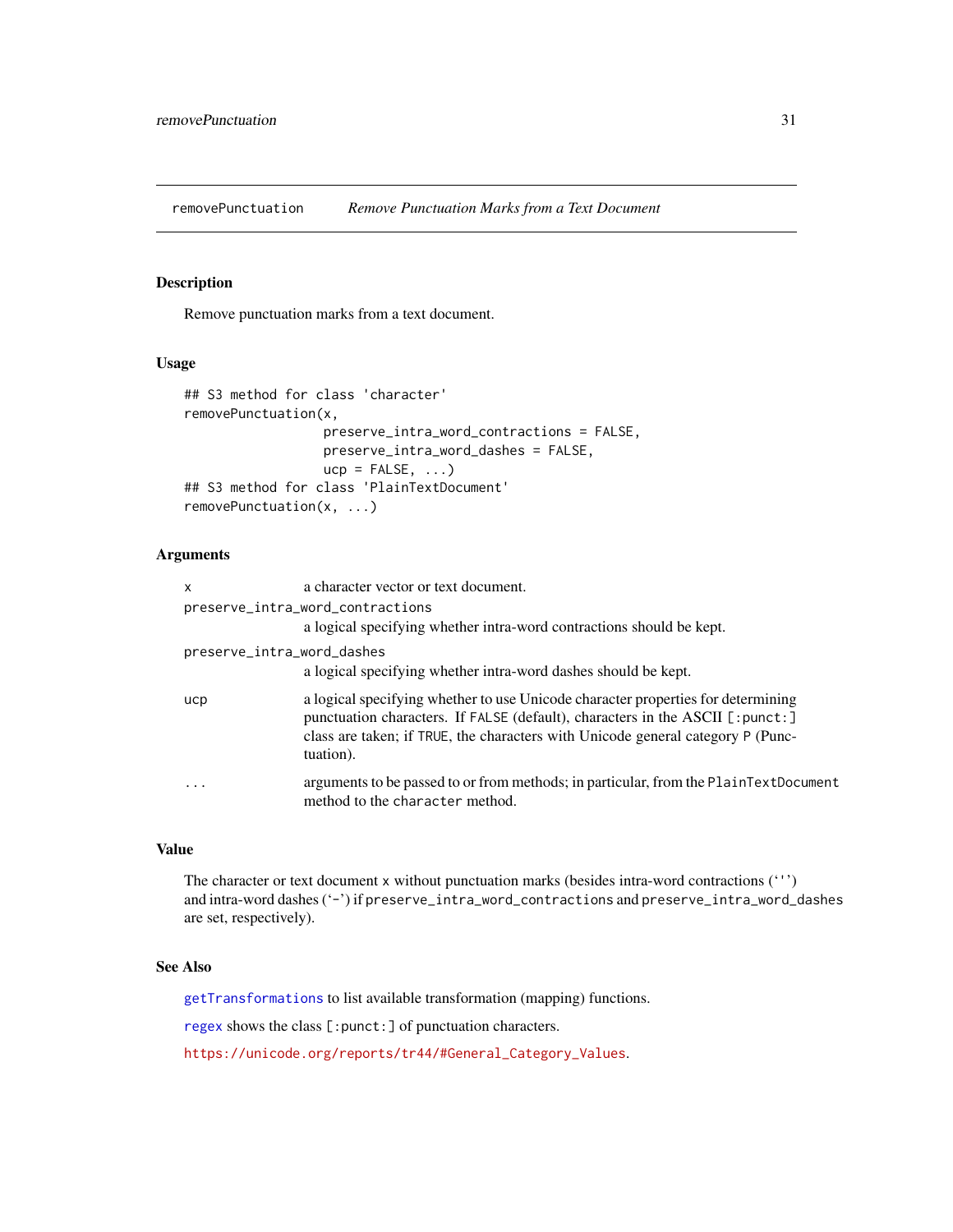### Examples

```
data("crude")
inspect(crude[[14]])
inspect(removePunctuation(crude[[14]]))
inspect(removePunctuation(crude[[14]],
                          preserve_intra_word_contractions = TRUE,
                          preserve_intra_word_dashes = TRUE))
```
removeSparseTerms *Remove Sparse Terms from a Term-Document Matrix*

#### Description

Remove sparse terms from a document-term or term-document matrix.

#### Usage

removeSparseTerms(x, sparse)

#### Arguments

|        | A Document TermMatrix or a TermDocument Matrix.                                             |
|--------|---------------------------------------------------------------------------------------------|
| sparse | A numeric for the maximal allowed sparsity in the range from bigger zero to<br>smaller one. |

### Value

A term-document matrix where those terms from x are removed which have at least a sparse percentage of empty (i.e., terms occurring 0 times in a document) elements. I.e., the resulting matrix contains only terms with a sparse factor of less than sparse.

```
data("crude")
tdm <- TermDocumentMatrix(crude)
removeSparseTerms(tdm, 0.2)
```
<span id="page-31-0"></span>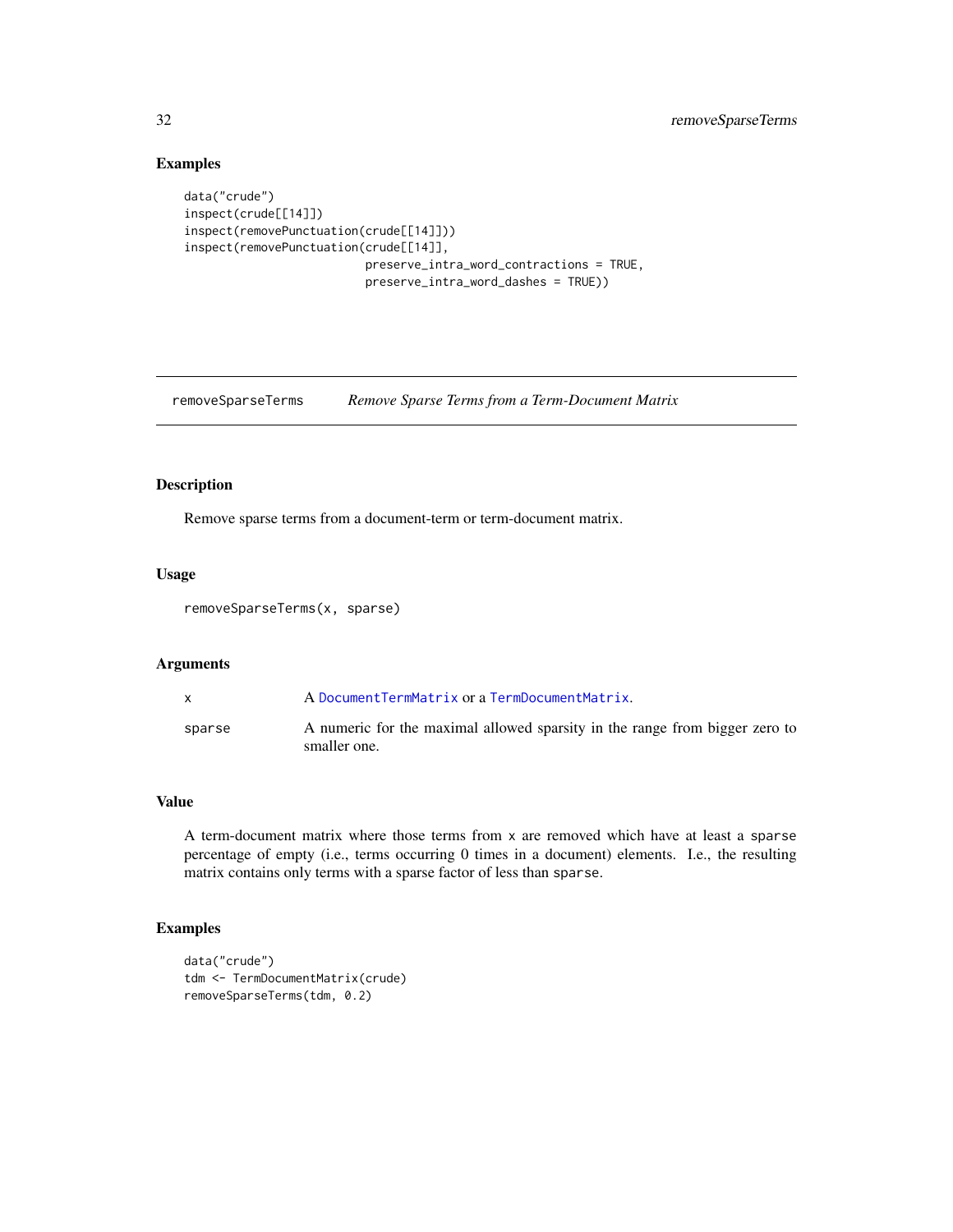<span id="page-32-2"></span><span id="page-32-0"></span>

### Description

Remove words from a text document.

### Usage

```
## S3 method for class 'character'
removeWords(x, words)
## S3 method for class 'PlainTextDocument'
removeWords(x, ...)
```
### Arguments

| X                       | A character or text document.                      |
|-------------------------|----------------------------------------------------|
| words                   | A character vector giving the words to be removed. |
| $\cdot$ $\cdot$ $\cdot$ | passed over argument words.                        |

### Value

The character or text document without the specified words.

#### See Also

[getTransformations](#page-12-1) to list available transformation (mapping) functions. [remove\\_stopwords](#page-0-0) provided by package tau.

### Examples

```
data("crude")
crude[[1]]
removeWords(crude[[1]], stopwords("english"))
```
<span id="page-32-1"></span>SimpleCorpus *Simple Corpora*

### Description

Create simple corpora.

### Usage

```
SimpleCorpus(x, control = list(language = "en"))
```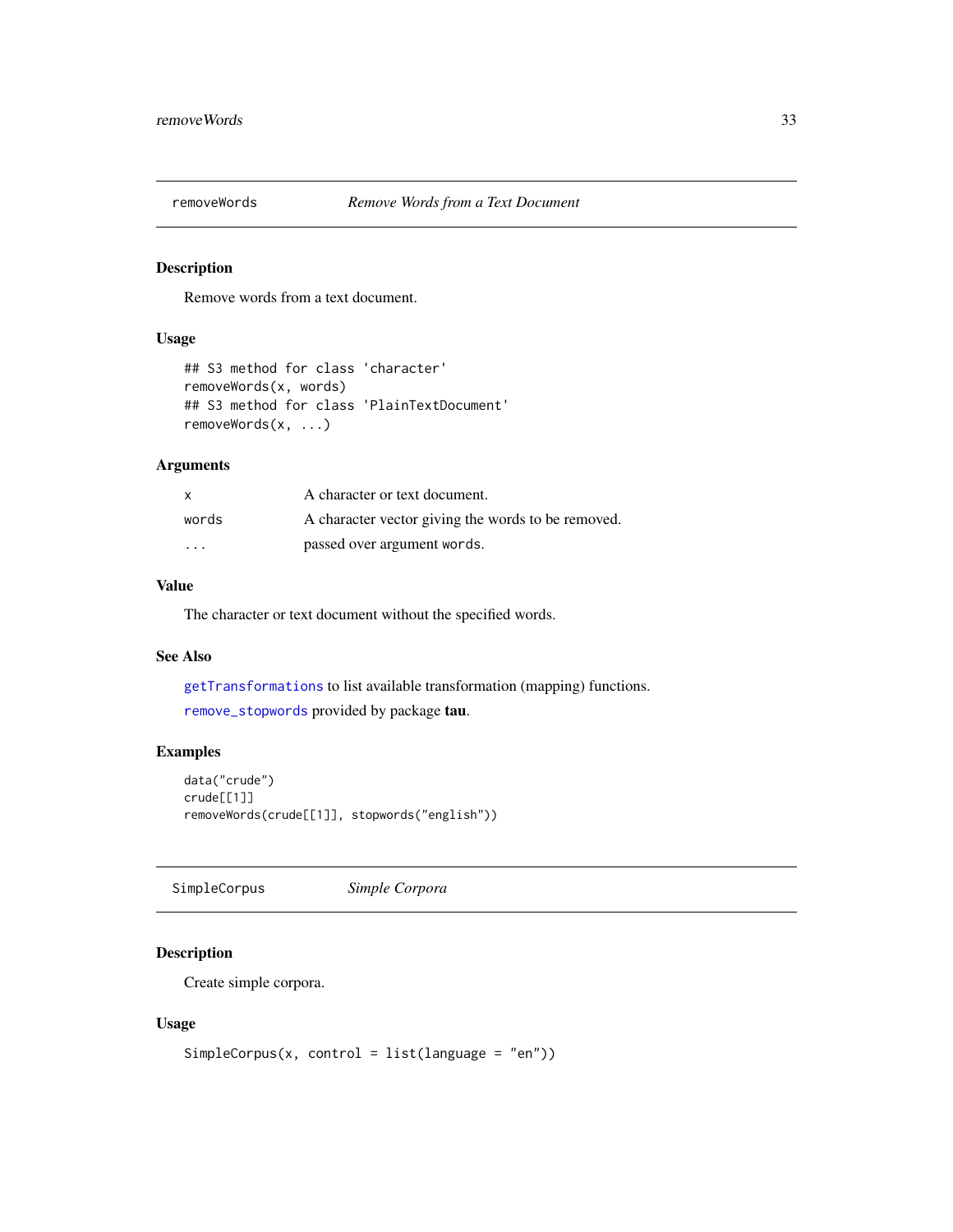#### <span id="page-33-0"></span>Arguments

| x       | a DataframeSource, DirSource or VectorSource.                                                                                                                         |
|---------|-----------------------------------------------------------------------------------------------------------------------------------------------------------------------|
| control | a named list of control parameters.                                                                                                                                   |
|         | language a character giving the language (preferably as IETF language tags, see<br>language in package NLP). The default language is assumed to be English<br>("en"). |

#### Details

A *simple corpus* is fully kept in memory. Compared to a VCorpus, it is optimized for the most common usage scenario: importing plain texts from files in a directory or directly from a vector in R, preprocessing and transforming the texts, and finally exporting them to a term-document matrix. It adheres to the [Corpus](#page-3-2) API. However, it takes internally various shortcuts to boost performance and minimize memory pressure; consequently it operates only under the following contraints:

- only DataframeSource, DirSource and VectorSource are supported,
- no custom readers, i.e., each document is read in and stored as plain text (as a string, i.e., a character vector of length one),
- transformations applied via [tm\\_map](#page-45-1) must be able to process character vectors and return character vectors (of the same length),
- no lazy transformations in  $tm_map$ ,
- no meta data for individual documents (i.e., no "local" in [meta](#page-14-1)).

#### Value

An object inheriting from SimpleCorpus and Corpus.

### See Also

[Corpus](#page-3-2) for basic information on the corpus infrastructure employed by package tm.

[VCorpus](#page-50-1) provides an implementation with volatile storage semantics, and [PCorpus](#page-16-1) provides an implementation with permanent storage semantics.

```
txt <- system.file("texts", "txt", package = "tm")
(ovid <- SimpleCorpus(DirSource(txt, encoding = "UTF-8"),
                     control = list(language = "lat"))
```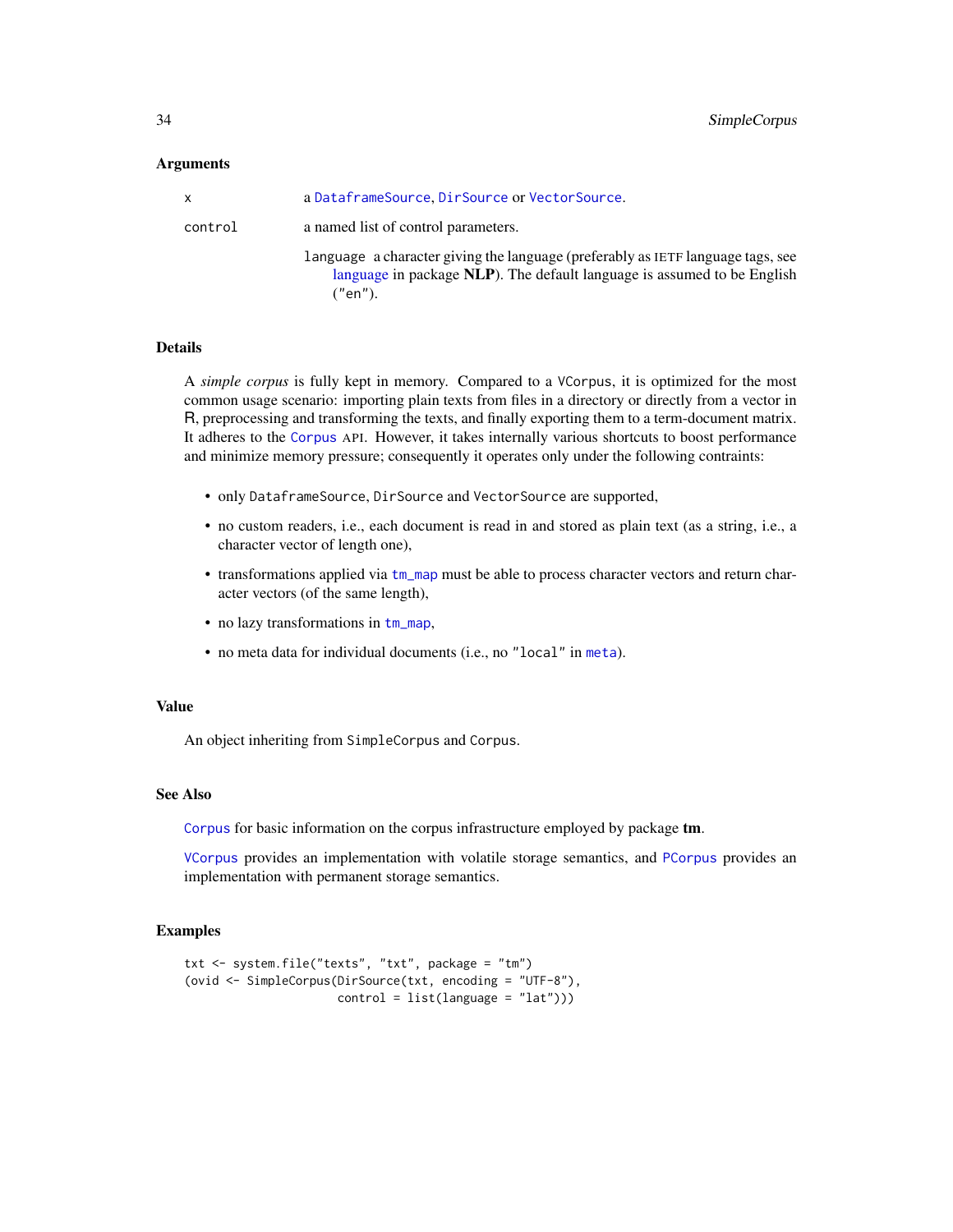<span id="page-34-2"></span><span id="page-34-0"></span>

#### <span id="page-34-1"></span>Description

Creating and accessing sources.

#### Usage

```
SimpleSource(encoding = "",
             length = 0,
             position = 0,
             reader = readPlain,
             ...,
             class)
getSources()
## S3 method for class 'SimpleSource'
close(con, ...)
## S3 method for class 'SimpleSource'
eoi(x)
## S3 method for class 'DataframeSource'
getMeta(x)
## S3 method for class 'DataframeSource'
getElem(x)
## S3 method for class 'DirSource'
getElem(x)
## S3 method for class 'URISource'
getElem(x)
## S3 method for class 'VectorSource'
getElem(x)
## S3 method for class 'XMLSource'
getElem(x)
## S3 method for class 'SimpleSource'
length(x)
## S3 method for class 'SimpleSource'
open(con, \ldots)## S3 method for class 'DataframeSource'
pGetElem(x)
## S3 method for class 'DirSource'
pGetElem(x)
## S3 method for class 'URISource'
pGetElem(x)
## S3 method for class 'VectorSource'
pGetElem(x)
## S3 method for class 'SimpleSource'
reader(x)
## S3 method for class 'SimpleSource'
```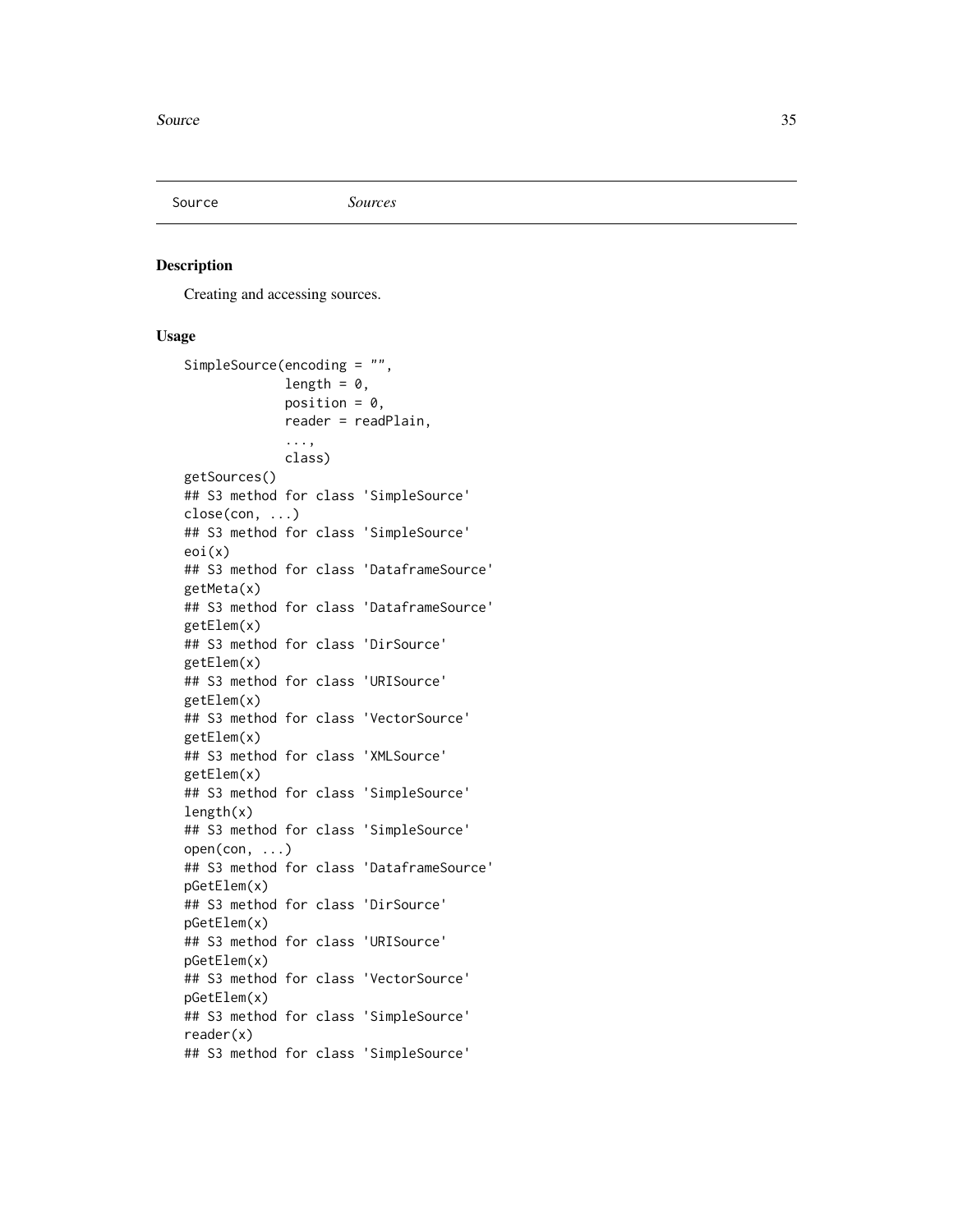<span id="page-35-0"></span>36 Source

stepNext(x)

#### Arguments

| X        | A Source.                                                                                                                                   |
|----------|---------------------------------------------------------------------------------------------------------------------------------------------|
| con      | A Source.                                                                                                                                   |
| encoding | a character giving the encoding of the elements delivered by the source.                                                                    |
| length   | a non-negative integer denoting the number of elements delivered by the source.<br>If the length is unknown in advance set it to $\theta$ . |
| position | a numeric indicating the current position in the source.                                                                                    |
| reader   | a reader function (generator).                                                                                                              |
| $\cdot$  | For Simple Source tag-value pairs for storing additional information; not used<br>otherwise.                                                |
| class    | a character vector giving additional classes to be used for the created source.                                                             |

#### Details

*Sources* abstract input locations, like a directory, a connection, or simply an R vector, in order to acquire content in a uniform way. In packages which employ the infrastructure provided by package tm, such sources are represented via the virtual S3 class Source: such packages then provide S3 source classes extending the virtual base class (such as [DirSource](#page-6-1) provided by package tm itself).

All extension classes must provide implementations for the functions close, eoi, getElem, length, open, reader, and stepNext. For parallel element access the (optional) function pGetElem must be provided as well. If document level metadata is available, the (optional) function getMeta must be implemented.

The functions open and close open and close the source, respectively. eoi indicates end of input. getElem fetches the element at the current position, whereas pGetElem retrieves all elements in parallel at once. The function length gives the number of elements. reader returns a default reader for processing elements. stepNext increases the position in the source to acquire the next element.

The function SimpleSource provides a simple reference implementation and can be used when creating custom sources.

#### Value

For SimpleSource, an object inheriting from class, SimpleSource, and Source.

For getSources, a character vector with sources provided by package tm.

open and close return the opened and closed source, respectively.

For eoi, a logical indicating if the end of input of the source is reached.

For getElem a named list with the components content holding the document and uri giving a uniform resource identifier (e.g., a file path or URL; NULL if not applicable or unavailable). For pGetElem a list of such named lists.

For length, an integer for the number of elements.

For reader, a function for the default reader.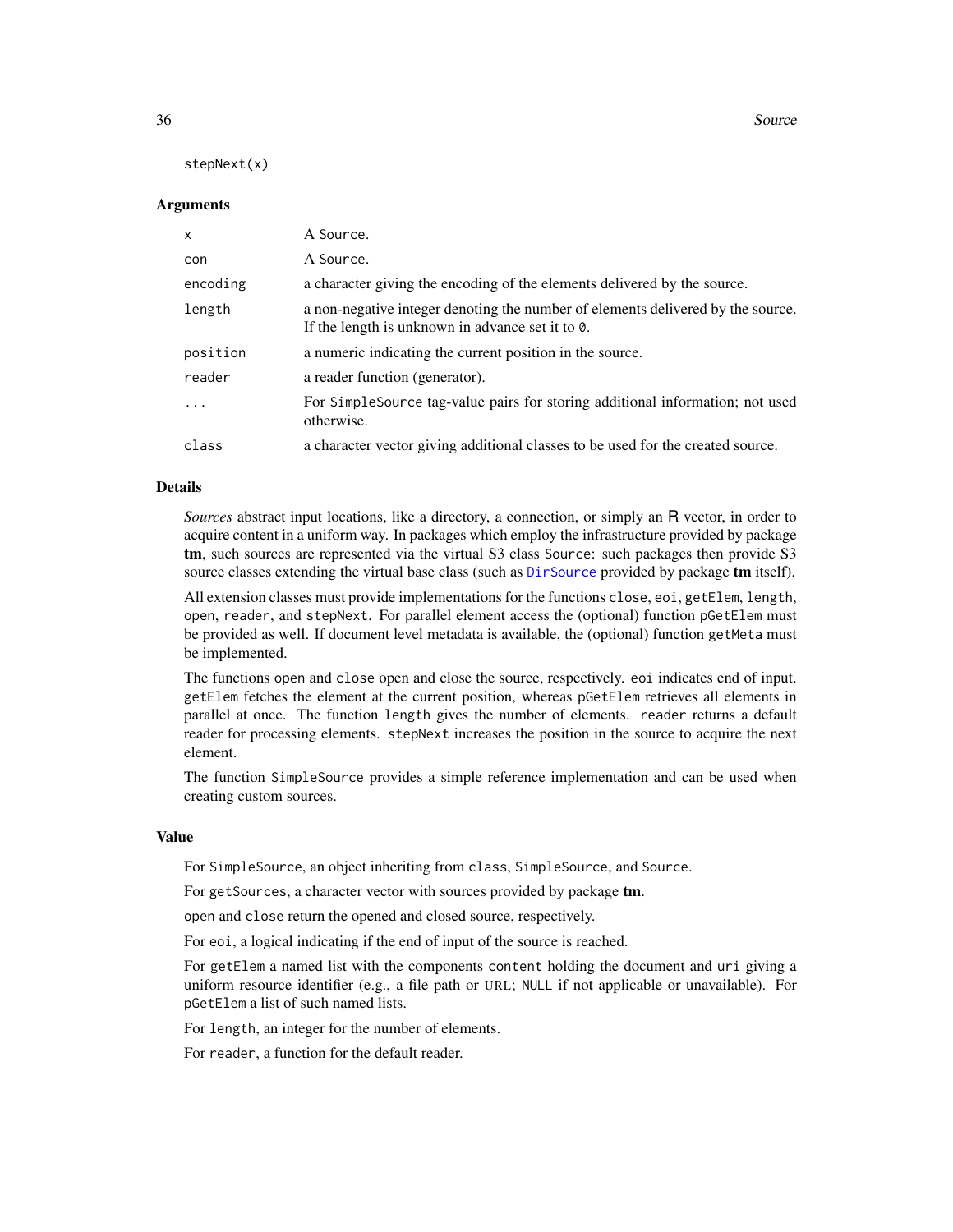### <span id="page-36-0"></span>stemCompletion 37

### See Also

[DataframeSource](#page-5-1), [DirSource](#page-6-1), [URISource](#page-49-1), [VectorSource](#page-51-1), and [XMLSource](#page-56-1).

stemCompletion *Complete Stems*

### Description

Heuristically complete stemmed words.

#### Usage

```
stemCompletion(x,
               dictionary,
               type = c("prevalent", "first", "longest",
                        "none", "random", "shortest"))
```
### Arguments

| x          | A character vector of stems to be completed.                          |  |  |
|------------|-----------------------------------------------------------------------|--|--|
| dictionary | A Corpus or character vector to be searched for possible completions. |  |  |
| type       | A character naming the heuristics to be used:                         |  |  |
|            | prevalent Default. Takes the most frequent match as completion.       |  |  |
|            | first Takes the first found completion.                               |  |  |
|            | longest Takes the longest completion in terms of characters.          |  |  |
|            | none Is the identity.                                                 |  |  |
|            | random Takes some completion.                                         |  |  |
|            | shortest Takes the shortest completion in terms of characters.        |  |  |

#### Value

A character vector with completed words.

### References

Ingo Feinerer (2010). Analysis and Algorithms for Stemming Inversion. *Information Retrieval Technology — 6th Asia Information Retrieval Societies Conference, AIRS 2010, Taipei, Taiwan, December 1–3, 2010. Proceedings*, volume 6458 of *Lecture Notes in Computer Science*, pages 290–299. Springer-Verlag, December 2010.

```
data("crude")
stemCompletion(c("compan", "entit", "suppl"), crude)
```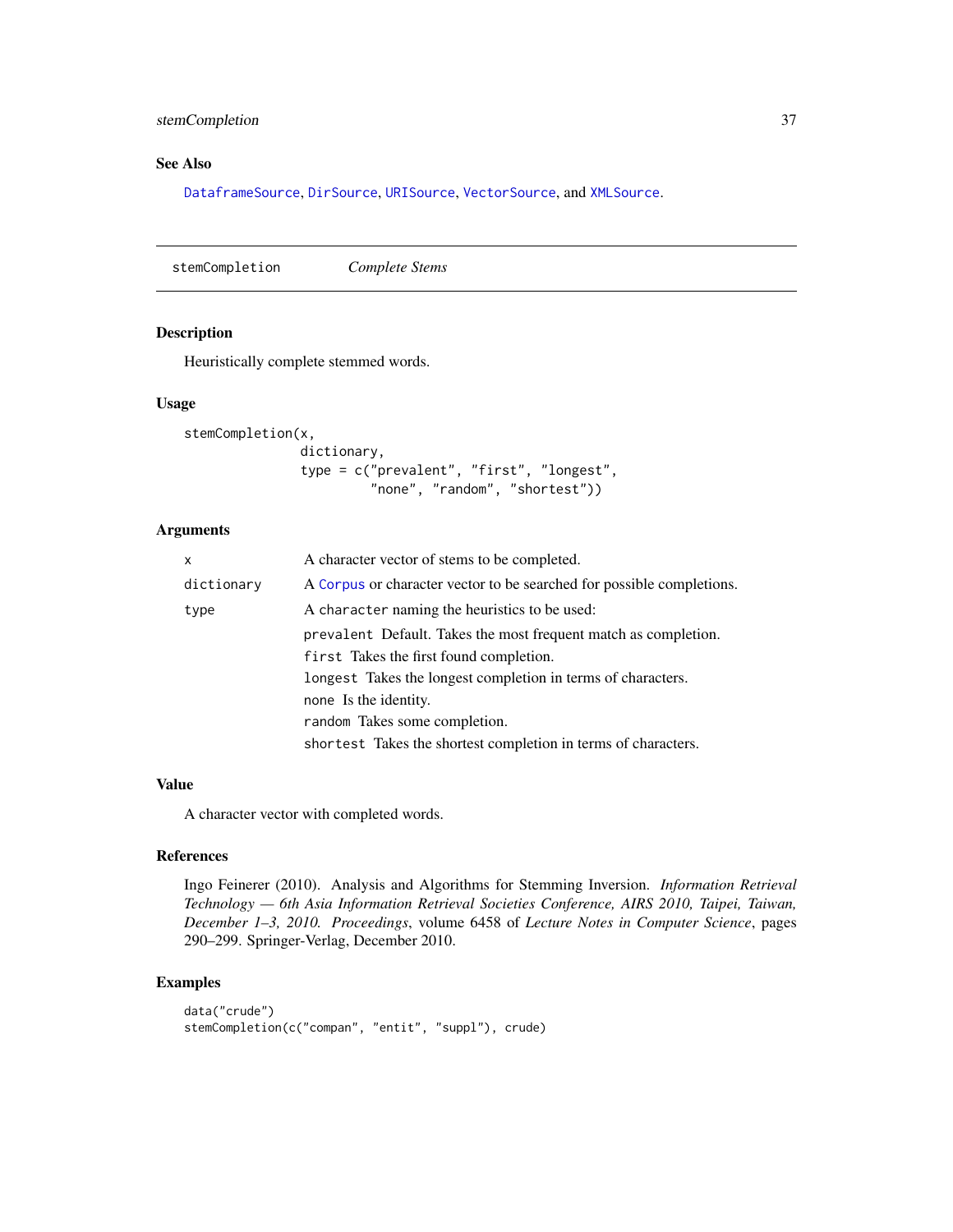<span id="page-37-1"></span><span id="page-37-0"></span>stemDocument *Stem Words*

### Description

Stem words in a text document using Porter's stemming algorithm.

### Usage

```
## S3 method for class 'character'
stemDocument(x, language = "english")## S3 method for class 'PlainTextDocument'
stemDocument(x, language = meta(x, "language"))
```
### Arguments

| $\mathsf{x}$ | A character vector or text document.       |
|--------------|--------------------------------------------|
| language     | A string giving the language for stemming. |

#### Details

The argument language is passed over to [wordStem](#page-0-0) as the name of the Snowball stemmer.

### Examples

data("crude") inspect(crude[[1]]) inspect(stemDocument(crude[[1]]))

stopwords *Stopwords*

### Description

Return various kinds of stopwords with support for different languages.

### Usage

stopwords(kind = "en")

#### Arguments

kind A character string identifying the desired stopword list.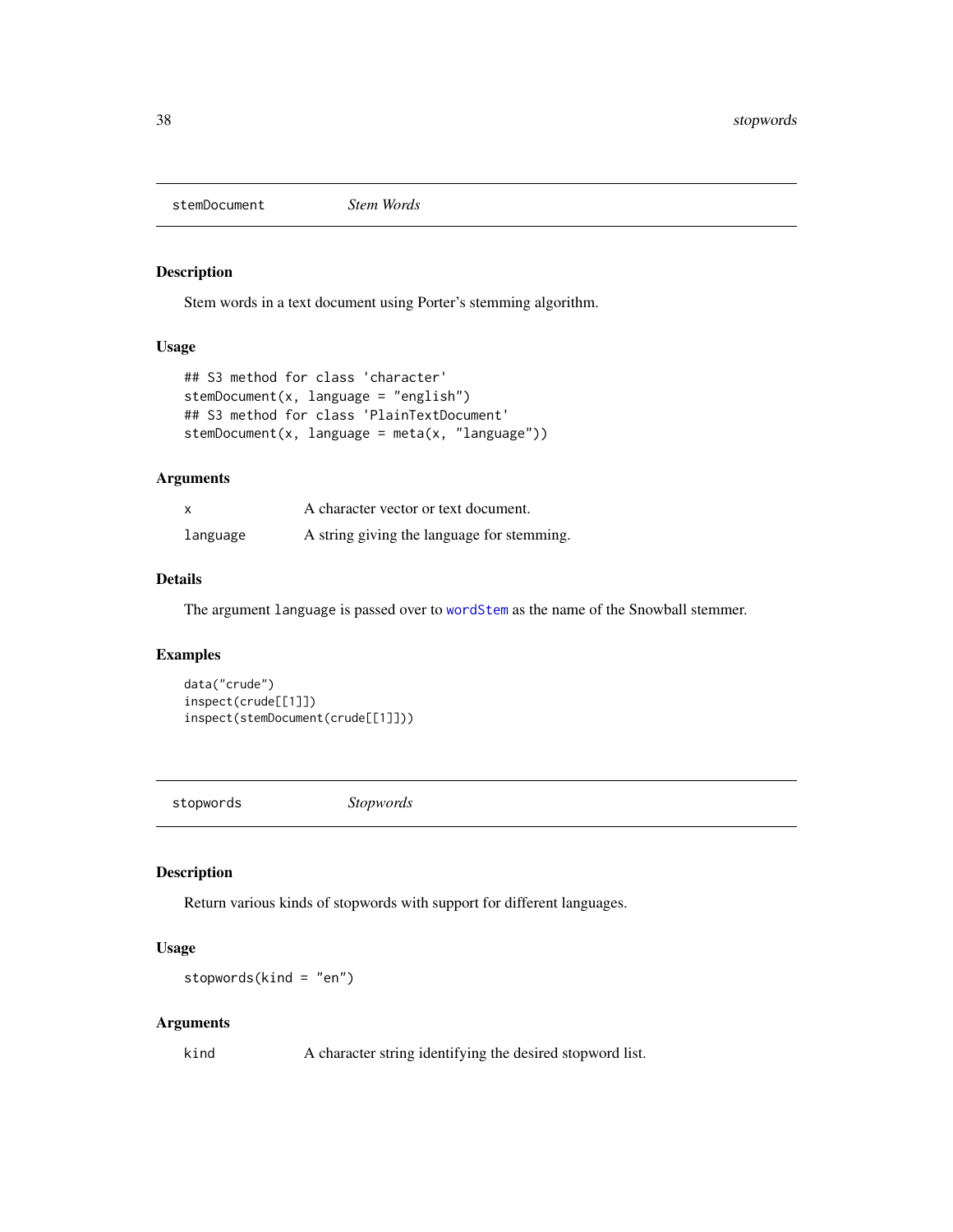### <span id="page-38-0"></span>stripWhitespace 39

### **Details**

Available stopword lists are:

- catalan Catalan stopwords (obtained from [http://latel.upf.edu/morgana/altres/pub/ca\\_](http://latel.upf.edu/morgana/altres/pub/ca_stop.htm) [stop.htm](http://latel.upf.edu/morgana/altres/pub/ca_stop.htm)),
- romanian Romanian stopwords (extracted from [http://snowball.tartarus.org/otherapps/](http://snowball.tartarus.org/otherapps/romanian/romanian1.tgz) [romanian/romanian1.tgz](http://snowball.tartarus.org/otherapps/romanian/romanian1.tgz)),
- SMART English stopwords from the SMART information retrieval system (as documented in Appendix 11 of <https://jmlr.csail.mit.edu/papers/volume5/lewis04a/>) (which coincides with the stopword list used by the MC toolkit ([https://www.cs.utexas.edu/users/](https://www.cs.utexas.edu/users/dml/software/mc/) [dml/software/mc/](https://www.cs.utexas.edu/users/dml/software/mc/))),

and a set of stopword lists from the Snowball stemmer project in different languages (obtained from 'http://svn.tartarus.org/snowball/trunk/website/algorithms/\*/stop.txt'). Supported languages are danish, dutch, english, finnish, french, german, hungarian, italian, norwegian, portuguese, russian, spanish, and swedish. Language names are case sensitive. Alternatively, their IETF language tags may be used.

#### Value

A character vector containing the requested stopwords. An error is raised if no stopwords are available for the requested kind.

### Examples

```
stopwords("en")
stopwords("SMART")
stopwords("german")
```
<span id="page-38-1"></span>stripWhitespace *Strip Whitespace from a Text Document*

#### **Description**

Strip extra whitespace from a text document. Multiple whitespace characters are collapsed to a single blank.

#### Usage

```
## S3 method for class 'PlainTextDocument'
stripWhitespace(x, ...)
```

| x | A text document. |
|---|------------------|
| . | Not used.        |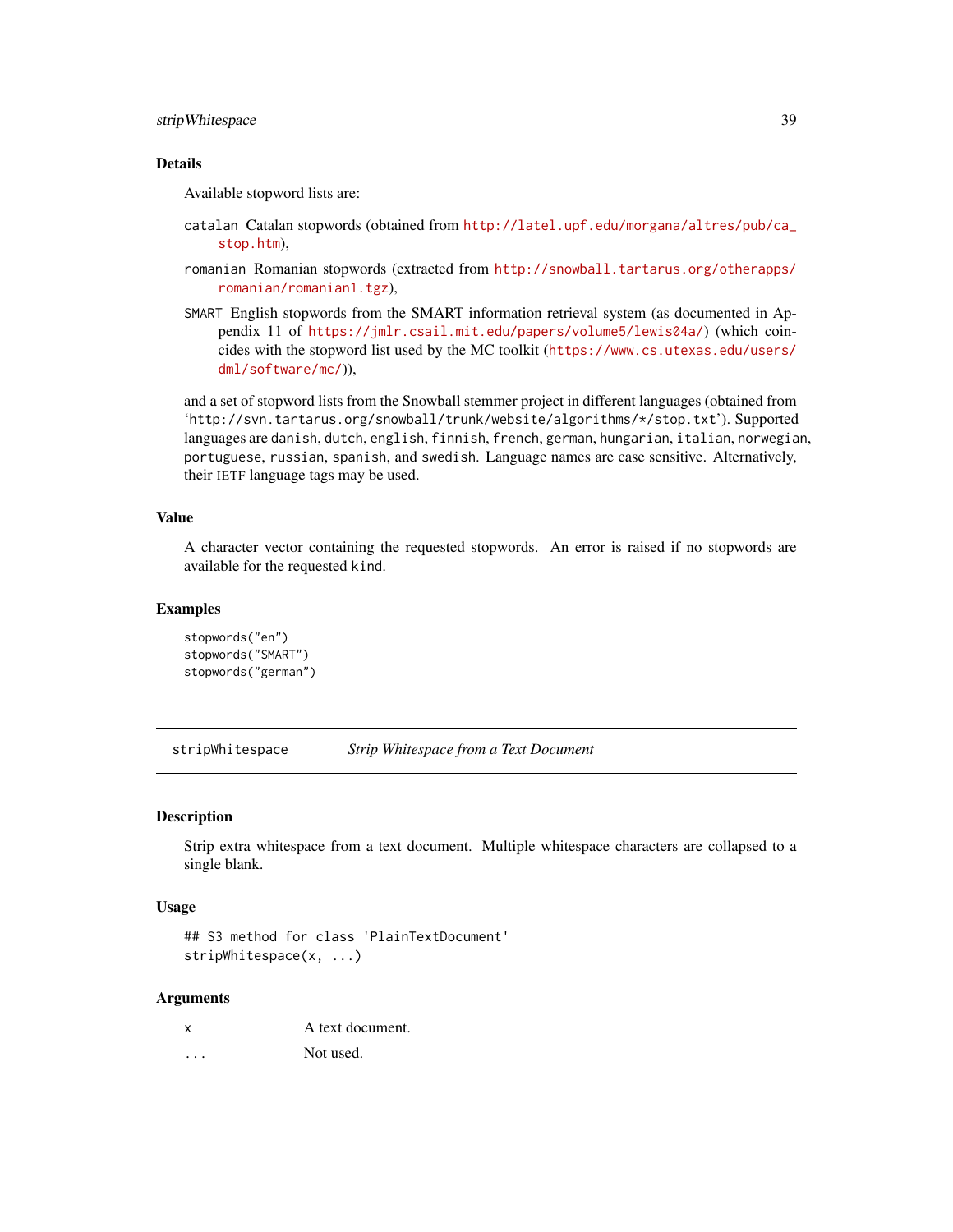### <span id="page-39-0"></span>Value

The text document with multiple whitespace characters collapsed to a single blank.

### See Also

[getTransformations](#page-12-1) to list available transformation (mapping) functions.

### Examples

```
data("crude")
crude[[1]]
stripWhitespace(crude[[1]])
```
<span id="page-39-1"></span>TermDocumentMatrix *Term-Document Matrix*

### <span id="page-39-2"></span>Description

Constructs or coerces to a term-document matrix or a document-term matrix.

#### Usage

```
TermDocumentMatrix(x, control = list())
DocumentTermMatrix(x, control = list())
as.TermDocumentMatrix(x, ...)
as.DocumentTermMatrix(x, ...)
```

| $\mathsf{x}$ | a corpus for the constructors and either a term-document matrix or a document-<br>term matrix or a simple triplet matrix (package slam) or a term frequency vector<br>for the coercing functions.                                                                                                                                                                                                                                                                                                                                                                                             |
|--------------|-----------------------------------------------------------------------------------------------------------------------------------------------------------------------------------------------------------------------------------------------------------------------------------------------------------------------------------------------------------------------------------------------------------------------------------------------------------------------------------------------------------------------------------------------------------------------------------------------|
| control      | a named list of control options. There are local options which are evaluated for<br>each document and global options which are evaluated once for the constructed<br>matrix. Available local options are documented in termFreq and are internally<br>delegated to a termFreq call.<br>This is different for a SimpleCorpus. In this case all options are processed in<br>a fixed order in one pass to improve performance. It always uses the Boost<br>(https://www.boost.org) Tokenizer (via Rcpp) and takes no custom func-<br>tions as option arguments.<br>Available global options are: |
|              | bounds A list with a tag global whose value must be an integer vector of length<br>2. Terms that appear in less documents than the lower bound bounds \$global [1]<br>or in more documents than the upper bound bounds \$global[2] are dis-<br>carded. Defaults to $list(global = c(1, Inf))$ (i.e., every term will be<br>used).                                                                                                                                                                                                                                                             |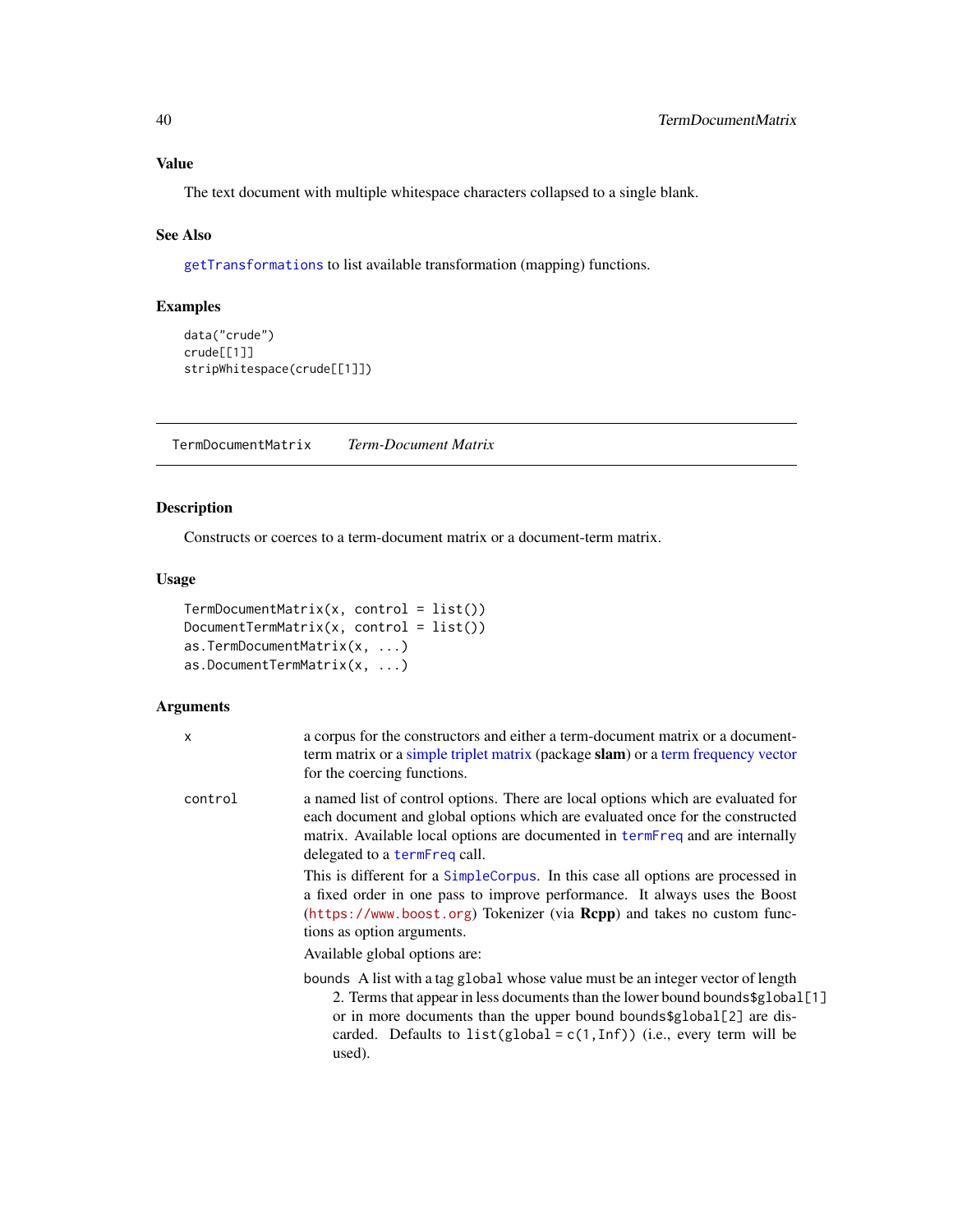- weighting A weighting function capable of handling a TermDocumentMatrix. It defaults to weightTf for term frequency weighting. Available weighting functions shipped with the tm package are [weightTf](#page-54-1), [weightTfIdf](#page-55-1), [weightBin](#page-51-2), and [weightSMART](#page-53-1).
- <span id="page-40-0"></span>... the additional argument weighting (typically a [WeightFunction](#page-52-1)) is allowed when coercing a simple triplet matrix to a term-document or document-term matrix.

#### Value

An object of class TermDocumentMatrix or class DocumentTermMatrix (both inheriting from a [simple triplet matrix](#page-0-0) in package slam) containing a sparse term-document matrix or document-term matrix. The attribute weighting contains the weighting applied to the matrix.

### See Also

[termFreq](#page-40-1) for available local control options.

#### Examples

```
data("crude")
tdm <- TermDocumentMatrix(crude,
                          control = list(removePunctuation = TRUE,
                                         stopwords = TRUE))
dtm <- DocumentTermMatrix(crude,
                          control = list(weighting =function(x)
                                         weightTfIdf(x, normalize =FALSE),
                                         stopwords = TRUE))
inspect(tdm[202:205, 1:5])
inspect(tdm[c("price", "prices", "texas"), c("127", "144", "191", "194")])
inspect(dtm[1:5, 273:276])
s <- SimpleCorpus(VectorSource(unlist(lapply(crude, as.character))))
m <- TermDocumentMatrix(s,
                        control = list(removeNumbers = TRUE,
                                       stopwords = TRUE,
                                       stemming = TRUE))
inspect(m[c("price", "texa"), c("127", "144", "191", "194")])
```
<span id="page-40-1"></span>termFreq *Term Frequency Vector*

#### Description

Generate a term frequency vector from a text document.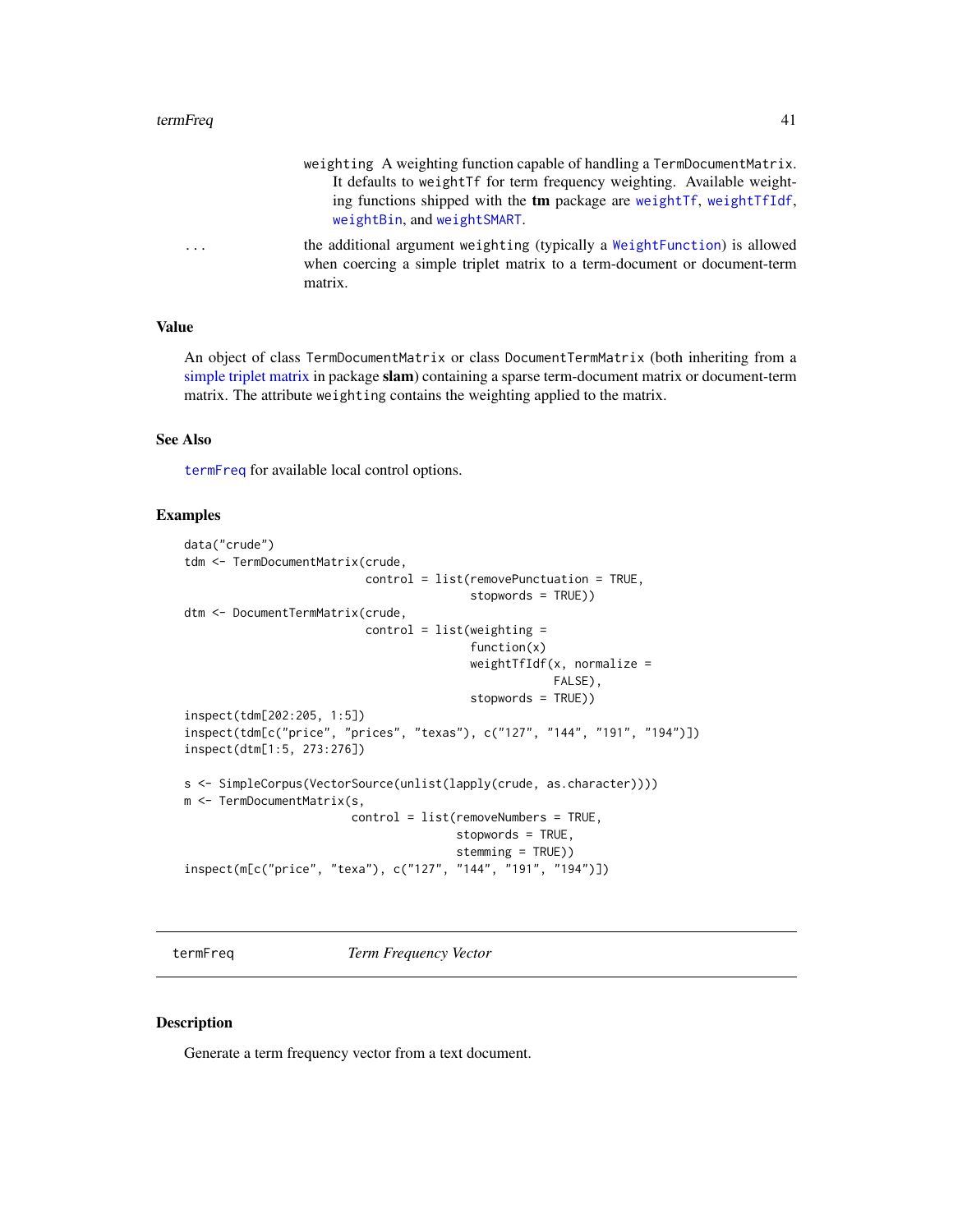<span id="page-41-0"></span>42 termFreq

## Usage

termFreq(doc, control = list())

| doc     | An object inheriting from TextDocument or a character vector.                                                                                                                                                                                                                                                                                                                       |
|---------|-------------------------------------------------------------------------------------------------------------------------------------------------------------------------------------------------------------------------------------------------------------------------------------------------------------------------------------------------------------------------------------|
| control | A list of control options which override default settings.                                                                                                                                                                                                                                                                                                                          |
|         | First, following two options are processed.                                                                                                                                                                                                                                                                                                                                         |
|         | tokenize A function tokenizing a TextDocument into single tokens, a Span_Tokenizer,<br>Token_Tokenizer, or a string matching one of the predefined tokenization<br>functions:                                                                                                                                                                                                       |
|         | "Boost" for Boost_tokenizer, or                                                                                                                                                                                                                                                                                                                                                     |
|         | "MC" for MC_tokenizer, or                                                                                                                                                                                                                                                                                                                                                           |
|         | "scan" for scan_tokenizer, or                                                                                                                                                                                                                                                                                                                                                       |
|         | "words" for words.                                                                                                                                                                                                                                                                                                                                                                  |
|         | Defaults to words.                                                                                                                                                                                                                                                                                                                                                                  |
|         | tolower Either a logical value indicating whether characters should be trans-<br>lated to lower case or a custom function converting characters to lower case.<br>Defaults to tolower.                                                                                                                                                                                              |
|         | Next, a set of options which are sensitive to the order of occurrence in the<br>control list. Options are processed in the same order as specified. User-<br>specified options have precedence over the default ordering so that first all user-<br>specified options and then all remaining options (with the default settings and in<br>the order as listed below) are processed. |
|         | language A character giving the language (preferably as IETF language tags,<br>see language in package NLP) to be used for stopwords and stemming if<br>not provided by doc.                                                                                                                                                                                                        |
|         | removePunctuation A logical value indicating whether punctuation characters<br>should be removed from doc, a custom function which performs punctua-<br>tion removal, or a list of arguments for removePunctuation. Defaults to<br>FALSE.                                                                                                                                           |
|         | removeNumbers A logical value indicating whether numbers should be removed<br>from doc or a custom function for number removal. Defaults to FALSE.                                                                                                                                                                                                                                  |
|         | stopwords Either a Boolean value indicating stopword removal using default<br>language specific stopword lists shipped with this package, a character vec-<br>tor holding custom stopwords, or a custom function for stopword removal.<br>Defaults to FALSE.                                                                                                                        |
|         | stemming Either a Boolean value indicating whether tokens should be stemmed<br>or a custom stemming function. Defaults to FALSE.                                                                                                                                                                                                                                                    |
|         | Finally, following options are processed in the given order.                                                                                                                                                                                                                                                                                                                        |
|         | dictionary A character vector to be tabulated against. No other terms will be<br>listed in the result. Defaults to NULL which means that all terms in doc are<br>listed.                                                                                                                                                                                                            |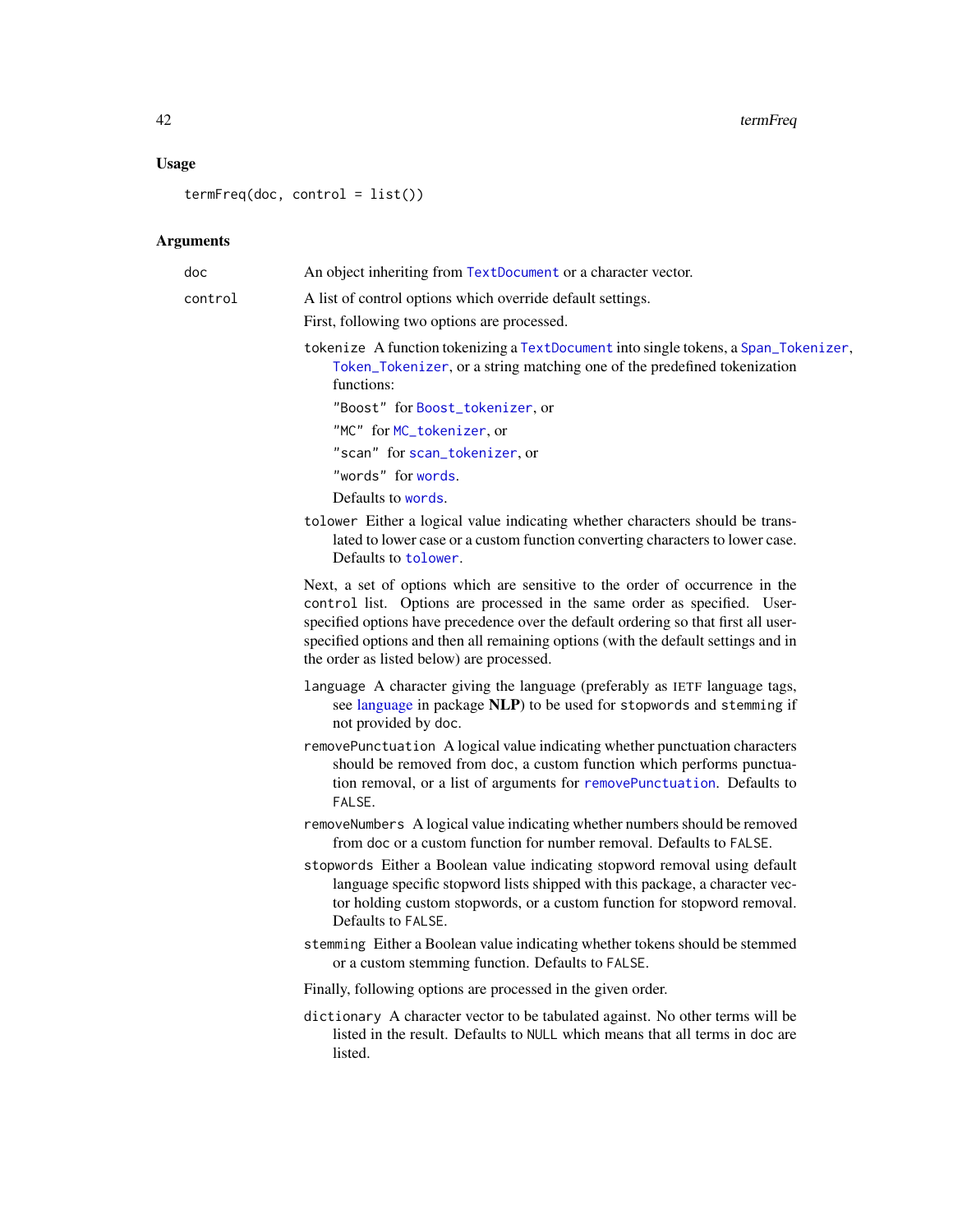### <span id="page-42-0"></span>TextDocument 43

- bounds A list with a tag local whose value must be an integer vector of length 2. Terms that appear less often in doc than the lower bound bounds\$local[1] or more often than the upper bound bounds\$local[2] are discarded. Defaults to list(local =  $c(1, Inf)$ ) (i.e., every token will be used).
- wordLengths An integer vector of length 2. Words shorter than the minimum word length wordLengths[1] or longer than the maximum word length wordLengths[2] are discarded. Defaults to c(3,Inf), i.e., a minimum word length of 3 characters.

### Value

A table of class c("term\_frequency","integer") with term frequencies as values and tokens as names.

### See Also

[getTokenizers](#page-11-1)

#### Examples

```
data("crude")
termFreq(crude[[14]])
strsplit_space_tokenizer <- function(x)
    unlist(strsplit(as.character(x), "[[:space:]]+"))
ctrl <- list(tokenize = strsplit_space_tokenizer,
             removePunctuation = list(preserve_intra_word_dashes = TRUE),
             stopwords = c("reuter", "that"),stemming = TRUE,
             wordLengths = c(4, Inf))
termFreq(crude[[14]], control = ctrl)
```
<span id="page-42-1"></span>TextDocument *Text Documents*

#### **Description**

Representing and computing on text documents.

### Details

*Text documents* are documents containing (natural language) text. The tm package employs the infrastructure provided by package NLP and represents text documents via the virtual S3 class TextDocument. Actual S3 text document classes then extend the virtual base class (such as [PlainTextDocument](#page-17-1)).

All extension classes must provide an [as.character](#page-0-0) method which extracts the natural language text in documents of the respective classes in a "suitable" (not necessarily structured) form, as well as [content](#page-0-0) and [meta](#page-14-1) methods for accessing the (possibly raw) document content and metadata.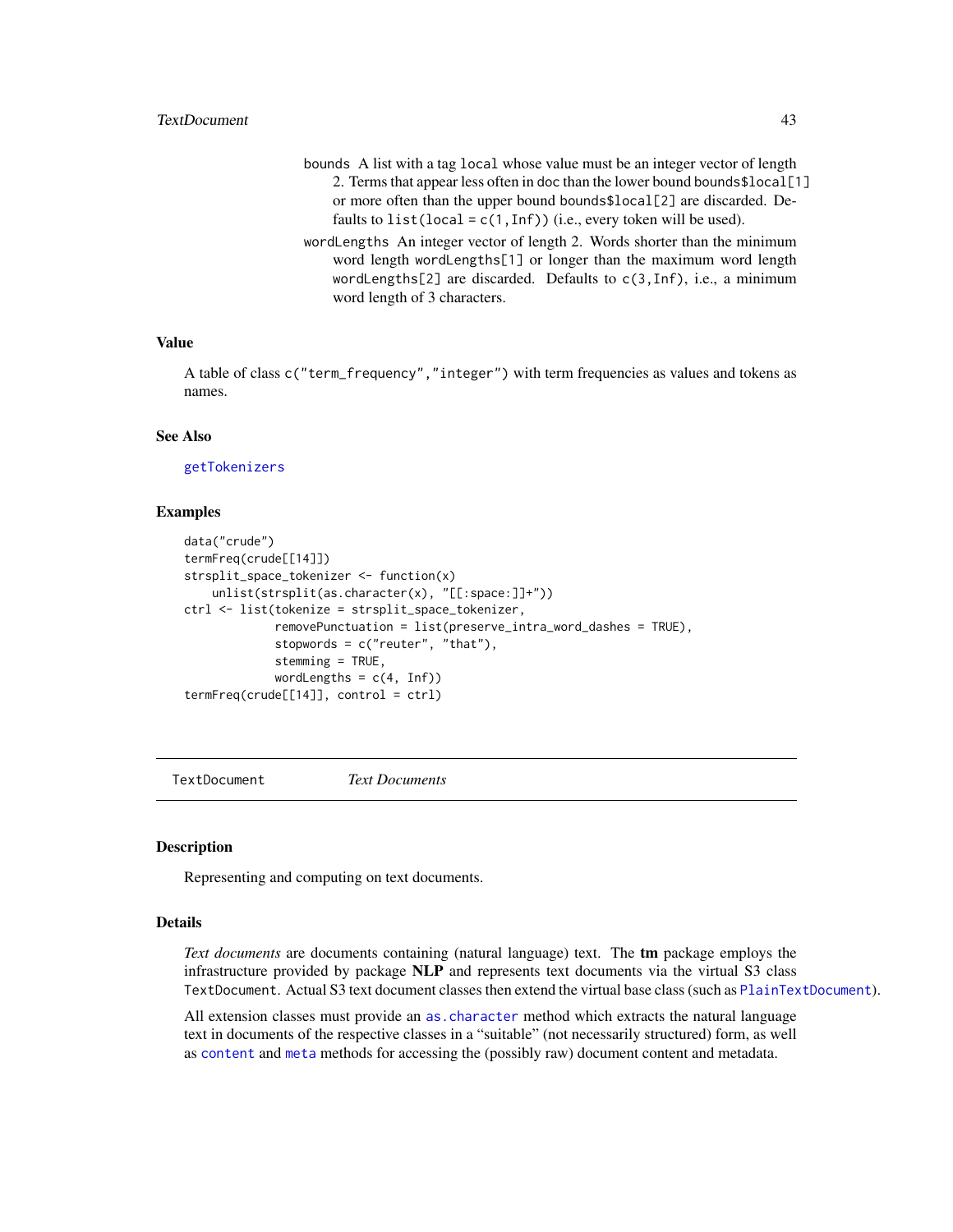#### See Also

[PlainTextDocument](#page-17-1), and [XMLTextDocument](#page-57-1) for the text document classes provided by package tm.

[TextDocument](#page-42-1) for text documents in package NLP.

| tm_combine | Combine Corpora, Documents, Term-Document Matrices, and Term |  |  |  |
|------------|--------------------------------------------------------------|--|--|--|
|            | <i>Frequency Vectors</i>                                     |  |  |  |

### Description

Combine several corpora into a single one, combine multiple documents into a corpus, combine multiple term-document matrices into a single one, or combine multiple term frequency vectors into a single term-document matrix.

#### Usage

```
## S3 method for class 'VCorpus'
c(\ldots, recursive = FALSE)
## S3 method for class 'TextDocument'
c(\ldots, recursive = FALSE)
## S3 method for class 'TermDocumentMatrix'
c(\ldots, recursive = FALSE)
## S3 method for class 'term_frequency'
c(\ldots, recursive = FALSE)
```
#### Arguments

| .         | Corpora, text documents, term-document matrices, or term frequency vectors. |
|-----------|-----------------------------------------------------------------------------|
| recursive | Not used.                                                                   |

#### See Also

[VCorpus](#page-50-1), [TextDocument](#page-42-1), [TermDocumentMatrix](#page-39-1), and [termFreq](#page-40-1).

```
data("acq")
data("crude")
meta(acq, "comment", type = "corpus") \leq "Acquisitions"
meta(crude, "comment", type = "corpus") <- "Crude oil"
meta(acq, "acqLabels") <- 1:50
meta(acq, "jointLabels") <- 1:50
meta(crude, "crudeLabels") <- letters[1:20]
meta(crude, "jointLabels") <- 1:20
c(acq, crude)
meta(c(acq, crude), type = "corpus")
```
<span id="page-43-0"></span>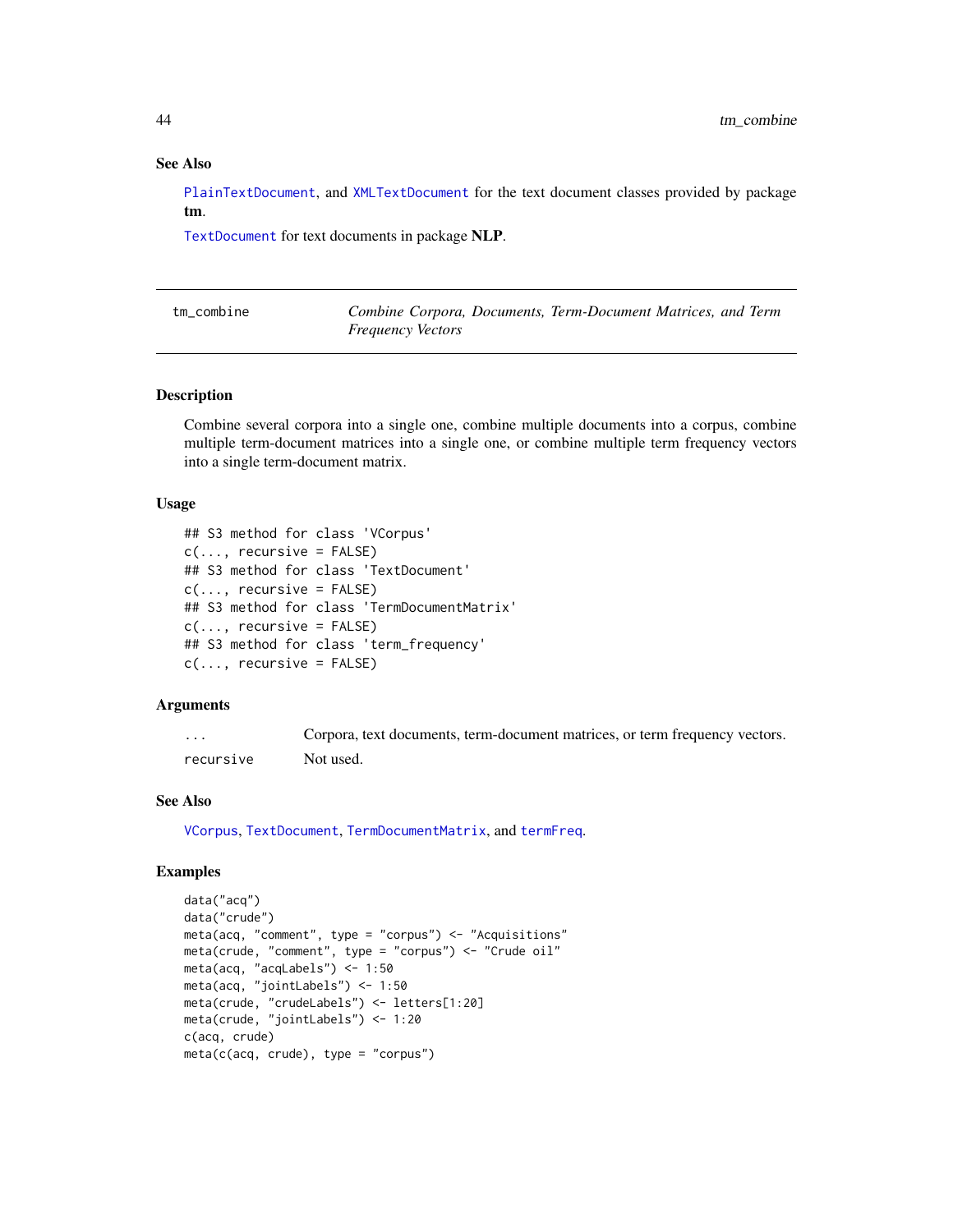<span id="page-44-0"></span>tm\_filter 45

```
meta(c(acq, crude))
c(acq[[30]], crude[[10]])
c(TermDocumentMatrix(acq), TermDocumentMatrix(crude))
```
tm\_filter *Filter and Index Functions on Corpora*

### <span id="page-44-1"></span>Description

Interface to apply filter and index functions to corpora.

### Usage

```
## S3 method for class 'PCorpus'
tm_filter(x, FUN, ...)
## S3 method for class 'SimpleCorpus'
tm_filter(x, FUN, ...)
## S3 method for class 'VCorpus'
tm_filter(x, FUN, ...)
## S3 method for class 'PCorpus'
tm_index(x, FUN, ...)
## S3 method for class 'SimpleCorpus'
tm_index(x, FUN, ...)
## S3 method for class 'VCorpus'
tm_index(x, FUN, ...)
```
#### Arguments

|                         | A corpus.                                                                                                                                |
|-------------------------|------------------------------------------------------------------------------------------------------------------------------------------|
| FUN                     | a filter function taking a text document or a string (if x is a SimpleCorpus) as<br>input and returning the logical value TRUE or FALSE. |
| $\cdot$ $\cdot$ $\cdot$ | arguments to FUN.                                                                                                                        |

### Value

tm\_filter returns a corpus containing documents where FUN matches, whereas tm\_index only returns the corresponding indices.

```
data("crude")
# Full-text search
tm_filter(crude, FUN = function(x) any(grep("co[m]?pany", content(x))))
```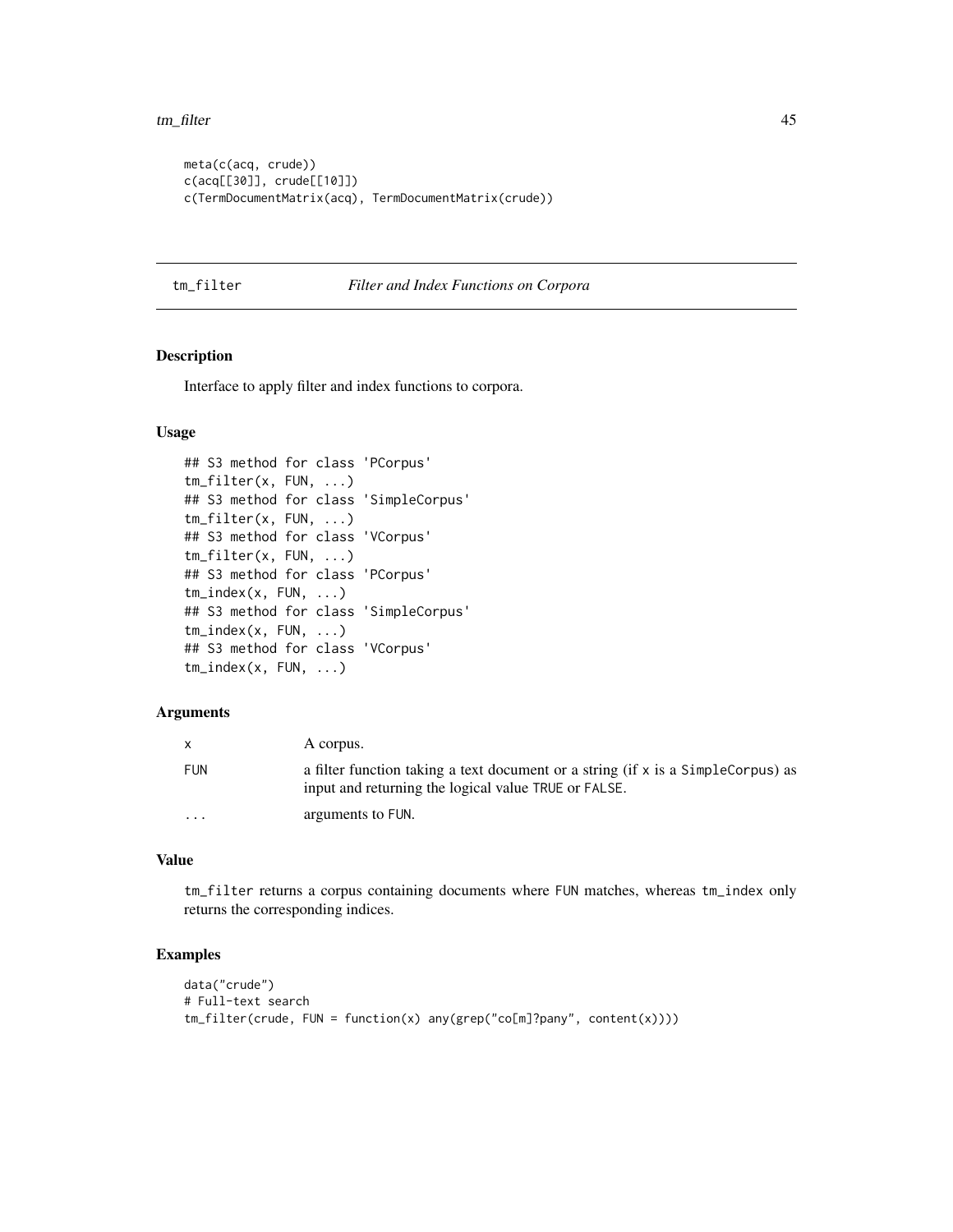<span id="page-45-1"></span><span id="page-45-0"></span>

### Description

Interface to apply transformation functions (also denoted as mappings) to corpora.

#### Usage

```
## S3 method for class 'PCorpus'
tm_map(x, FUN, ...)## S3 method for class 'SimpleCorpus'
tm_map(x, FUN, ...)## S3 method for class 'VCorpus'
tm_map(x, FUN, ..., lazy = FALSE)
```
### Arguments

| x          | A corpus.                                                                                                                                                                                                                                                                                                                                          |
|------------|----------------------------------------------------------------------------------------------------------------------------------------------------------------------------------------------------------------------------------------------------------------------------------------------------------------------------------------------------|
| <b>FUN</b> | a transformation function taking a text document (a character vector when x<br>is a SimpleCorpus) as input and returning a text document (a character vec-<br>tor of the same length as the input vector for SimpleCorpus). The function<br>content_transformer can be used to create a wrapper to get and set the con-<br>tent of text documents. |
| $\cdots$   | arguments to FUN.                                                                                                                                                                                                                                                                                                                                  |
| lazy       | a logical. Lazy mappings are mappings which are delayed until the content is ac-<br>cessed. It is useful for large corpora if only few documents will be accessed. In<br>such a case it avoids the computationally expensive application of the mapping<br>to all elements in the corpus.                                                          |

#### Value

A corpus with FUN applied to each document in x. In case of lazy mappings only internal flags are set. Access of individual documents triggers the execution of the corresponding transformation function.

### Note

Lazy transformations change R's standard evaluation semantics.

### See Also

[getTransformations](#page-12-1) for available transformations.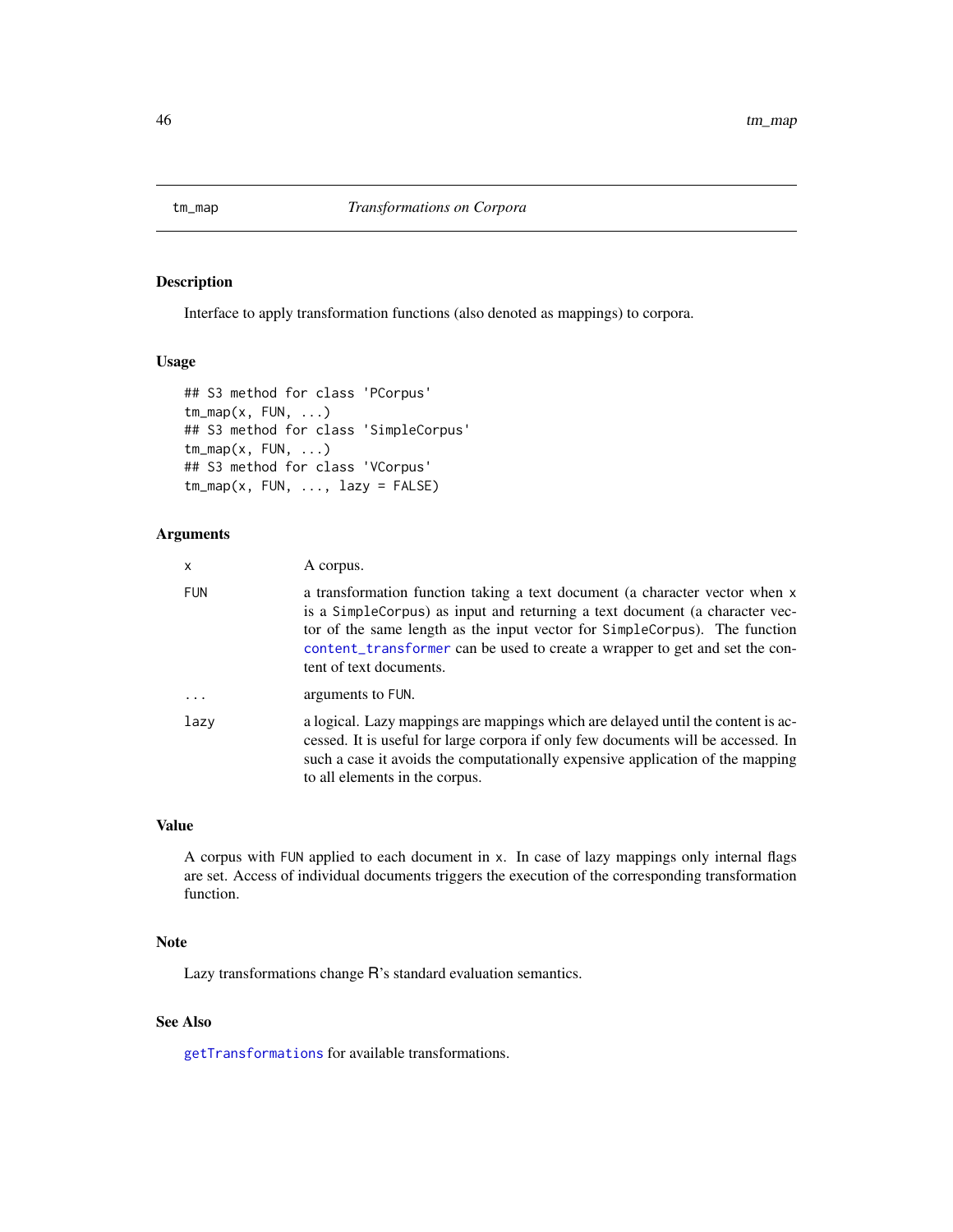### <span id="page-46-0"></span>tm\_reduce 47

#### Examples

```
data("crude")
## Document access triggers the stemming function
## (i.e., all other documents are not stemmed yet)
tm_map(crude, stemDocument, lazy = TRUE)[[1]]
## Use wrapper to apply character processing function
tm_map(crude, content_transformer(tolower))
## Generate a custom transformation function which takes the heading as new content
headings \leq function(x)
   PlainTextDocument(meta(x, "heading"),
                      id = meta(x, "id"),language = meta(x, "language"))inspect(tm_map(crude, headings))
```
tm\_reduce *Combine Transformations*

#### Description

Fold multiple transformations (mappings) into a single one.

#### Usage

```
tm_reduce(x, tmFuns, ...)
```
#### Arguments

| X         | A corpus.                                    |
|-----------|----------------------------------------------|
| tmFuns    | A list of <b>tm</b> transformations.         |
| $\ddotsc$ | Arguments to the individual transformations. |

#### Value

A single tm transformation function obtained by folding tmFuns from right to left (via Reduce(...,right  $=$  TRUE $)$ ).

#### See Also

Reduce for R's internal folding/accumulation mechanism, and [getTransformations](#page-12-1) to list available transformation (mapping) functions.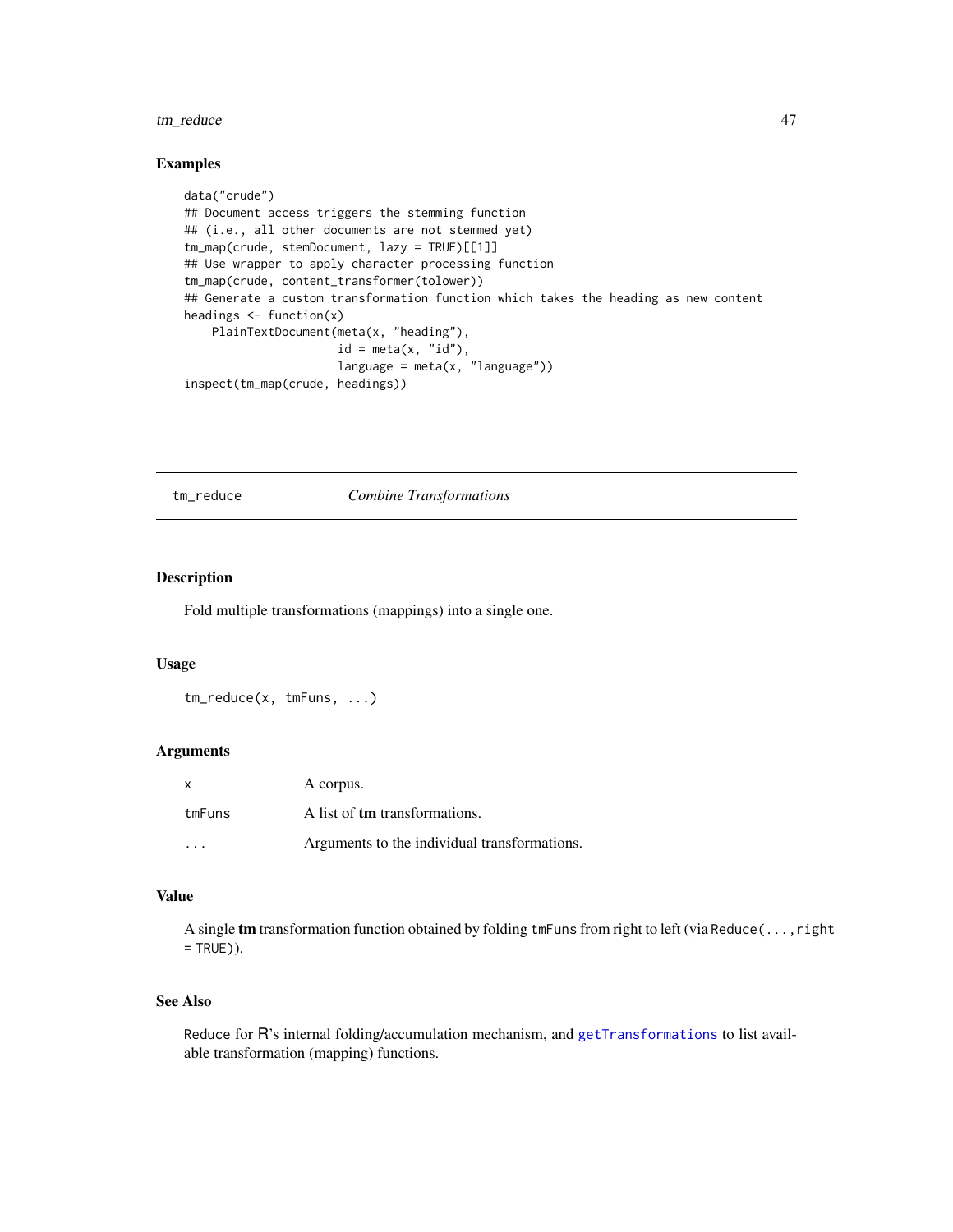#### Examples

```
data(crude)
crude[[1]]
skipWords \leq function(x) removeWords(x, c("it", "the"))
funs <- list(stripWhitespace,
             skipWords,
             removePunctuation,
             content_transformer(tolower))
tm_map(crude, FUN = tm_reduce, tmFuns = funs)[[1]]
```
tm\_term\_score *Compute Score for Matching Terms*

### Description

Compute a score based on the number of matching terms.

### Usage

```
## S3 method for class 'DocumentTermMatrix'
tm_term_score(x, terms, FUN = row_sums)
## S3 method for class 'PlainTextDocument'
tm\_term\_score(x, terms, FUN = function(x) sum(x, na.rm = TRUE))## S3 method for class 'term_frequency'
tm\_term\_score(x, terms, FUN = function(x) sum(x, na.rm = TRUE))## S3 method for class 'TermDocumentMatrix'
tm_term_score(x, terms, FUN = col_sums)
```
#### Arguments

| $\mathsf{x}$ | Either a PlainTextDocument, a term frequency as returned by termFreq, or a<br>TermDocumentMatrix. |
|--------------|---------------------------------------------------------------------------------------------------|
| terms        | A character vector of terms to be matched.                                                        |
| <b>FUN</b>   | A function computing a score from the number of terms matching in x.                              |

#### Value

A score as computed by FUN from the number of matching terms in x.

```
data("acq")
tm_term_score(acq[[1]], c("company", "change"))
## Not run: ## Test for positive and negative sentiments
## install.packages("tm.lexicon.GeneralInquirer", repos="http://datacube.wu.ac.at", type="source")
require("tm.lexicon.GeneralInquirer")
sapply(acq[1:10], tm_term_score, terms_in_General_Inquirer_categories("Positiv"))
sapply(acq[1:10], tm_term_score, terms_in_General_Inquirer_categories("Negativ"))
```
<span id="page-47-0"></span>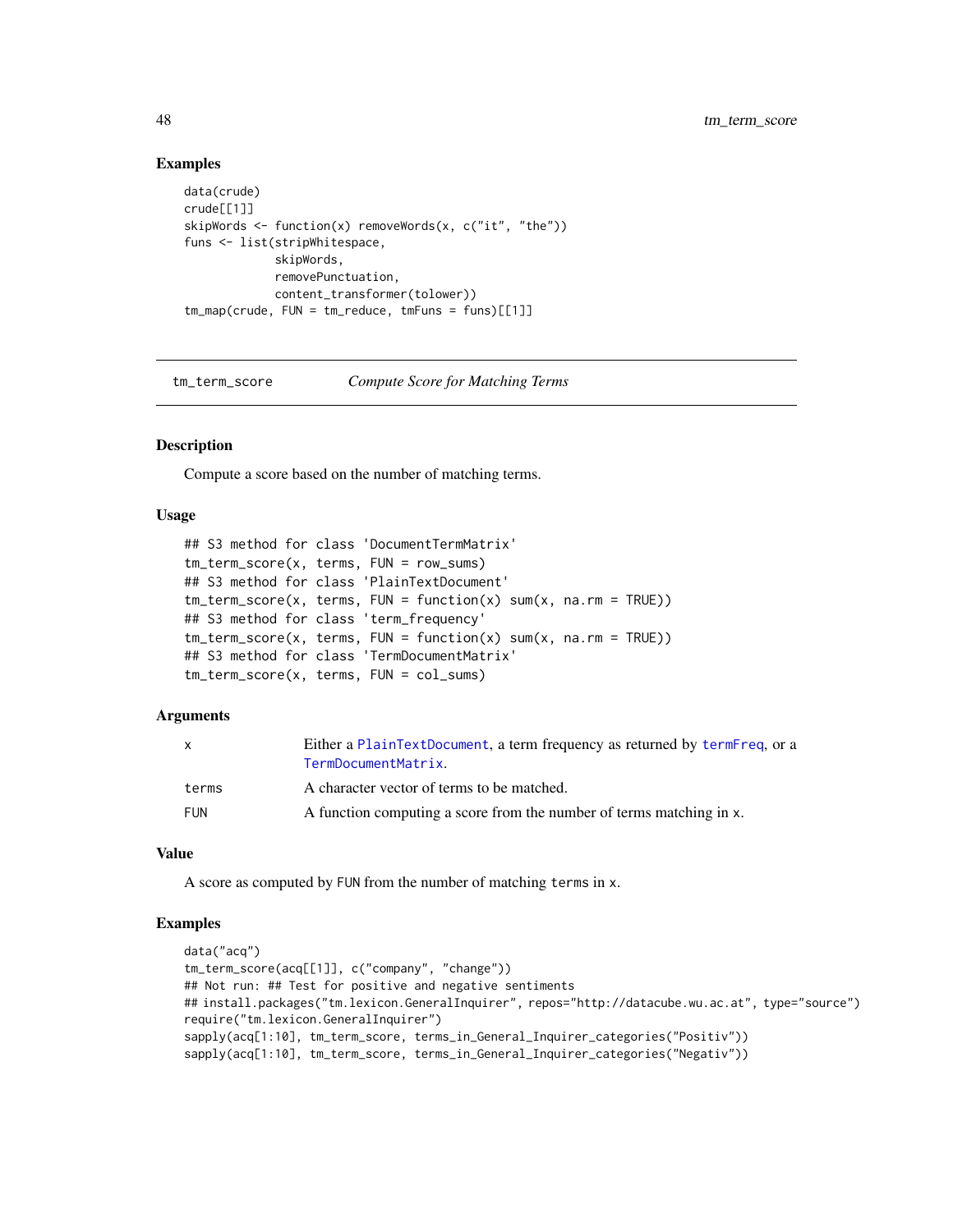#### <span id="page-48-0"></span>tokenizer 49

```
tm_term_score(TermDocumentMatrix(acq[1:10],
                                control = list(removePunctuation = TRUE)),
             terms_in_General_Inquirer_categories("Positiv"))
## End(Not run)
```
tokenizer *Tokenizers*

### <span id="page-48-1"></span>Description

Tokenize a document or character vector.

#### Usage

```
Boost_tokenizer(x)
MC_tokenizer(x)
scan_tokenizer(x)
```
### Arguments

x A character vector, or an object that can be coerced to character by as. character.

#### Details

The quality and correctness of a tokenization algorithm highly depends on the context and application scenario. Relevant factors are the language of the underlying text and the notions of whitespace (which can vary with the used encoding and the language) and punctuation marks. Consequently, for superior results you probably need a custom tokenization function.

Boost\_tokenizer Uses the Boost (<https://www.boost.org>) Tokenizer (via Rcpp).

MC tokenizer Implements the functionality of the tokenizer in the MC toolkit ([https://www.](https://www.cs.utexas.edu/users/dml/software/mc/) [cs.utexas.edu/users/dml/software/mc/](https://www.cs.utexas.edu/users/dml/software/mc/)).

scan tokenizer Simulates scan( $\dots$ , what = "character").

#### Value

A character vector consisting of tokens obtained by tokenization of x.

#### See Also

[getTokenizers](#page-11-1) to list tokenizers provided by package tm.

[Regexp\\_Tokenizer](#page-0-0) for tokenizers using regular expressions provided by package NLP.

[tokenize](#page-0-0) for a simple regular expression based tokenizer provided by package tau.

[tokenizers](#page-0-0) for a collection of tokenizers provided by package tokenizers.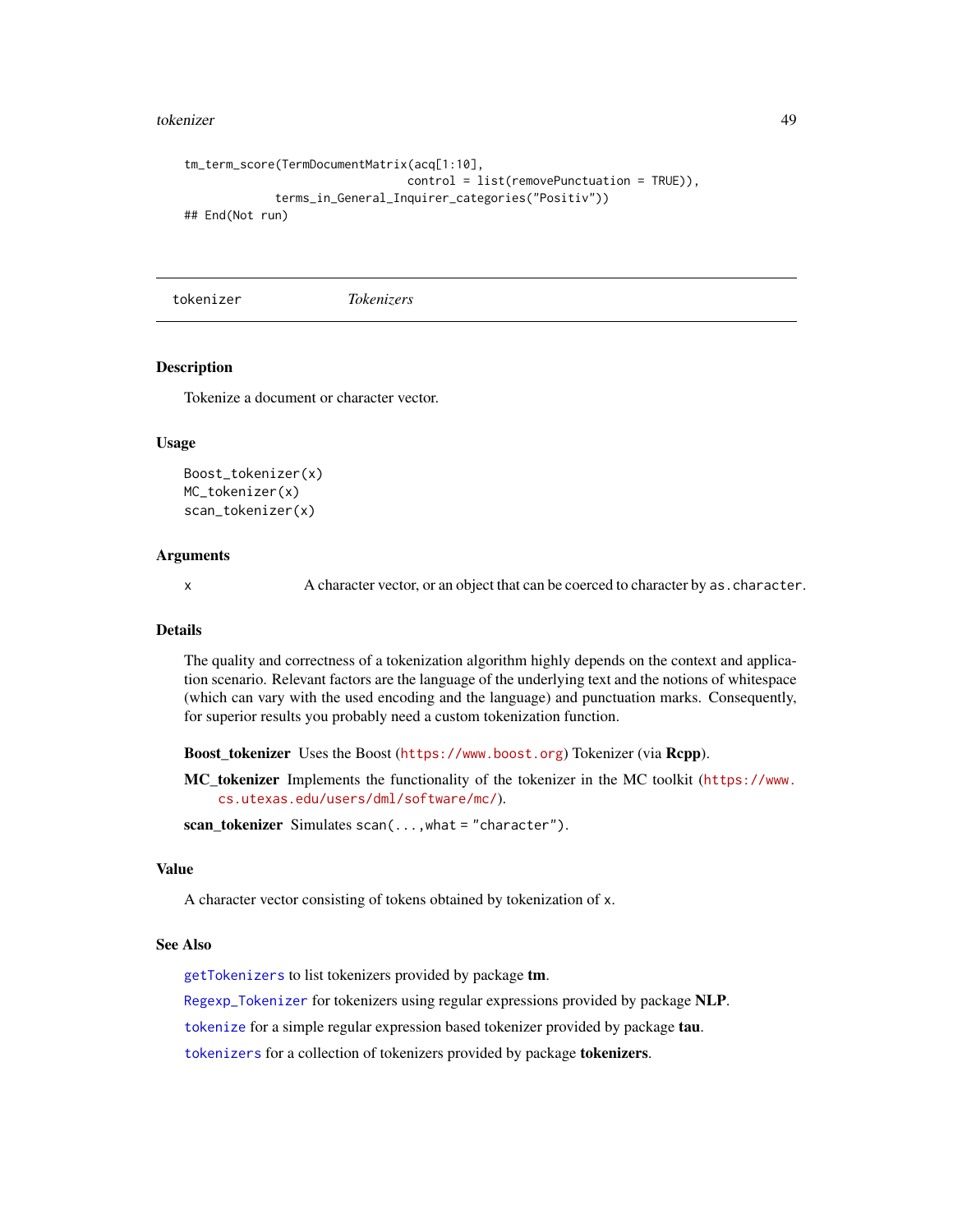### Examples

```
data("crude")
Boost_tokenizer(crude[[1]])
MC_tokenizer(crude[[1]])
scan_tokenizer(crude[[1]])
strsplit_space_tokenizer <- function(x)
    unlist(strsplit(as.character(x), "[[:space:]]+"))
strsplit_space_tokenizer(crude[[1]])
```
<span id="page-49-1"></span>

URISource *Uniform Resource Identifier Source*

### Description

Create a uniform resource identifier source.

### Usage

URISource(x, encoding =  $"$ , mode =  $"text$ )

### Arguments

| $\times$ | A character vector of uniform resource identifiers (URIS.                                                   |
|----------|-------------------------------------------------------------------------------------------------------------|
| encoding | A character string describing the current encoding. It is passed to icony to<br>convert the input to UTF-8. |
| mode     | a character string specifying if and how URIs should be read in. Available modes<br>are:                    |
|          | "" No read. In this case getElem and pGetElem only deliver URIS.                                            |
|          | "binary" URIs are read in binary raw mode (via readBin).                                                    |
|          | "text" URIs are read as text (via readLines).                                                               |

### Details

A *uniform resource identifier source* interprets each URI as a document.

#### Value

An object inheriting from URISource, [SimpleSource](#page-34-1), and [Source](#page-34-2).

### See Also

[Source](#page-34-2) for basic information on the source infrastructure employed by package tm. [Encoding](#page-0-0) and [iconv](#page-0-0) on encodings.

<span id="page-49-0"></span>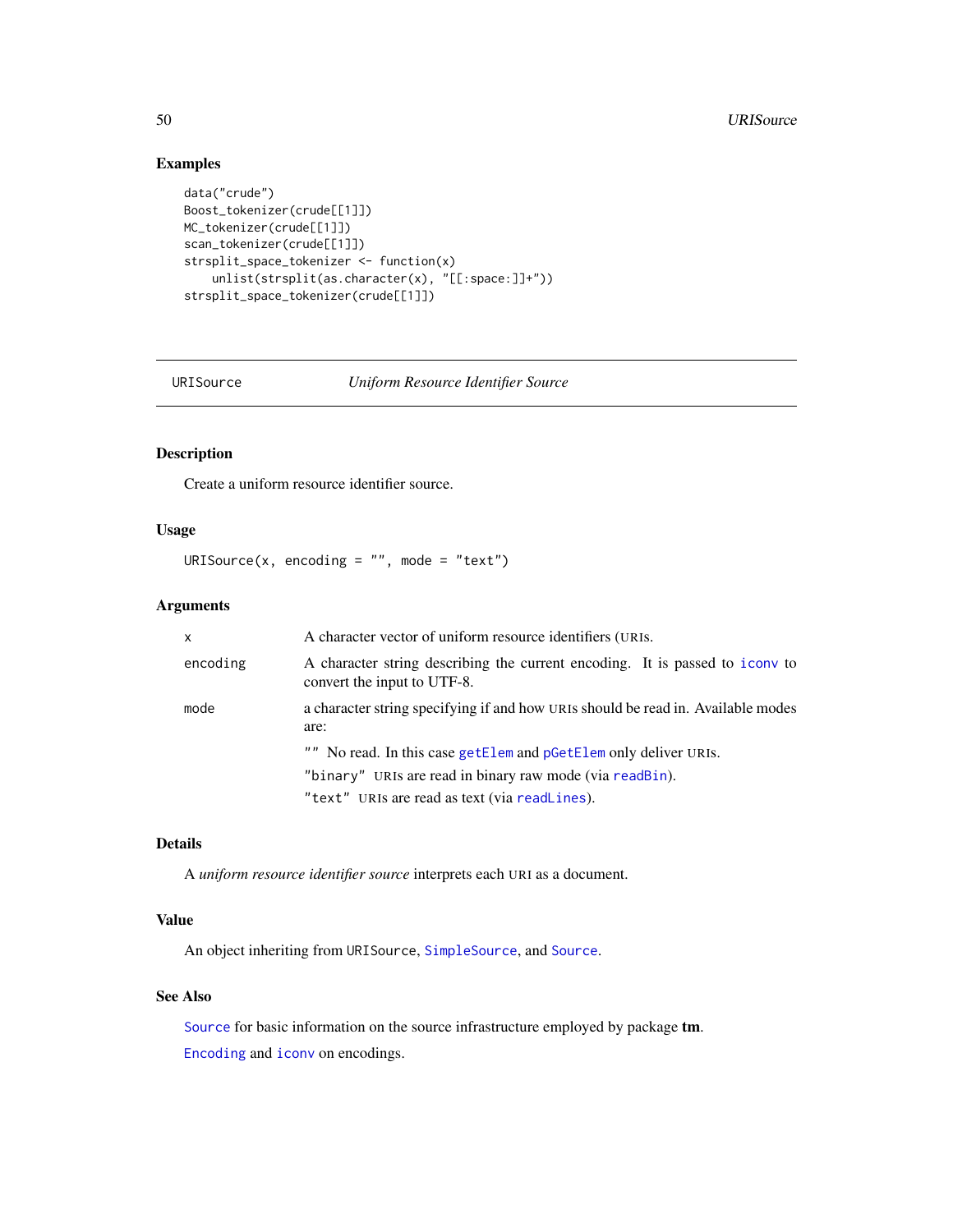#### <span id="page-50-0"></span>VCorpus 51

### Examples

```
loremipsum <- system.file("texts", "loremipsum.txt", package = "tm")
ovid <- system.file("texts", "txt", "ovid_1.txt", package = "tm")
us <- URISource(sprintf("file://%s", c(loremipsum, ovid)))
inspect(VCorpus(us))
```
<span id="page-50-1"></span>VCorpus *Volatile Corpora*

### Description

Create volatile corpora.

### Usage

```
VCorpus(x, readerControl = list(reader = reader(x), language = "en"))as.VCorpus(x)
```
#### Arguments

| x             | For VCorpus a Source object, and for as . VCorpus an R object.                                                                                                        |
|---------------|-----------------------------------------------------------------------------------------------------------------------------------------------------------------------|
| readerControl | a named list of control parameters for reading in content from x.                                                                                                     |
|               | reader a function capable of reading in and processing the format delivered by                                                                                        |
|               | x.                                                                                                                                                                    |
|               | language a character giving the language (preferably as IETF language tags, see<br>language in package NLP). The default language is assumed to be English<br>("en"). |

### Details

A *volatile corpus* is fully kept in memory and thus all changes only affect the corresponding R object.

### Value

An object inheriting from VCorpus and Corpus.

### See Also

[Corpus](#page-3-2) for basic information on the corpus infrastructure employed by package tm.

[PCorpus](#page-16-1) provides an implementation with permanent storage semantics.

```
reut21578 <- system.file("texts", "crude", package = "tm")
VCorpus(DirSource(reut21578, mode = "binary"),
       list(reader = readReut21578XMLasPlain))
```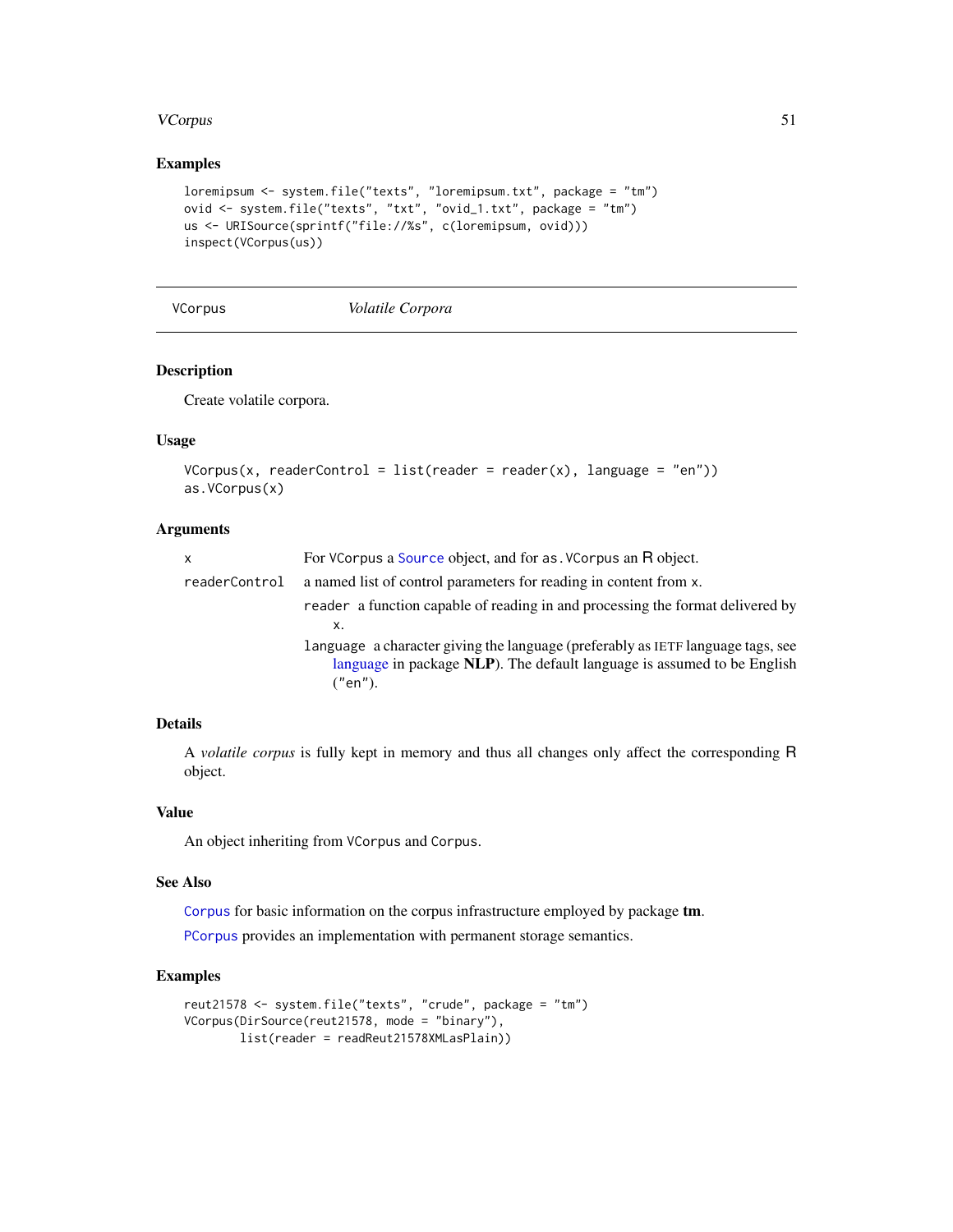<span id="page-51-1"></span><span id="page-51-0"></span>VectorSource *Vector Source*

### Description

Create a vector source.

### Usage

VectorSource(x)

#### Arguments

x A vector giving the texts.

### Details

A *vector source* interprets each element of the vector x as a document.

### Value

An object inheriting from VectorSource, [SimpleSource](#page-34-1), and [Source](#page-34-2).

#### See Also

[Source](#page-34-2) for basic information on the source infrastructure employed by package tm.

### Examples

```
docs <- c("This is a text.", "This another one.")
(vs <- VectorSource(docs))
inspect(VCorpus(vs))
```
<span id="page-51-2"></span>weightBin *Weight Binary*

### Description

Binary weight a term-document matrix.

#### Usage

weightBin(m)

#### Arguments

m A [TermDocumentMatrix](#page-39-1) in term frequency format.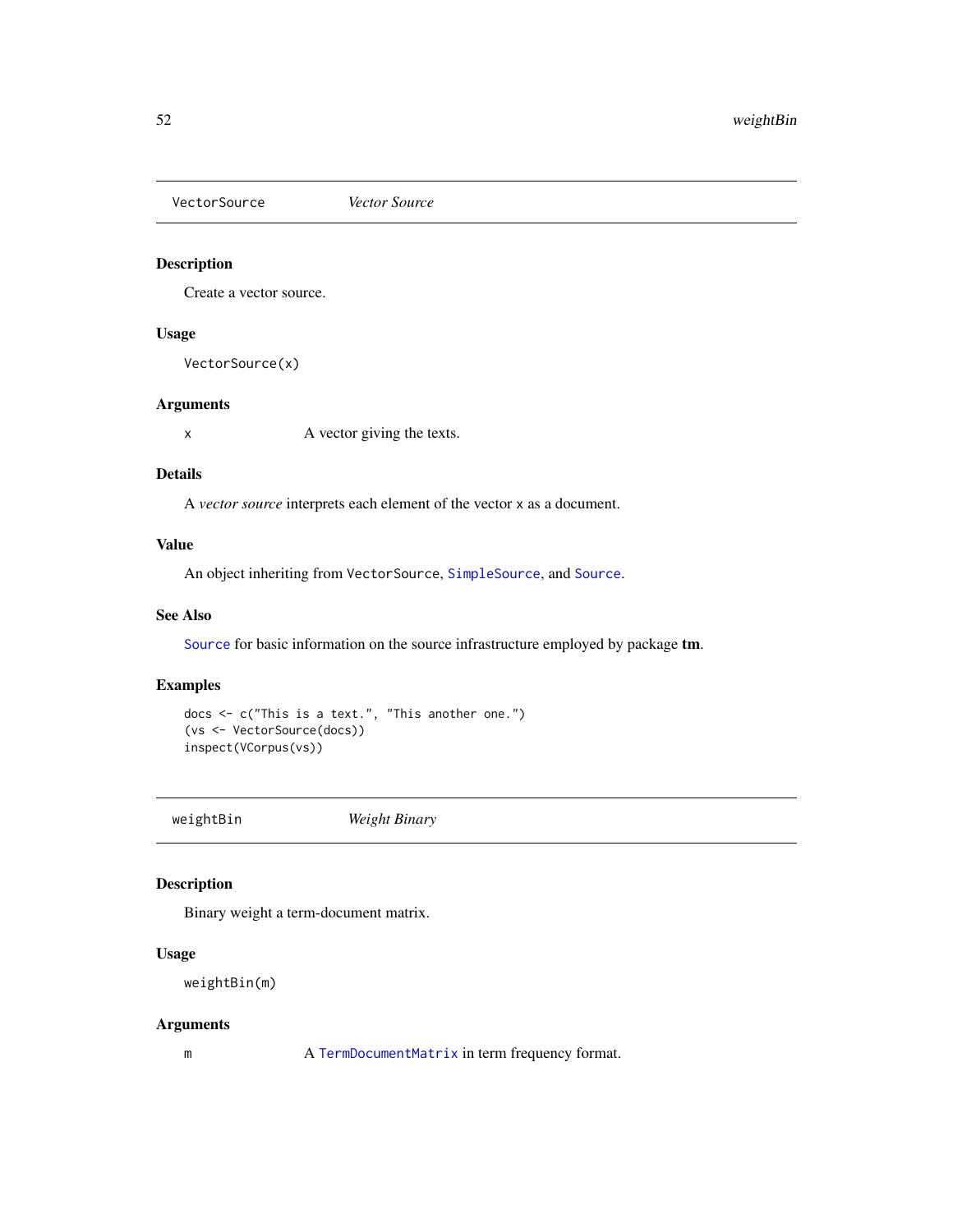### <span id="page-52-0"></span>WeightFunction 53

### Details

Formally this function is of class WeightingFunction with the additional attributes name and acronym.

### Value

The weighted matrix.

<span id="page-52-1"></span>WeightFunction *Weighting Function*

### Description

Construct a weighting function for term-document matrices.

### Usage

WeightFunction(x, name, acronym)

### Arguments

| $\mathsf{x}$ | A function which takes a TermDocumentMatrix with term frequencies as input,<br>weights the elements, and returns the weighted matrix. |
|--------------|---------------------------------------------------------------------------------------------------------------------------------------|
| name         | A character naming the weighting function.                                                                                            |
| acronym      | A character giving an acronym for the name of the weighting function.                                                                 |

#### Value

An object of class WeightFunction which extends the class function representing a weighting function.

```
weightCutBin <- WeightFunction(function(m, cutoff) m > cutoff,
                               "binary with cutoff", "bincut")
```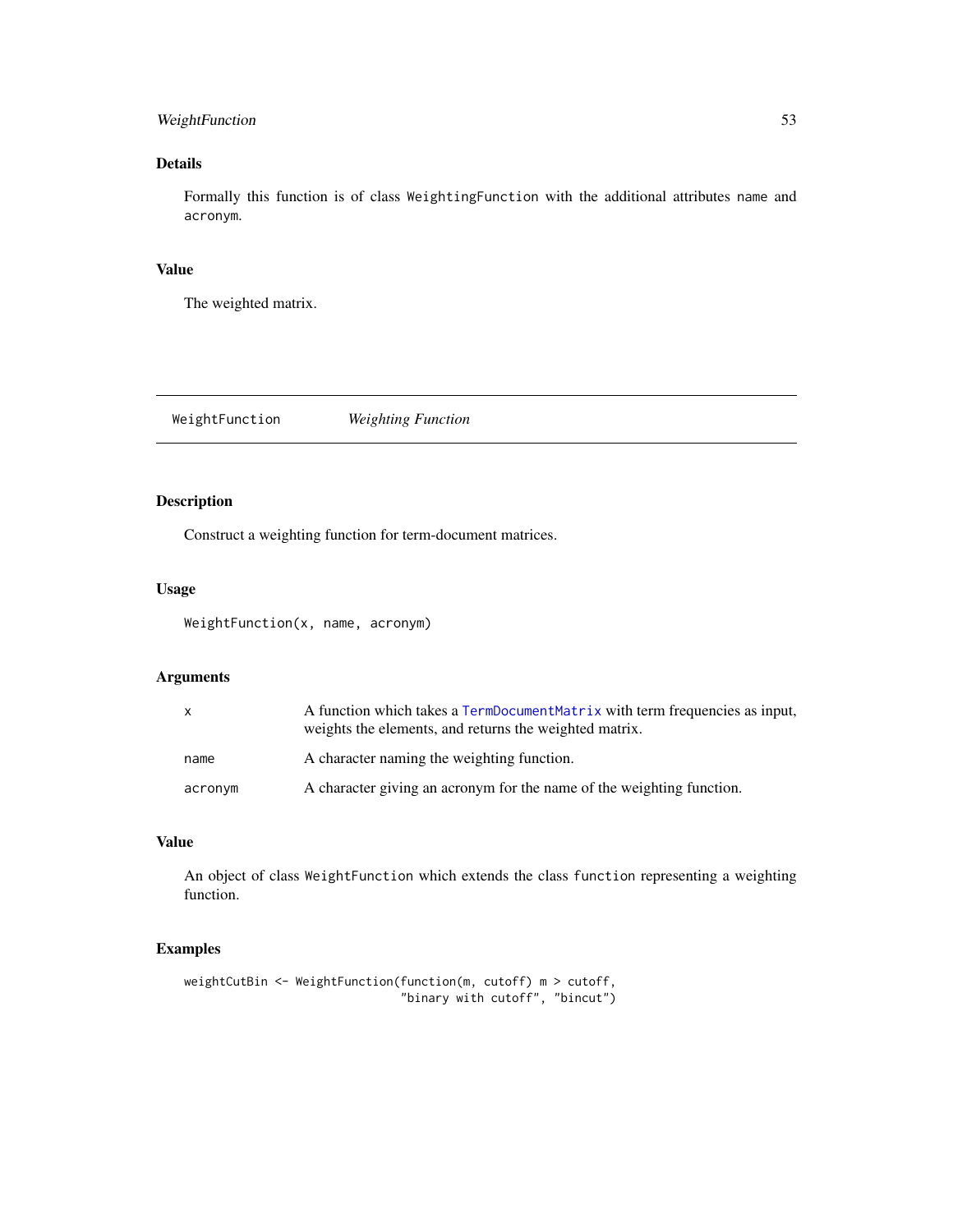<span id="page-53-1"></span><span id="page-53-0"></span>

#### Description

Weight a term-document matrix according to a combination of weights specified in SMART notation.

### Usage

 $weightSMARK(m, spec = "nnn", control = list())$ 

#### Arguments

|         | A TermDocumentMatrix in term frequency format.                                                                                                                                                                                                 |
|---------|------------------------------------------------------------------------------------------------------------------------------------------------------------------------------------------------------------------------------------------------|
| spec    | a character string consisting of three characters. The first letter specifies a term<br>frequency schema, the second a document frequency schema, and the third a<br>normalization schema. See <b>Details</b> for available built-in schemata. |
| control | a list of control parameters. See <b>Details</b> .                                                                                                                                                                                             |

#### Details

Formally this function is of class WeightingFunction with the additional attributes name and acronym.

The first letter of spec specifies a weighting schema for term frequencies of m:

- "n" (natural)  $tf_{i,j}$  counts the number of occurrences  $n_{i,j}$  of a term  $t_i$  in a document  $d_j$ . The input term-document matrix m is assumed to be in this standard term frequency format already.
- "I" (logarithm) is defined as  $1 + \log_2(t f_{i,j})$ .
- **"a"** (augmented) is defined as  $0.5 + \frac{0.5 * tf_{i,j}}{\max_i (tf_{i,j})}$ .
- "**b**" (boolean) is defined as 1 if  $tf_{i,j} > 0$  and 0 otherwise.
- "L" (log average) is defined as  $\frac{1+\log_2(t f_{i,j})}{1+\log_2(\text{ave})\leq t f}$  $\frac{1+\log_2(v_{i,j})}{1+\log_2(\text{ave}_{i\in j}(tf_{i,j}))}$ .

The second letter of spec specifies a weighting schema of document frequencies for m:

- "n" (no) is defined as 1.
- "**t**" (idf) is defined as  $\log_2 \frac{N}{df_t}$  where  $df_t$  denotes how often term t occurs in all documents.
- "**p**" (prob idf) is defined as  $\max(0, \log_2(\frac{N-df_t}{df_t}))$  $\frac{-a_{Jt}}{df_t})$ ).

The third letter of spec specifies a schema for normalization of m:

- "n" (none) is defined as 1.
- "c" (cosine) is defined as  $\sqrt{\text{col\_sums}(m^2)}$ .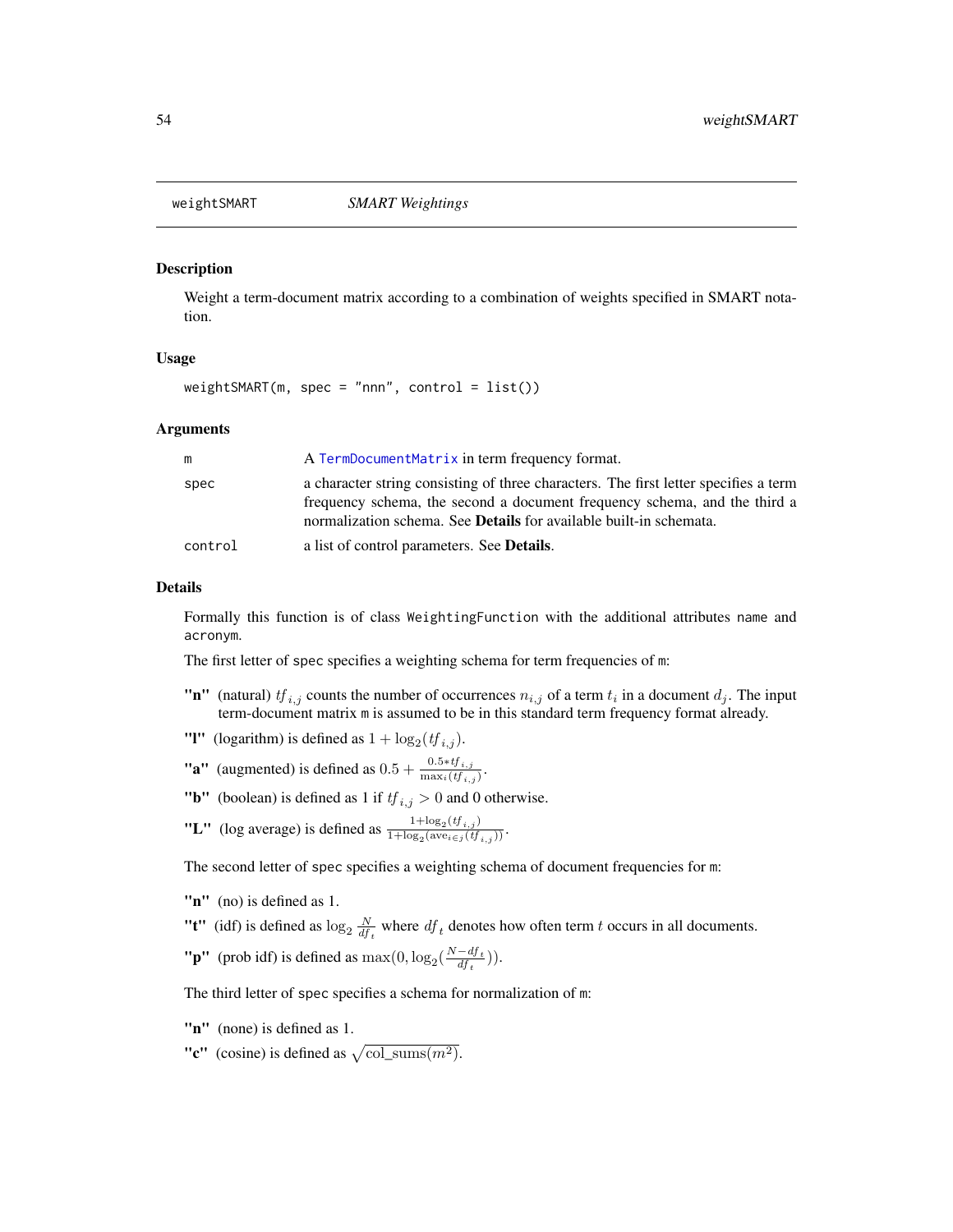#### <span id="page-54-0"></span>weight Tf 55

- "**u**" (pivoted unique) is defined as  $slope * \sqrt{col\_sums(m^2)} + (1 slope) * pivot$  where both slope and pivot must be set via named tags in the control list.
- "b" (byte size) is defined as  $\frac{1}{CharLength^{\alpha}}$ . The parameter  $\alpha$  must be set via the named tag alpha in the control list.

The final result is defined by multiplication of the chosen term frequency component with the chosen document frequency component with the chosen normalization component.

#### Value

The weighted matrix.

#### References

Christopher D. Manning and Prabhakar Raghavan and Hinrich Schütze (2008). *Introduction to Information Retrieval*. Cambridge University Press, ISBN 0521865719.

#### Examples

```
data("crude")
TermDocumentMatrix(crude,
                   control = list(removePunctuation = TRUE,
                                  stopwords = TRUE,
                                  weighting = function(x)weightSMART(x, spec = "ntc")))
```
<span id="page-54-1"></span>weightTf *Weight by Term Frequency*

#### **Description**

Weight a term-document matrix by term frequency.

#### Usage

weightTf(m)

#### Arguments

m A [TermDocumentMatrix](#page-39-1) in term frequency format.

#### Details

Formally this function is of class WeightingFunction with the additional attributes name and acronym.

This function acts as the identity function since the input matrix is already in term frequency format.

#### Value

The weighted matrix.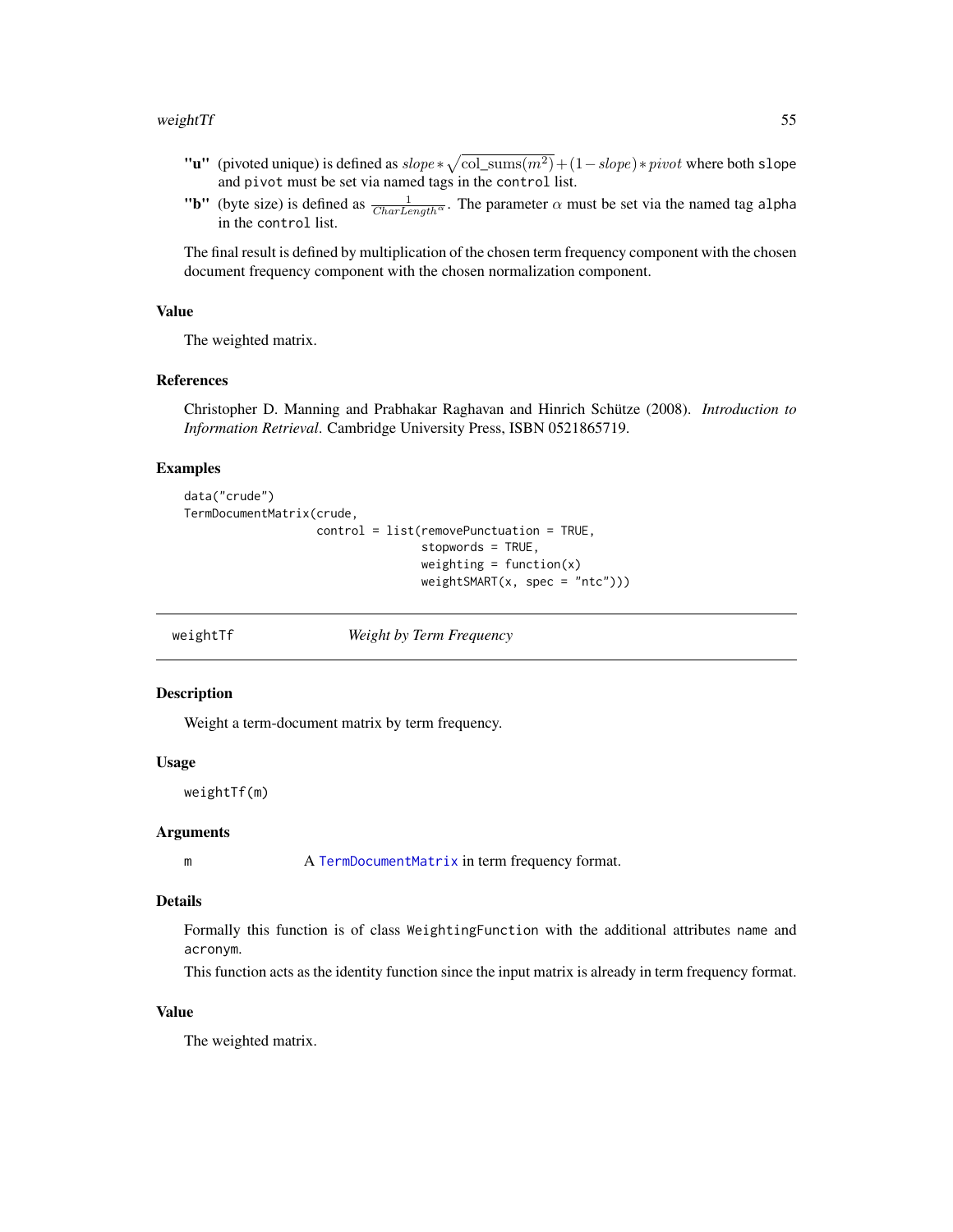<span id="page-55-1"></span><span id="page-55-0"></span>

#### Description

Weight a term-document matrix by term frequency - inverse document frequency.

#### Usage

```
weightTfIdf(m, normalize = TRUE)
```
#### Arguments

|           | A TermDocumentMatrix in term frequency format.                                |
|-----------|-------------------------------------------------------------------------------|
| normalize | A Boolean value indicating whether the term frequencies should be normalized. |

#### Details

Formally this function is of class WeightingFunction with the additional attributes name and acronym.

*Term frequency*  $tf_{i,j}$  counts the number of occurrences  $n_{i,j}$  of a term  $t_i$  in a document  $d_j$ . In the case of normalization, the term frequency  $tf_{i,j}$  is divided by  $\sum_{k} n_{k,j}$ .

*Inverse document frequency* for a term  $t_i$  is defined as

$$
idf_i = \log_2 \frac{|D|}{|\{d \mid t_i \in d\}|}
$$

where |D| denotes the total number of documents and where  $|\{d \mid t_i \in d\}|$  is the number of documents where the term  $t_i$  appears.

*Term frequency - inverse document frequency* is now defined as  $tf_{i,j} \cdot idf_i$ .

#### Value

The weighted matrix.

#### References

Gerard Salton and Christopher Buckley (1988). Term-weighting approaches in automatic text retrieval. *Information Processing and Management*, 24/5, 513–523.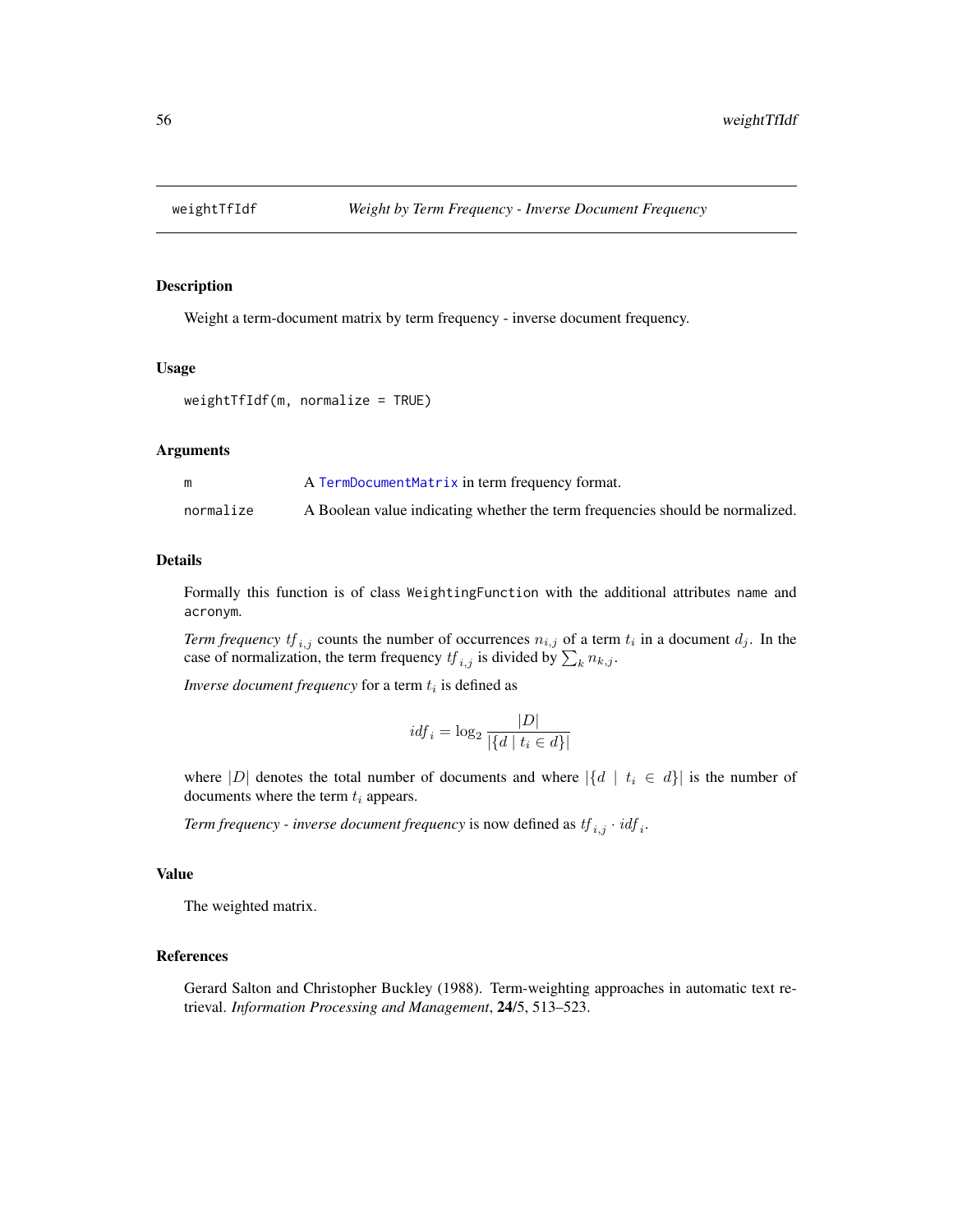<span id="page-56-0"></span>

### Description

Write a plain text representation of a corpus to multiple files on disk corresponding to the individual documents in the corpus.

#### Usage

```
writeCorpus(x, path = "."," filename = NULL)
```
### Arguments

| x.        | A corpus.                                                                                                                                                |
|-----------|----------------------------------------------------------------------------------------------------------------------------------------------------------|
| path      | A character listing the directory to be written into.                                                                                                    |
| filenames | Either NULL or a character vector. In case no filenames are provided, filenames<br>are automatically generated by using the documents' identifiers in x. |

### Details

The plain text representation of the corpus is obtained by calling as.character on each document.

### Examples

```
data("crude")
## Not run: writeCorpus(crude, path = ".",
           filenames = paste(seq_along(crude), ".txt", sep = ""))
## End(Not run)
```
<span id="page-56-1"></span>XMLSource *XML Source*

### **Description**

Create an XML source.

#### Usage

XMLSource(x, parser = xml\_contents, reader)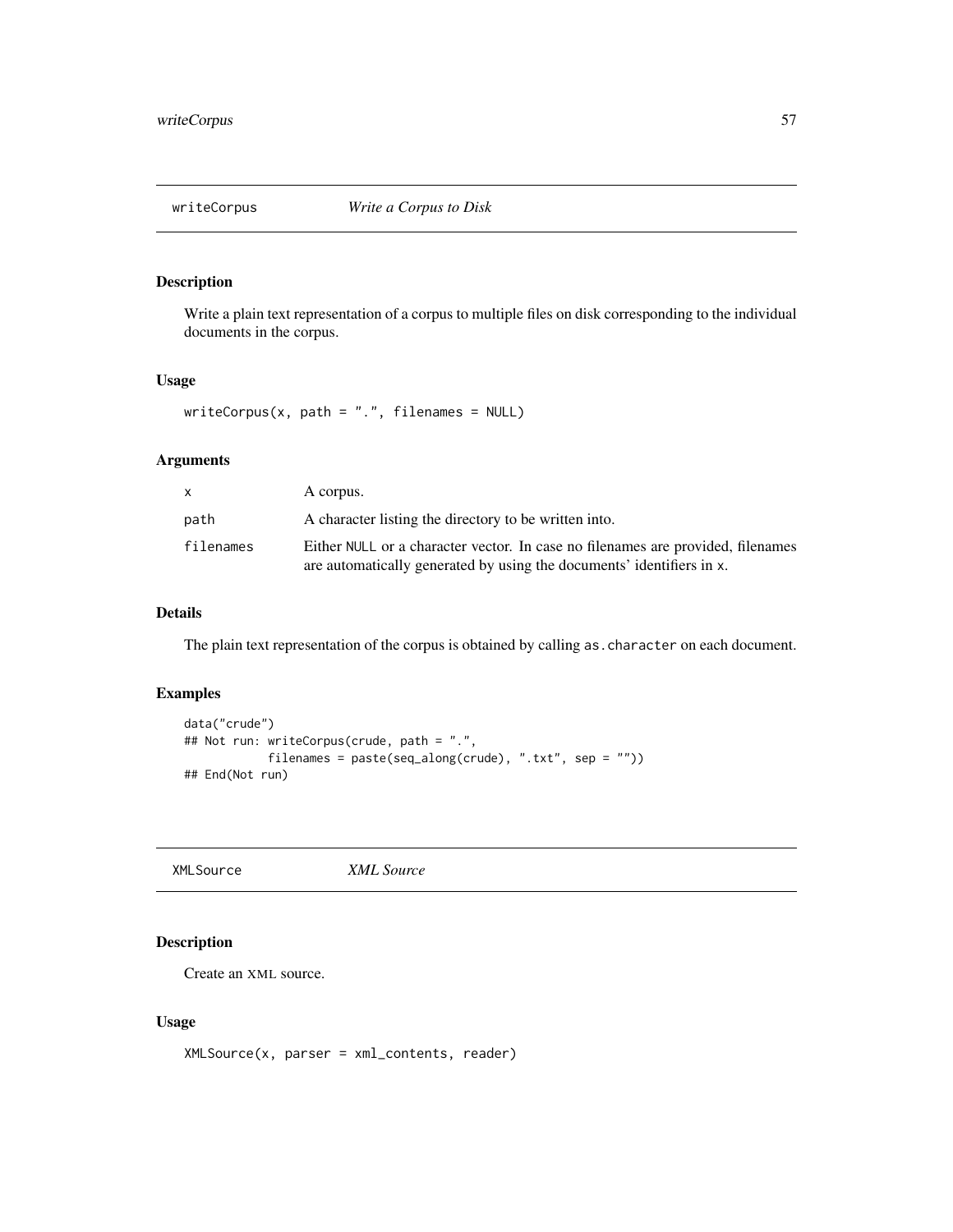### <span id="page-57-0"></span>Arguments

| x.     | a character giving a uniform resource identifier.                                                                                     |
|--------|---------------------------------------------------------------------------------------------------------------------------------------|
| parser | a function accepting an XML document (as delivered by read xml in package<br><b>xml2</b> ) as input and returning XML elements/nodes. |
| reader | a function capable of turning XML elements/nodes as returned by parser into a<br>subclass of TextDocument.                            |

### Value

An object inheriting from XMLSource, [SimpleSource](#page-34-1), and [Source](#page-34-2).

### See Also

[Source](#page-34-2) for basic information on the source infrastructure employed by package tm.

Vignette 'Extensions: How to Handle Custom File Formats', and [readXML](#page-28-1).

<span id="page-57-1"></span>XMLTextDocument *XML Text Documents*

### Description

Create XML text documents.

### Usage

```
XMLTextDocument(x = xml_missing(),author = character(0),
                datetimestamp = as.POSIXlt(Sys.time(), tz = "GMT"),description = character(0),
                heading = character(0),
                id = character(0),
                language = character(0),
                origin = character(0),...,
                meta = NULL)
```

| <b>X</b>      | An XMLDocument.                                                                                                                                                                                                                                                                                                       |
|---------------|-----------------------------------------------------------------------------------------------------------------------------------------------------------------------------------------------------------------------------------------------------------------------------------------------------------------------|
| author        | a character or an object of class person giving the author names.                                                                                                                                                                                                                                                     |
| datetimestamp | an object of class POSIXt or a character string giving the creation date/time in-<br>formation. If a character string, exactly one of the ISO 8601 formats defined by<br>https://www.w3.org/TR/NOTE-datetime should be used. See parse_ISO_8601_datetime<br>in package NLP for processing such date/time information. |
| description   | a character giving a description.                                                                                                                                                                                                                                                                                     |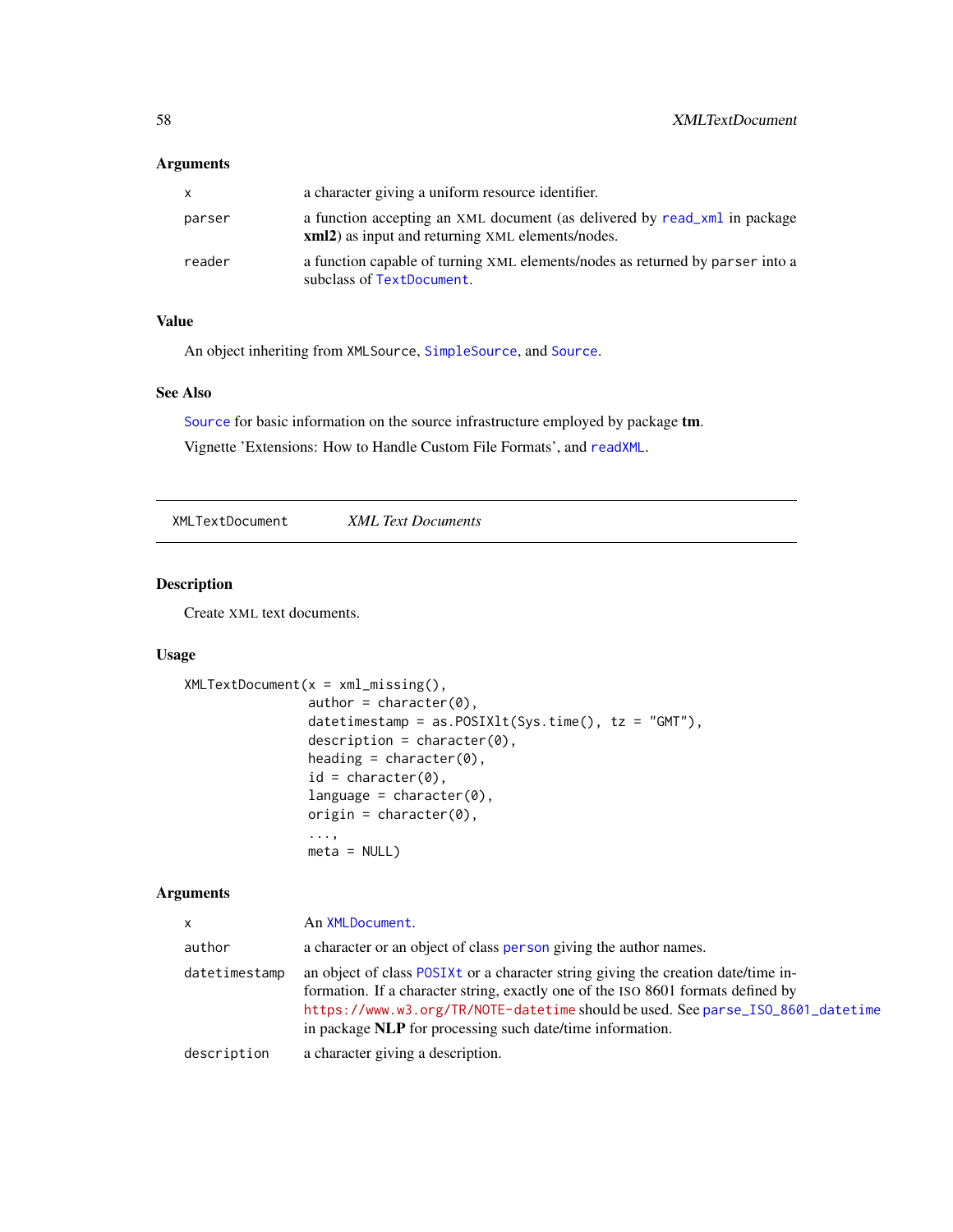<span id="page-58-0"></span>

| heading  | a character giving the title or a short heading.                                                        |
|----------|---------------------------------------------------------------------------------------------------------|
| id       | a character giving a unique identifier.                                                                 |
| language | a character giving the language (preferably as IETF language tags, see language<br>in package NLP).     |
| origin   | a character giving information on the source and origin.                                                |
| $\cdot$  | user-defined document metadata tag-value pairs.                                                         |
| meta     | a named list or NULL (default) giving all metadata. If set all other metadata<br>arguments are ignored. |

### Value

An object inheriting from XMLTextDocument and [TextDocument](#page-42-1).

### See Also

[TextDocument](#page-42-1) for basic information on the text document infrastructure employed by package tm.

### Examples

```
xml <- system.file("extdata", "order-doc.xml", package = "xml2")
(xtd <- XMLTextDocument(xml2::read_xml(xml),
                        heading = "XML text document",
                        id = xml,language = "en"))
content(xtd)
meta(xtd)
```
Zipf\_n\_Heaps *Explore Corpus Term Frequency Characteristics*

### Description

Explore Zipf's law and Heaps' law, two empirical laws in linguistics describing commonly observed characteristics of term frequency distributions in corpora.

### Usage

```
Zipf.plot(x, type = "l", ...)Heaps_plot(x, type = "l", ...)
```

| $\mathsf{x}$ | a document-term matrix or term-document matrix with unweighted term fre-<br>quencies. |
|--------------|---------------------------------------------------------------------------------------|
| type         | a character string indicating the type of plot to be drawn, see plot.                 |
| .            | further graphical parameters to be used for plotting.                                 |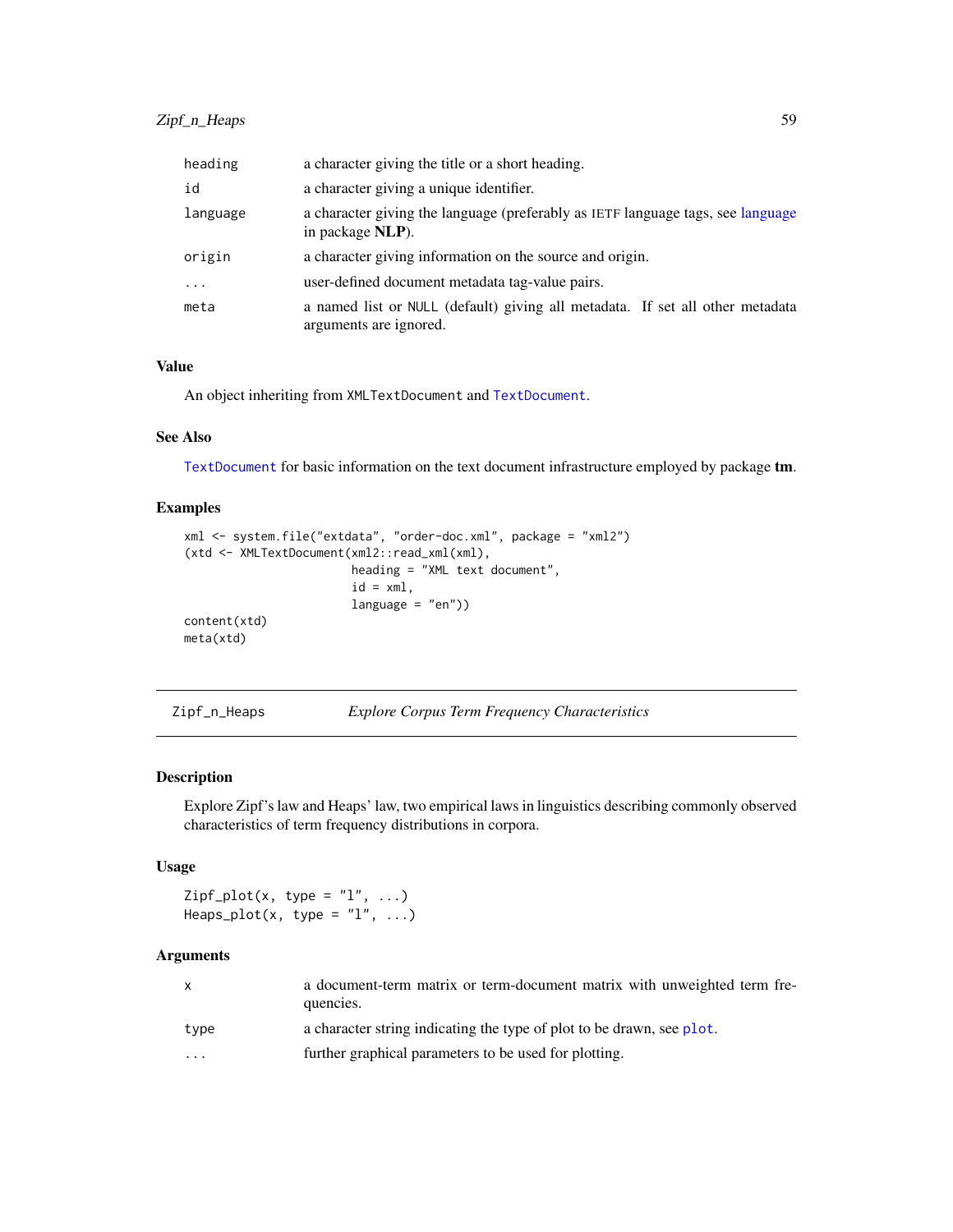### Details

Zipf's law (e.g., [https://en.wikipedia.org/wiki/Zipf%27s\\_law](https://en.wikipedia.org/wiki/Zipf%27s_law)) states that given some corpus of natural language utterances, the frequency of any word is inversely proportional to its rank in the frequency table, or, more generally, that the pmf of the term frequencies is of the form  $ck^{-\beta}$ , where  $k$  is the rank of the term (taken from the most to the least frequent one). We can conveniently explore the degree to which the law holds by plotting the logarithm of the frequency against the logarithm of the rank, and inspecting the goodness of fit of a linear model.

Heaps' law (e.g., [https://en.wikipedia.org/wiki/Heaps%27\\_law](https://en.wikipedia.org/wiki/Heaps%27_law)) states that the vocabulary size V (i.e., the number of different terms employed) grows polynomially with the text size  $T$  (the total number of terms in the texts), so that  $V = cT^{\beta}$ . We can conveniently explore the degree to which the law holds by plotting  $log(V)$  against  $log(T)$ , and inspecting the goodness of fit of a linear model.

### Value

The coefficients of the fitted linear model. As a side effect, the corresponding plot is produced.

### Examples

```
data("acq")
m <- DocumentTermMatrix(acq)
Zipf_plot(m)
Heaps_plot(m)
```
ZipSource *ZIP File Source*

### **Description**

Create a ZIP file source.

#### Usage

```
ZipSource(zipfile,
          pattern = NULL,
          recursive = FALSE,
          ignore.case = FALSE,
          mode = "text")
```

| zipfile     | A character string with the full path name of a ZIP file.                                                               |
|-------------|-------------------------------------------------------------------------------------------------------------------------|
| pattern     | an optional regular expression. Only file names in the ZIP file which match the<br>regular expression will be returned. |
| recursive   | logical. Should the listing recurse into directories?                                                                   |
| ignore.case | logical. Should pattern-matching be case-insensitive?                                                                   |

<span id="page-59-0"></span>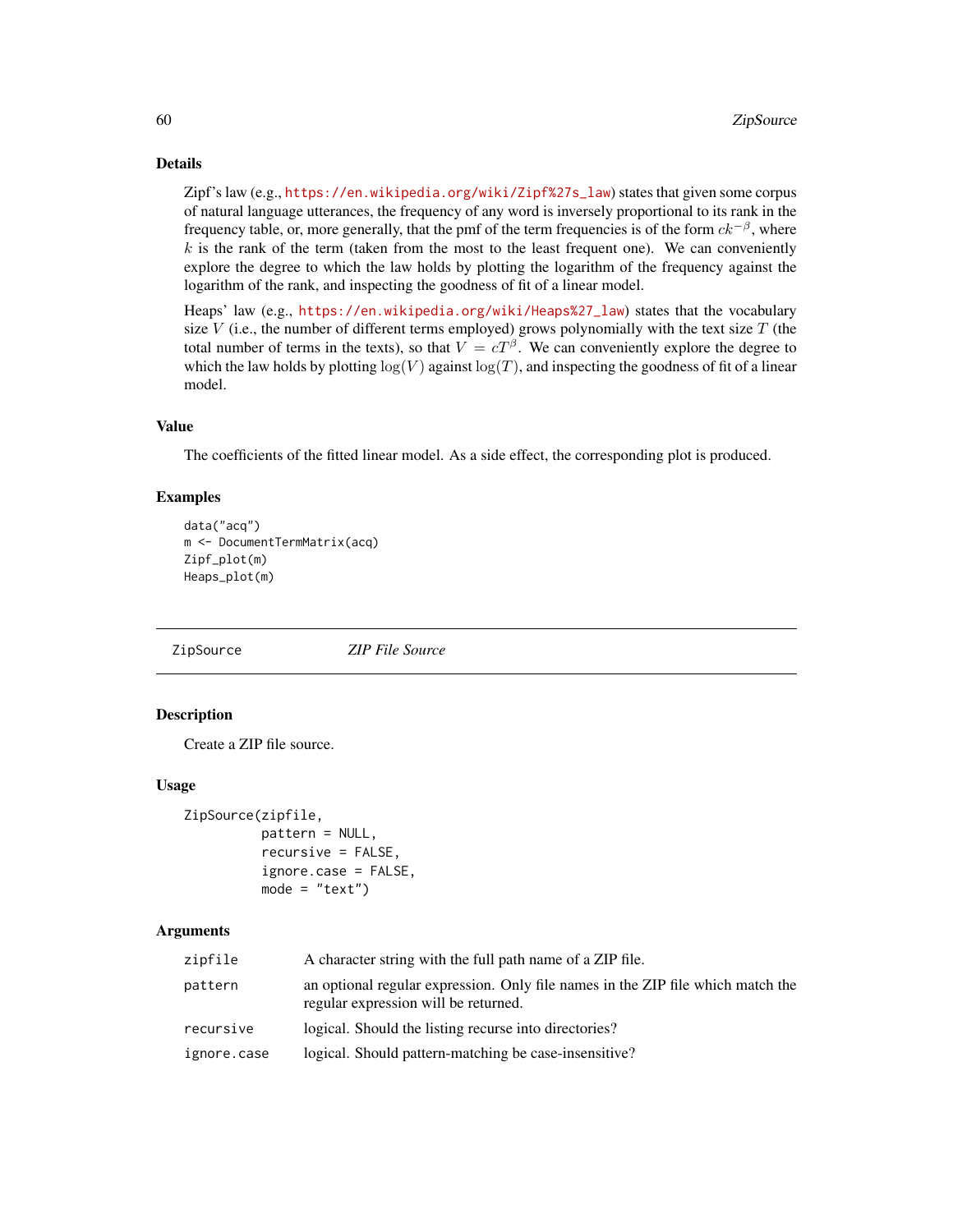### <span id="page-60-0"></span>ZipSource 61

| mode | a character string specifying if and how files should be read in. Available modes |
|------|-----------------------------------------------------------------------------------|
|      | are:                                                                              |
|      | "" No read. In this case getElem and pGetElem only deliver URIS.                  |
|      | "binary" Files are read in binary raw mode (via readBin).                         |
|      | "text" Files are read as text (via readLines).                                    |

### Details

A *ZIP file source* extracts a compressed ZIP file via [unzip](#page-0-0) and interprets each file as a document.

### Value

An object inheriting from ZipSource, [SimpleSource](#page-34-1), and [Source](#page-34-2).

### See Also

[Source](#page-34-2) for basic information on the source infrastructure employed by package tm.

```
zipfile <- tempfile()
files <- Sys.glob(file.path(system.file("texts", "txt", package = "tm"), "*"))
zip(zipfile, files)
zipfile <- paste0(zipfile, ".zip")
Corpus(ZipSource(zipfile, recursive = TRUE))[[1]]
file.remove(zipfile)
```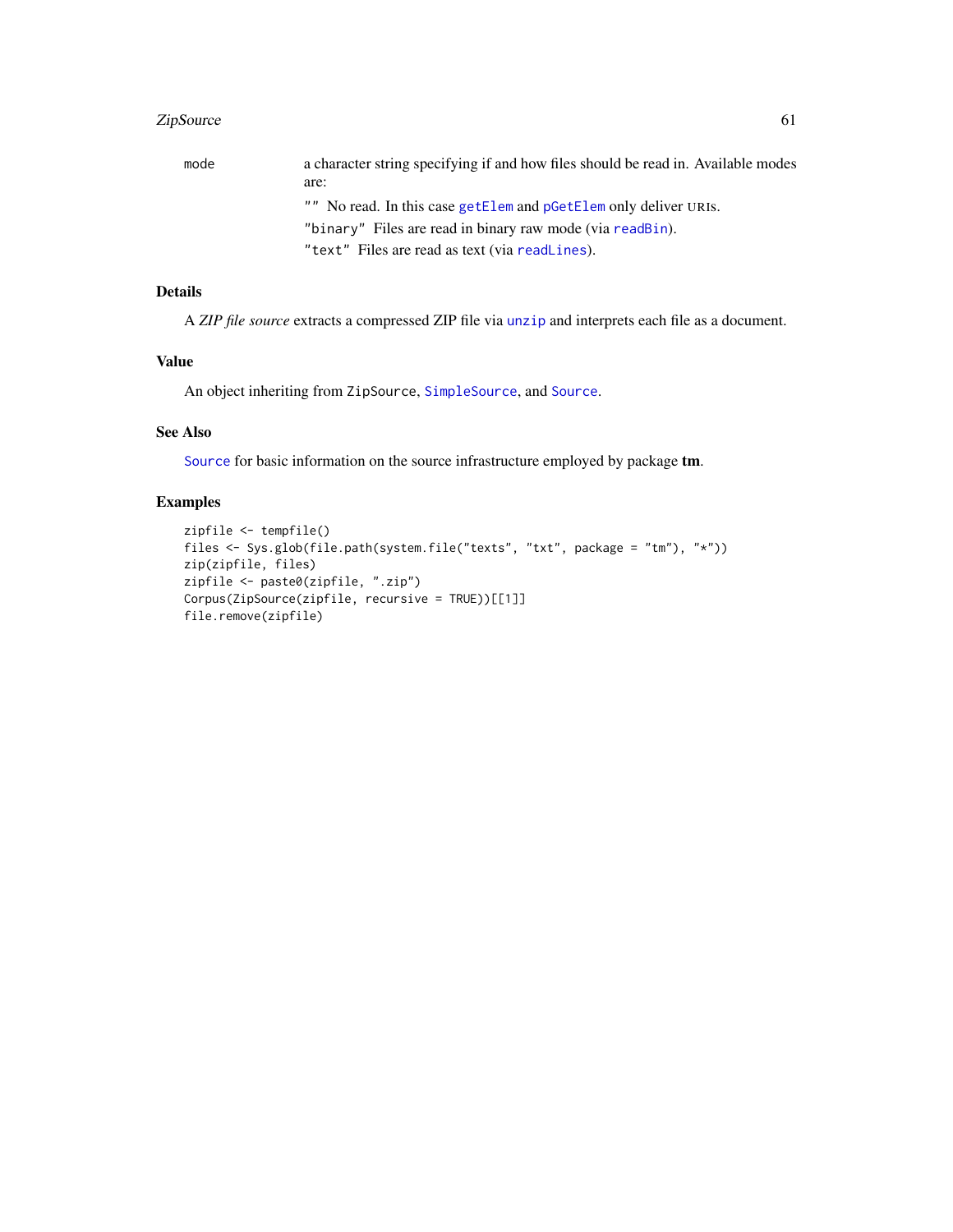# <span id="page-61-0"></span>Index

∗ IO foreign, [11](#page-10-0) ∗ datasets acq, [3](#page-2-0) crude, [5](#page-4-0) ∗ file readPDF, [23](#page-22-0) stopwords, [38](#page-37-0) ∗ math termFreq, [41](#page-40-0) [, *[5](#page-4-0)* [[, *[5](#page-4-0)* acq, [3](#page-2-0) antiword, *[22](#page-21-0)* as.character, *[43](#page-42-0)* as.DocumentTermMatrix *(*TermDocumentMatrix*)*, [40](#page-39-0) as.list, *[5](#page-4-0)* as.TermDocumentMatrix *(*TermDocumentMatrix*)*, [40](#page-39-0) as.VCorpus *(*VCorpus*)*, [51](#page-50-0) Boost\_tokenizer, *[12](#page-11-0)*, *[42](#page-41-0)* Boost\_tokenizer *(*tokenizer*)*, [49](#page-48-0) c.term\_frequency *(*tm\_combine*)*, [44](#page-43-0) c.TermDocumentMatrix *(*tm\_combine*)*, [44](#page-43-0) c.TextDocument *(*tm\_combine*)*, [44](#page-43-0) c.VCorpus *(*tm\_combine*)*, [44](#page-43-0) close.SimpleSource *(*Source*)*, [35](#page-34-0) content, *[4](#page-3-0)*, *[43](#page-42-0)* content\_transformer, [4,](#page-3-0) *[13](#page-12-0)*, *[46](#page-45-0)* Corpus, [4,](#page-3-0) *[16](#page-15-0)*, *[18](#page-17-0)*, *[34](#page-33-0)*, *[37](#page-36-0)*, *[51](#page-50-0)* crude, [5](#page-4-0) DataframeSource, [6,](#page-5-0) *[34](#page-33-0)*, *[37](#page-36-0)*

```
DCorpus, 5
dir, 7
DirSource, 7, 34, 36, 37
```
Docs, [8](#page-7-0) document-term matrix, *[12](#page-11-0)* DocumentTermMatrix, *[8](#page-7-0)[–10](#page-9-0)*, *[32](#page-31-0)* DocumentTermMatrix *(*TermDocumentMatrix*)*, [40](#page-39-0) DublinCore *(*meta*)*, [15](#page-14-0) DublinCore<- *(*meta*)*, [15](#page-14-0)

Encoding, *[8](#page-7-0)*, *[50](#page-49-0)* eoi *(*Source*)*, [35](#page-34-0)

filehashOption, *[18](#page-17-0)* findAssocs, [9](#page-8-0) findFreqTerms, [9](#page-8-0) findMostFreqTerms, [10](#page-9-0) foreign, [11](#page-10-0) FunctionGenerator *(*Reader*)*, [22](#page-21-0)

getDefaultCluster, *[14](#page-13-0)* getElem, *[7](#page-6-0)*, *[22](#page-21-0)*, *[50](#page-49-0)*, *[61](#page-60-0)* getElem *(*Source*)*, [35](#page-34-0) getMeta *(*Source*)*, [35](#page-34-0) getReaders *(*Reader*)*, [22](#page-21-0) getSources *(*Source*)*, [35](#page-34-0) getTokenizers, [12,](#page-11-0) *[43](#page-42-0)*, *[49](#page-48-0)* getTransformations, [13,](#page-12-0) *[30,](#page-29-0) [31](#page-30-0)*, *[33](#page-32-0)*, *[40](#page-39-0)*, *[46,](#page-45-0) [47](#page-46-0)* graphNEL, *[20](#page-19-0)*

Heaps\_plot *(*Zipf\_n\_Heaps*)*, [59](#page-58-0) hpc, [13](#page-12-0)

iconv, *[7,](#page-6-0) [8](#page-7-0)*, *[50](#page-49-0)* inspect, [15](#page-14-0)

language, *[17](#page-16-0)*, *[19](#page-18-0)*, *[34](#page-33-0)*, *[42](#page-41-0)*, *[51](#page-50-0)*, *[59](#page-58-0)* lapply, *[14](#page-13-0)* length, *[5](#page-4-0)* length.SimpleSource *(*Source*)*, [35](#page-34-0)

makeCluster, *[13](#page-12-0)*, *[15](#page-14-0)*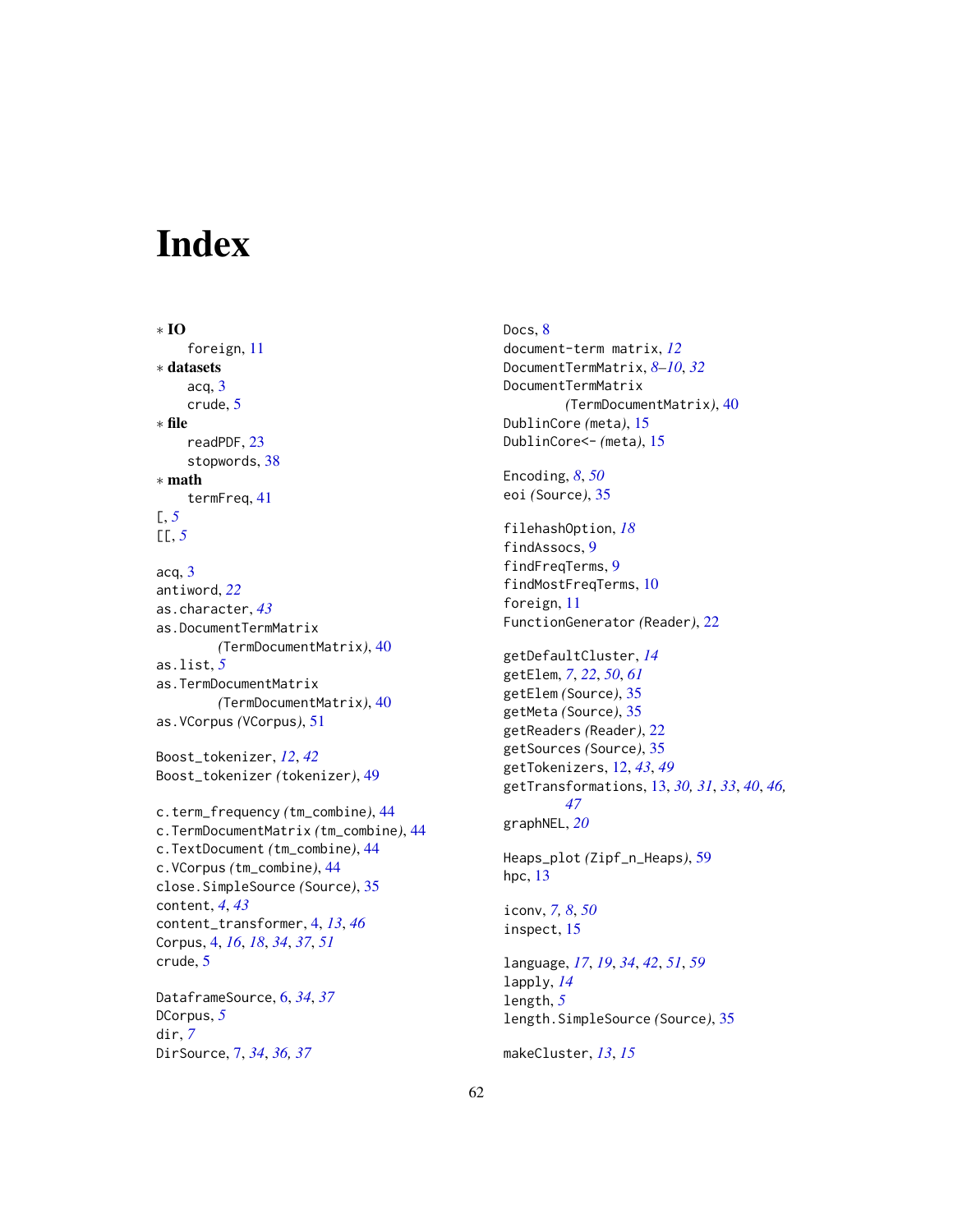#### $I<sub>N</sub>DEX$  63

makeForkCluster, *[14](#page-13-0)* MC\_tokenizer, *[12](#page-11-0)*, *[42](#page-41-0)* MC\_tokenizer *(*tokenizer*)*, [49](#page-48-0) mclapply, *[14,](#page-13-0) [15](#page-14-0)* meta, *[5,](#page-4-0) [6](#page-5-0)*, [15,](#page-14-0) *[17](#page-16-0)*, *[34](#page-33-0)*, *[43](#page-42-0)* meta<-.PCorpus *(*meta*)*, [15](#page-14-0) meta<-.PlainTextDocument *(*meta*)*, [15](#page-14-0) meta<-.SimpleCorpus *(*meta*)*, [15](#page-14-0) meta<-.VCorpus *(*meta*)*, [15](#page-14-0) meta<-.XMLTextDocument *(*meta*)*, [15](#page-14-0) nDocs *(*Docs*)*, [8](#page-7-0) nTerms *(*Docs*)*, [8](#page-7-0) open.SimpleSource *(*Source*)*, [35](#page-34-0) parLapply, *[14,](#page-13-0) [15](#page-14-0)* parLapplyLB, *[15](#page-14-0)* parse\_ISO\_8601\_datetime, *[19](#page-18-0)*, *[58](#page-57-0)* PCorpus, *[5](#page-4-0)*, *[14](#page-13-0)*, [17,](#page-16-0) *[34](#page-33-0)*, *[51](#page-50-0)* PDF\_info, *[24](#page-23-0)* pdf\_info, *[24](#page-23-0)* PDF\_text, *[24](#page-23-0)* pdf\_text, *[24](#page-23-0)* person, *[19](#page-18-0)*, *[58](#page-57-0)* pGetElem, *[7](#page-6-0)*, *[22](#page-21-0)*, *[50](#page-49-0)*, *[61](#page-60-0)* pGetElem *(*Source*)*, [35](#page-34-0) PlainTextDocument, [18,](#page-17-0) *[21,](#page-20-0) [22](#page-21-0)*, *[24–](#page-23-0)[27](#page-26-0)*, *[43,](#page-42-0) [44](#page-43-0)*, *[48](#page-47-0)* plot, [19,](#page-18-0) *[59](#page-58-0)* POSIXt, *[19](#page-18-0)*, *[58](#page-57-0)* read\_dtm\_Blei\_et\_al *(*foreign*)*, [11](#page-10-0) read\_dtm\_MC *(*foreign*)*, [11](#page-10-0) read\_stm\_MC, *[12](#page-11-0)* read\_xml, *[29](#page-28-0)*, *[58](#page-57-0)* readBin, *[7](#page-6-0)*, *[50](#page-49-0)*, *[61](#page-60-0)* readDataframe, [20](#page-19-0) readDOC, [21,](#page-20-0) *[23](#page-22-0)*

Reader, *[21,](#page-20-0) [22](#page-21-0)*, [22,](#page-21-0) *[24](#page-23-0)[–28](#page-27-0)*, *[30](#page-29-0)* reader *(*Source*)*, [35](#page-34-0) readLines, *[7](#page-6-0)*, *[50](#page-49-0)*, *[61](#page-60-0)* readPDF, *[23](#page-22-0)*, [23](#page-22-0) readPlain, *[23](#page-22-0)*, [25](#page-24-0) readRCV1, *[23](#page-22-0)*, [26](#page-25-0) readRCV1asPlain, *[23](#page-22-0)* readRCV1asPlain *(*readRCV1*)*, [26](#page-25-0) readReut21578XML, *[23](#page-22-0)*, [27](#page-26-0) readReut21578XMLasPlain, *[23](#page-22-0)*

readReut21578XMLasPlain *(*readReut21578XML*)*, [27](#page-26-0) readTagged, [28](#page-27-0) readtext, *[6](#page-5-0)* readXML, *[23](#page-22-0)*, [29,](#page-28-0) *[58](#page-57-0)* regex, *[31](#page-30-0)* Regexp\_Tokenizer, *[49](#page-48-0)* remove\_stopwords, *[33](#page-32-0)* removeNumbers, *[13](#page-12-0)*, [30](#page-29-0) removePunctuation, *[13](#page-12-0)*, [31,](#page-30-0) *[42](#page-41-0)* removeSparseTerms, [32](#page-31-0) removeWords, *[13](#page-12-0)*, [33](#page-32-0) scan\_tokenizer, *[12](#page-11-0)*, *[42](#page-41-0)* scan\_tokenizer *(*tokenizer*)*, [49](#page-48-0) setDefaultCluster, *[14](#page-13-0)* simple triplet matrix, *[40,](#page-39-0) [41](#page-40-0)* SimpleCorpus, *[5](#page-4-0)*, [33,](#page-32-0) *[40](#page-39-0)* SimpleSource, *[6](#page-5-0)*, *[8](#page-7-0)*, *[50](#page-49-0)*, *[52](#page-51-0)*, *[58](#page-57-0)*, *[61](#page-60-0)* SimpleSource *(*Source*)*, [35](#page-34-0) Source, *[6](#page-5-0)*, *[8](#page-7-0)*, *[17](#page-16-0)*, *[22](#page-21-0)*, [35,](#page-34-0) *[50](#page-49-0)[–52](#page-51-0)*, *[58](#page-57-0)*, *[61](#page-60-0)* Span\_Tokenizer, *[42](#page-41-0)* stemCompletion, [37](#page-36-0) stemDocument, *[13](#page-12-0)*, [38](#page-37-0) stepNext *(*Source*)*, [35](#page-34-0) stopwords, [38](#page-37-0) stripWhitespace, *[13](#page-12-0)*, [39](#page-38-0) TaggedTextDocument, *[28](#page-27-0)* term frequency vector, *[40](#page-39-0)* TermDocumentMatrix, *[8](#page-7-0)[–10](#page-9-0)*, *[14](#page-13-0)*, *[32](#page-31-0)*, [40,](#page-39-0) *[44](#page-43-0)*, *[48](#page-47-0)*, *[52](#page-51-0)[–56](#page-55-0)* termFreq, *[10](#page-9-0)*, *[40,](#page-39-0) [41](#page-40-0)*, [41,](#page-40-0) *[44](#page-43-0)*, *[48](#page-47-0)* Terms *(*Docs*)*, [8](#page-7-0) TextDocument, *[16](#page-15-0)*, *[19](#page-18-0)*, *[22](#page-21-0)*, *[42](#page-41-0)*, [43,](#page-42-0) *[44](#page-43-0)*, *[58,](#page-57-0) [59](#page-58-0)* tm\_combine, [44](#page-43-0) tm\_filter, [45](#page-44-0) tm\_index, *[14](#page-13-0)* tm\_index *(*tm\_filter*)*, [45](#page-44-0) tm\_map, *[4](#page-3-0)*, *[13,](#page-12-0) [14](#page-13-0)*, *[34](#page-33-0)*, [46](#page-45-0) tm\_parLapply *(*hpc*)*, [13](#page-12-0) tm\_parLapply\_engine *(*hpc*)*, [13](#page-12-0) tm\_reduce, [47](#page-46-0) tm\_term\_score, [48](#page-47-0) Token\_Tokenizer, *[42](#page-41-0)* tokenize, *[49](#page-48-0)* tokenizer, [49](#page-48-0) tokenizers, *[49](#page-48-0)* tolower, *[42](#page-41-0)*